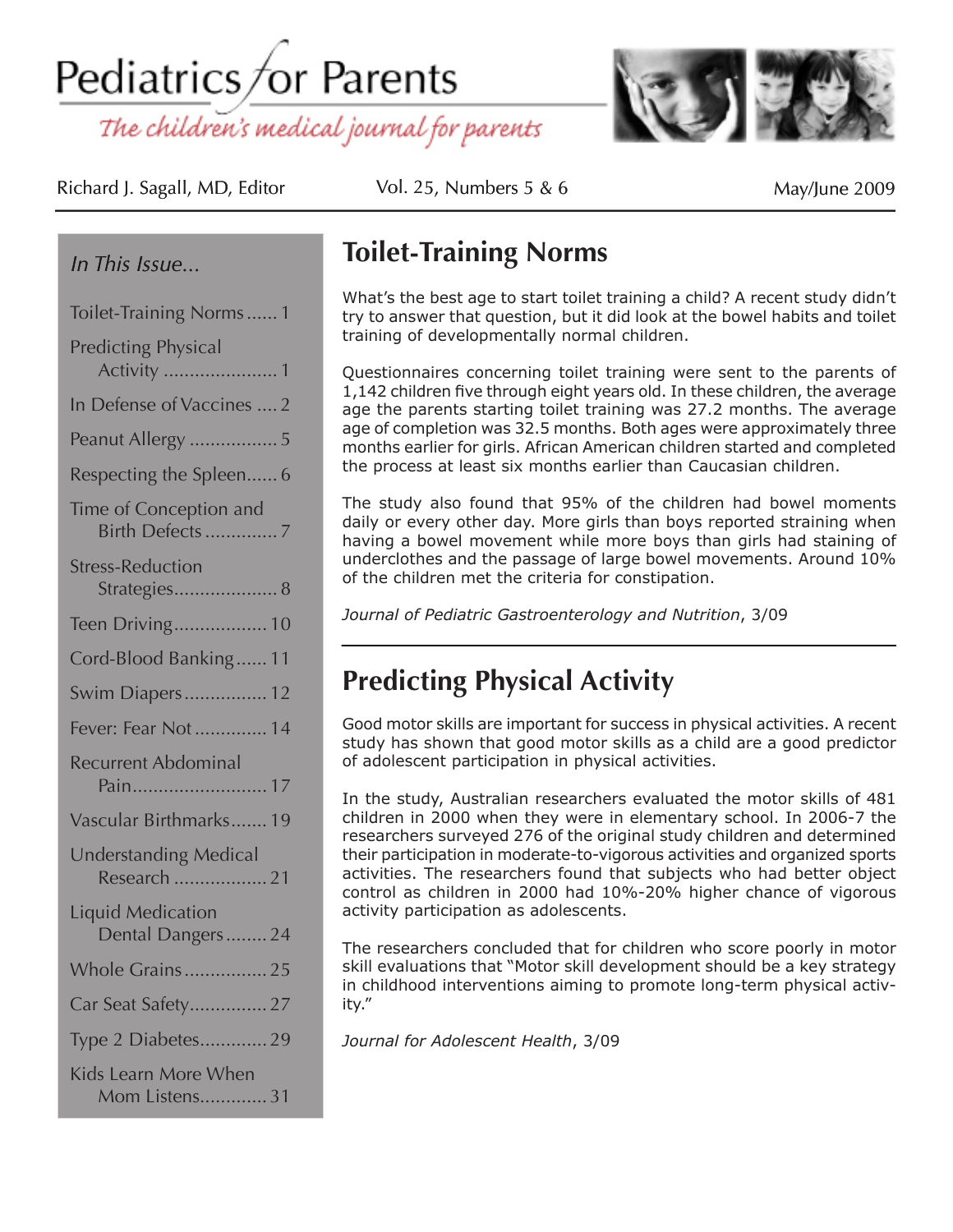Who would have thought I would have to defend vaccines? It is like defending fresh water, flush toilets, and the Constitution. All are manifestly good things. But there are people who do not want to have vaccines, or their children to have vaccines, and their reasons vary. The primary fear is that of toxins in vaccines.

### **Much Ado about Mercury**

There are two types of toxins: mercury and the rest. The big worry is that mercury, in the form of thimerosal (a vaccine preservative), is a neurotoxin and can cause, or trigger, autism.

Parents become aware of their kid's autism around the time of the vaccines, so it is not an unreasonable hypothesis to ask if vaccines or the use of thimerosal is associated with the development of autism. Is there data to support mercury as a cause of autism?

There is some biologic plausibility since mercury is a neurotoxin. (Hatters were made mad by mercury used in hat production.) But how much mercury do kids receive?

At the peak of mercury-containing vaccines, they received about a total of 225 micrograms over a decade. One six-ounce can of tuna has about 53 micrograms of mercury.

The peak serum from vaccines is three to five nanograms of mercury per milliliter. That's nano. Nano is very small. A nanogram is a billionth of a gram while a microgram is a millionth of a gram. The half-life of mercury is about four days. That means it takes four days for half of the mercury to be

excreted from the body. All detectable extra mercury is gone by day 30 after the vaccine is given.

The FDA allows 0.5 micrograms per kilogram per day. So a 70-kilogram (154-pound) person can ingest 35 micrograms of mercury a day safely, or half a can of tuna.

Thimerosal, the vaccine preservative, contains ethyl mercury, and most of the toxicological data is on methyl mercury. Ethyl mercury is metabolized and excreted faster than methyl mercury. Toxic effects of mercury are due to prolonged exposure rather than brief exposure. That's why the occasional piece of sushi or tuna sandwich is mostly harmless.

So mercury toxicity is mostly due to methyl, not ethyl, mercury and the body rids itself of ethyl far faster than methyl. But maybe, just maybe, it is the ethyl mercury. Perhaps there are toxicities. Kids' brains are still developing and are more sensitive to increasingly small amounts of mercury.

Is there data to support or deny ethyl mercury as a cause of autism? That is a difficult question to answer. You have to compare two groups: one vaccinated with thimerosal and one vaccinated without thimerosal. That would not be an ethical study.

The FDA, in 1999, removed thimerosal from vaccines as a public relations ploy. They had no data to support thimerosal toxicity, but preferred not to have people refuse vaccines because of unsupported fears; it was a "precautionary" measure.

The most smoking of guns is the fact that the FDA removed mercury from all vaccines except the flu vaccine in 1999 yet there has been no decrease in the autism rates. None. In fact, autism rates continue to rise, probably due to a broader case definition combined with increased awareness.

All clinical trials that have tried to tease out a correlation between mercury in vaccines and autism have found no association. There have been huge studies, including some that involved more than 100,000 children, looking for a link. As far as mercury and autism are concerned, the data is about as sound as it can be. There were also 13 large trials that looked to see if the MMR vaccine causes autism. No causation was found.

British researcher Andrew Wakefield, the gastroenterologist who first linked the MMR vaccine to autism, turns out at best to be incompetent and at worst unethical if he lied or fabricated his data. As far as causing autism is concerned, vaccines are not the culprit.

### **"Green Our Vaccines:" Another Anti-Vaccine Campaign**

These advocates say they aren't anti-vaccine but claim there are other toxins in vaccines, such as aluminum, formaldehyde, ether, antifreeze and hydrochloric acid, that are unnecessary and potentially harmful that should be removed. Let's deconstruct some of these toxins.

Aluminum is an adjuvant that makes vaccines more potent so kids need less vaccine. Over a decade, children receive about 1,200 micrograms of aluminum. The safe amount is five micrograms/ kilogram/day.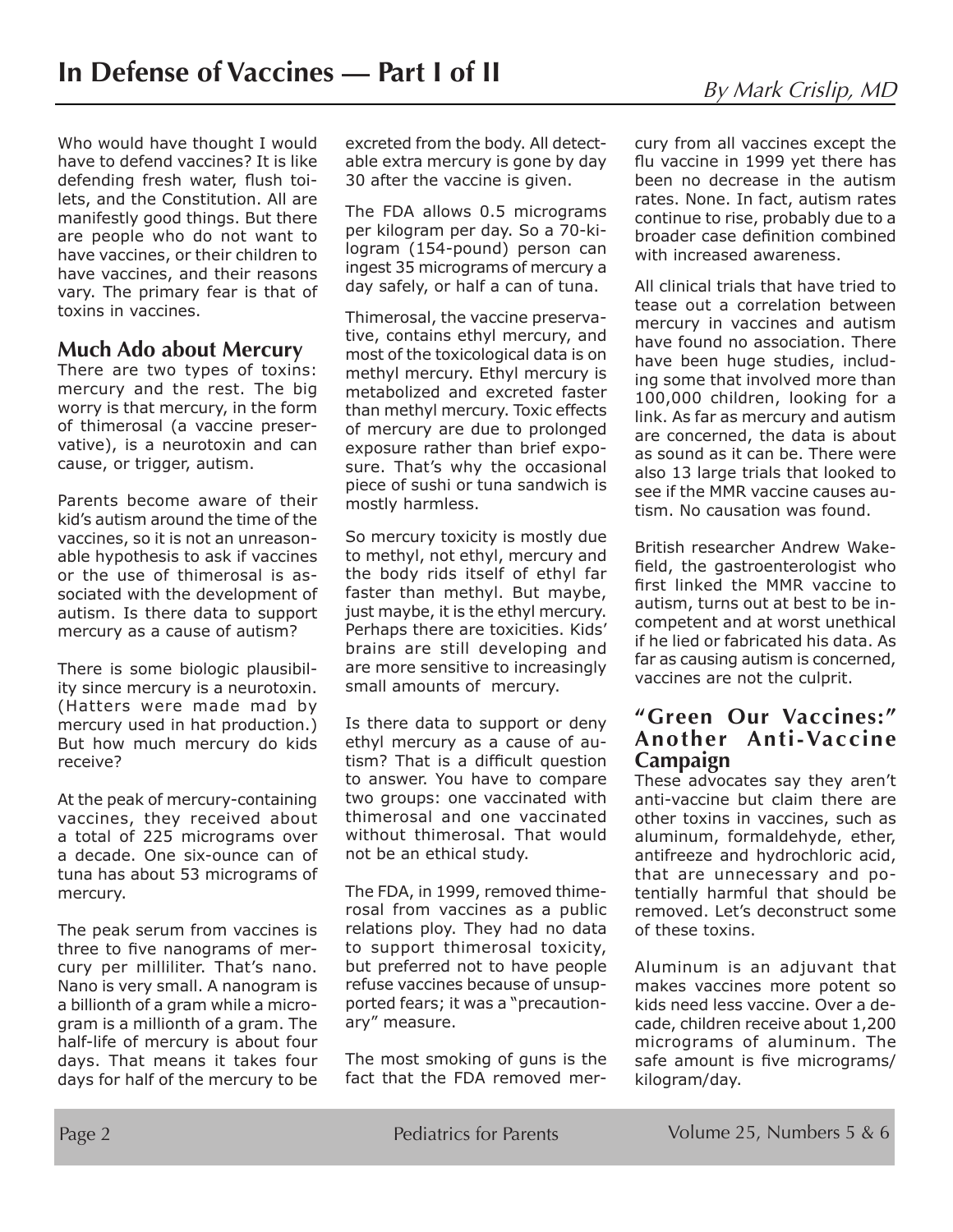Another way to think about it is that the amount of aluminum kids are exposed to through vaccines over a decade is the amount of aluminum I could safely eat in about three days. Like mercury, it is not the peak level of aluminum that causes toxicity, but chronic exposure to high levels of aluminum. The amount of aluminum in vaccines, compared to the amount in the world (aluminum, in various forms, is in everything from deodorant to baking powder) is trivial.

Formaldehyde is a normal part of metabolism. If you want to stop exposure to formaldehyde, start with your own metabolism.

"Antifreeze" is ethylene glycol. Polyethylene glycol (a polymer of ethylene glycol, a chemically different compound) is found in some vaccines. It's also found in a number of skin creams, toothpastes, and medications (including laxatives).

Ethyl ether was one of the first anesthetics and is not used in vaccines. But some vaccines contain polyethylene glycol pisooctylphenyl ether (Triton X-100,) a kind of soap/detergent.

Take hydrochloric acid in vaccines. Remember basic high school chemistry? If you have a high pH of a solution and you want to lower the pH to human level, you add acid. Evidently the anti-vaccine folks cannot be trusted with the care of a hot tub, where you have to add acid or base to make sure the water is just right before you get in it.

I am surprised that the antivaccinationists don't say vaccines contain dihydrogen oxide, which kills 10 people a day in the U.S., the same number of people who drown every day. (Dihydrogen oxide is also called water.)

### **The Vaccine Schedule**

Now that the toxin/mercury gambit is not working so well, some anti-vaccinationists have gone to the "too many too soon" defense. They argue that if it is not mercury in vaccines that causes autism, then the vaccine schedule is a problem: Too many shots, too many antigens, too close together. They believe children need to be exposed to fewer antigens, less often, so they don't get complications from the vaccine like autism and autoimmune diseases. It is all part of "greening our vaccines."

What is the vaccine schedule? How much exposure do children receive from organisms and antigens as part of the vaccination schedule? In summary, there are five live-attenuated or altered organisms and 21 different antigens (the part of the germ to which the body makes antibody) given to children by age six. A couple of vaccines are added from age 7 to 18. Does the vaccine schedule expose children to a lot of viruses and antigens? Is this an enormous load on the immune system, sending it spiraling out of control to damage the child?

The are four ways to put the vaccine schedule into perspective.

- 1. The vaccine compared to the disease it prevents.
- 2. The capacity of the immune system to respond to disease.
- 3. The vaccine compared to normal exposure to microorganisms as part of life.
- 4. The vaccine compared to all diseases to which we may be exposed.

### **The Vaccine Compared to the Disease It Prevents**

Vaccines either deliver small amounts of antigen or genetically altered germs that multiply slower and for a shorter period of time. As a result, the body, rather than being exposed to huge amounts of infection over a 7-to-14-day illness, sees just enough antigen to develop protective antibodies. For example, hepatitis B vaccine series provides a total 30 micrograms of antigen where active disease results in 1,162 micrograms an hour for weeks.

Diseases lead to far more exposure to both antigens and organisms than vaccines. If the alleged ill effects of a vaccine are due to too many, too much, or too frequent antigens, then the diseases should be far worse than the vaccine in causing autism and autoimmune diseases. Unless, of course, the effects of the vaccines follow the principles of homeopathy: the less the exposure, the greater the effects.

#### **The Capacity of the Immune System to Respond to Disease**

It has been estimated that humans can generate about 10 billion different antibodies and that, due to exposures to germs and other foreign material, we make between one million and 100 million different antibodies during our lives. At a minimum, you produce on average about 150 new antibodies a day. The vaccine schedule results in the production of total of about 30 antibodies.

From another perspective, it is estimated that if the immune system were exposed to 10,000 vaccines at one time, not only does it have the capacity to process these vaccines, but also doing so would use about 0.1% of the immune system.

Compared to the antibody response to the antigens of life, the vaccine exposure and schedule is minimal, a wee dribble of a smid-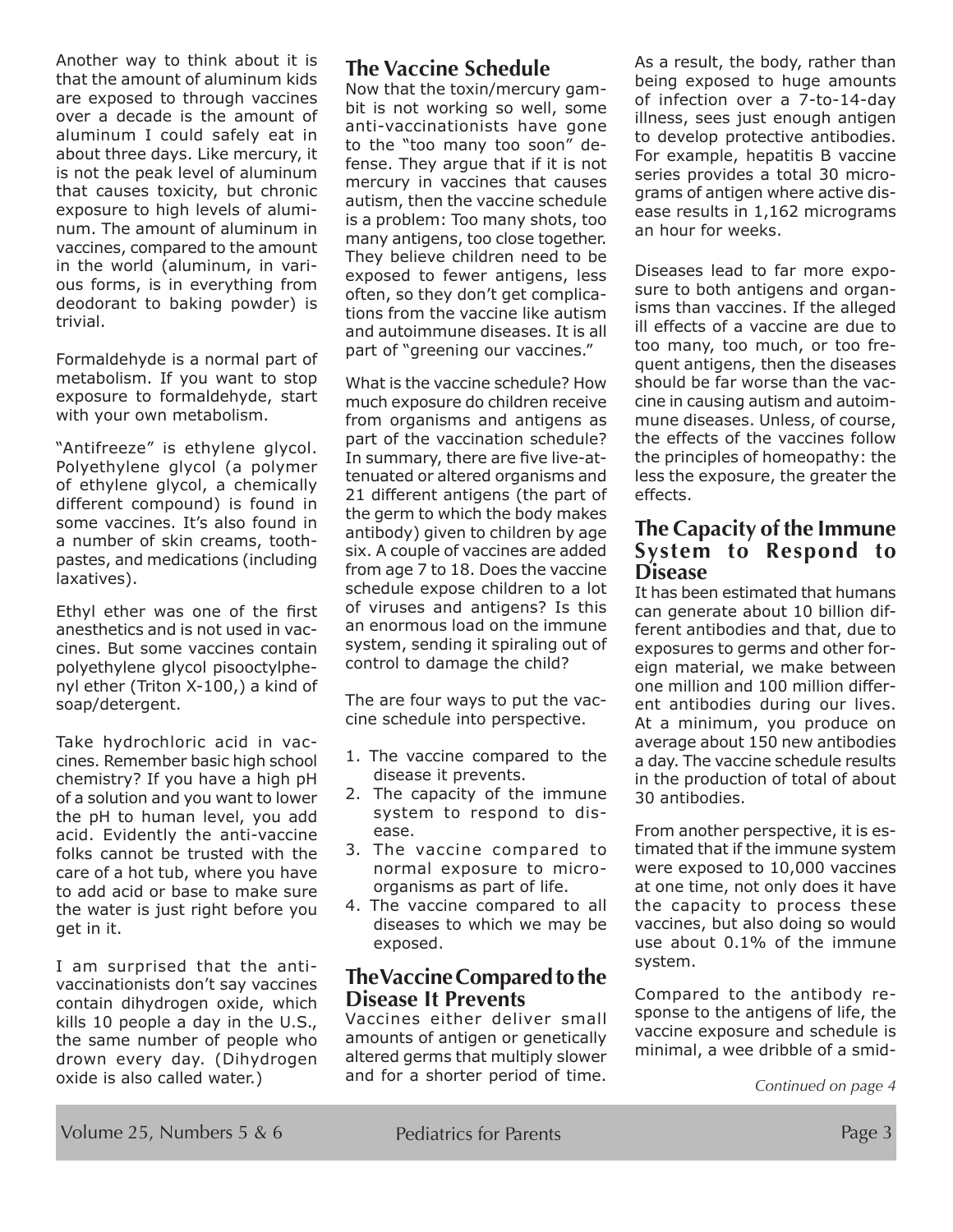#### *Vaccine–Continued from page 3*

gen of an immunologic challenge. The ability of the immune system to respond to antigens is vast, with a capacity that exceeds the mind's ability to comprehend.

#### **The Vaccine Compared to Normal Exposure to Micro-Organisms as a Part of Life**

We have, on and in us, 10 to 100 times more bacteria than there are cells that make us (about 100 billion (100,000,000,000) bacteria). You may think you are hot stuff, but you are nothing more than a sentient transport and delivery system for bacteria. That is just our normal flora. These represent maybe 1,000 separate species of bacteria.

We are born bacteria free and acquire a complex and enormous normal bacterial flora in months. In the first year of life a baby is exposed, for the first time, to all the bacteria of his parents and siblings and some from the family pet and the environment. This are an enormous number of organisms and antigens, thousands of times greater than the exposure from the vaccine schedule.

The number of bacteria that is your own ecosystem, of course, pales in comparison to the bacteria in the soil, at about a million species per gram of soil, plus those in the water, on your pets, in the air, etc. There are an estimated billion different bacterial species in the world. And then there are viruses, yeasts, molds, parasites and mites. Perhaps millions more. There are at least 2,000 different bacteria that you can suck into your lungs with every breath, floating in the air around you.

These micro-organisms are kept at bay by your immune system. Each bacterium has multiple sites that can elicit an antibody response.

It is not one organism, one antibody. The number of antibodies that the body develops against a micro-organism depends on the complexity of the organism. It is not unusual to make dozens of antibodies against one bacterial strain.

Let's be conservative. Let's say that we respond with three antibodies to each bacterial species in our normal flora and we make three antibodies to 100,000 environmental organisms, about 100,000-fold less than what is out there. That would be 303,000 antibodies. To make that many antibodies by age 18 we would have to produce 46 antibodies a day. That is about five times in a day what the entire vaccine schedule requires over six years. In about one month you would be exposed to all the antigens (and more) and make all the antibodies that are needed in the vaccine schedule over six years.

### **The Vaccine Compared to All Diseases to Which We May be Exposed**

How many infections are out there that average people may encounter in a lifetime? Roughly 1,374 potential pathogens, counted from the standard infectious disease textbook that represents more than 13,740 potential antigens.

Remember the comparison: the vaccine schedule exposes children to five, live-attenuated or altered organisms and 21 antigens by age six. What vaccinations offer is small, controlled, harmless amounts of antigens and neutered pathogens, rather than the prodigious free-for-all of morbidity and mortality from natural disease.

No matter how you slice it, the vaccine schedule represents a miniscule exposure to antigens and organisms compared to what people encounter as part of life. Worrying about the exposure from the vaccine schedule is like worrying about a thimble of water getting you wet when you are swimming in an ocean.

### **One Final Anti-Vaccine Argument**

Another complaint against vaccines is that people make money from them. Like drug companies. Are the drug companies filled with greedy bastards that corrupt medical practice? Big pharma are odd institutions. On the one hand they employ brilliant scientists who create drugs and vaccines that have helped to make sure our average life expectancy is 75 years, not 40. Then they take these amazing products and turn them over to salesmen and bean counters whose jobs are to make money. So when looking at the data, yes, you have to look at it with a grain of salt, but vaccines work and save lives. We live longer than any time in history. Our long lives are due in large part to good nutrition, sanitation, and yes, vaccines.

(*Part II of this article will appear in the next issue of* Pediatrics for Parents.)

*Mark Crislip, MD, is board certified in both internal medicine and infectious diesease. Crislip has practiced infectious disease medicine in Portland, OR, for 16 years. He is the publisher of Quackcast, a website and podcast devoted to the skeptical evaluation of supplemental, alternative and complementary medicines (SCAMS), available at www.quackcast.com.*

*He is the publisher of the* Persiflagers Compendium of Infectious Disease Facts, Opinion, and Dogma*, an online guide to Infectious Diseases and an accompanying podcast for the health care professional, available at www.pusware. com.*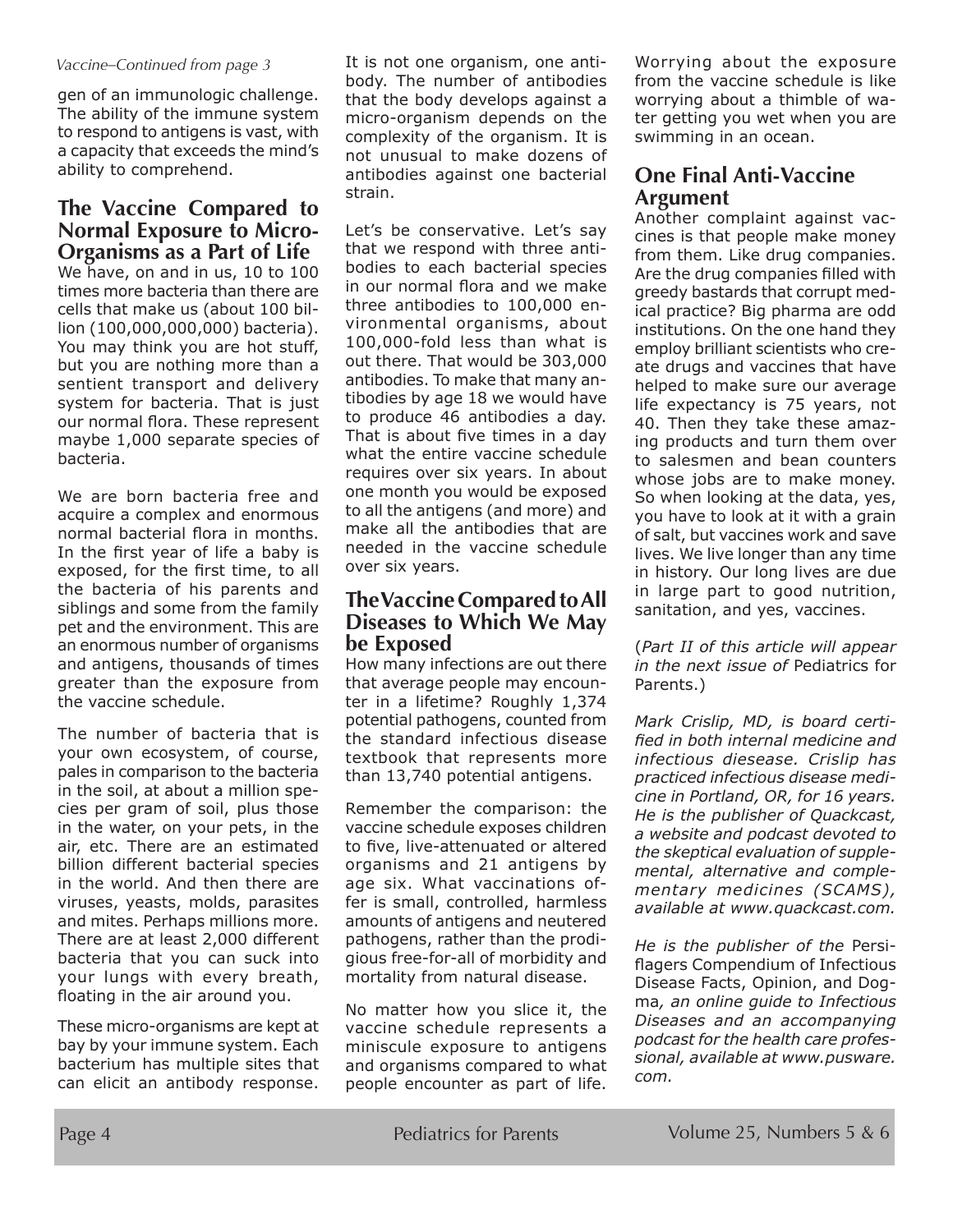Almost 12 million Americans suffer from food allergies, including 2.2 million children. Out of these people, 3.3 million are allergic to peanuts. While certain drugs can be used to treat an allergic reaction, like skin or respiratory, there is actually no approved treatment for any food allergies.

When an allergic reaction occurs, symptoms range from mild stomach or skin flare-ups to airway constriction to anaphylactic shock, which is potentially deadly. Some children must have injectable epinephrine ("Epi-Pen") within reach at all times in case such a reaction occurs. It's important for parents to be aware of the risks and treatment options on the horizon.

Recently, two research studies from Duke University Medical Center revealed that a medically supervised daily dose of peanuts may help children with peanut allergies greatly increase their tolerance to the food. What do these findings mean for this issue that severely affects children's health and safety, as well as a possible cure?

First, the key to this study is what we medical professionals always knew: allergies develop with small exposures to the trigger. In this case, peanuts and anything containing peanuts or peanut oil is a trigger food that can cause severe reactions.

Next, we must understand the baseline process of allergic reactions, in this case, to peanuts. The mechanism of allergy involves:

a) The production of IgE by immune cells (responsible for allergic responses) that mistake allergens for parasites and

b) The triggering of an allergic response by the "clumping together" of the allergen molecule and the molecule of IgE directed against it.

The Duke researchers gave escalating doses of the allergen, peanuts in this case, which changed the way the children's immune system recognized it. IgE, the immunoglobulin responsible for most disease defense in the immune system, was produced, allowing non-allergic antibodies to stick to allergen molecules and insulate them from IgE. As a result, decreases in IgE occurred in many of the subjects.

Previously, immunotherapy was conducted with injectable formulations of triggers. This has not been entirely successful for prevention of anaphylactic reactions.

The treatment in this particular study, conducted on 33 children, used escalating doses of peanuts that started as small as one-thousandth of a peanut and eventually increased to about 15 peanuts a day. This produced increases in another immunoglobulin, IgG, that also appears to mask the allergen from the allergic part of the immune system.

The doses also produced reductions in IgE, which is responsible for allergy. In most of the children, this led to total peanut tolerance without a reaction, and some children incorporated peanuts into their diets without an issue.

One should not be put off by lack of complete response in some of the subjects: even in those who were not able to introduce peanuts into their daily diet, enough tolerance developed to prevent anaphylactic shock from small accidental exposures.

While this study's results are a promising advancement in a possible cure or, at the very least, an effective treatment option, this type of immunotherapy to such severe allergens, like peanuts, should only be available in a hospital setting where a severe reaction will be quicker to treat.

The physician researchers agreed that the study gives us hope that there will be a treatment available in the next two or three years but is extremely dangerous for parents to try to conduct a similar tolerance study with their child on their own.

This immunotherapy may also be extendable to other allergens (peanuts happen to be simple to prepare in variable quantities, unlike pollen, house dust, or seafood). In fact, the Consortium of Food Allergy Research, which includes five major research centers in the United States, is conducting similar treatment studies for eggs.

*Dr. Anatoly Belilovsky is a New York pediatrician whose 365-day practice, Belilovsky Pediatrics, is an Americhoice Center of Excellence in pediatric care. He is a graduate of Princeton University and served as a clinical instructor in pediatrics at Cornell's Weill College of Medicine. For more information, visit his website and blog: www.babydr.us.*

*Pediatrics for Parents* **Makes the Perfect Gift**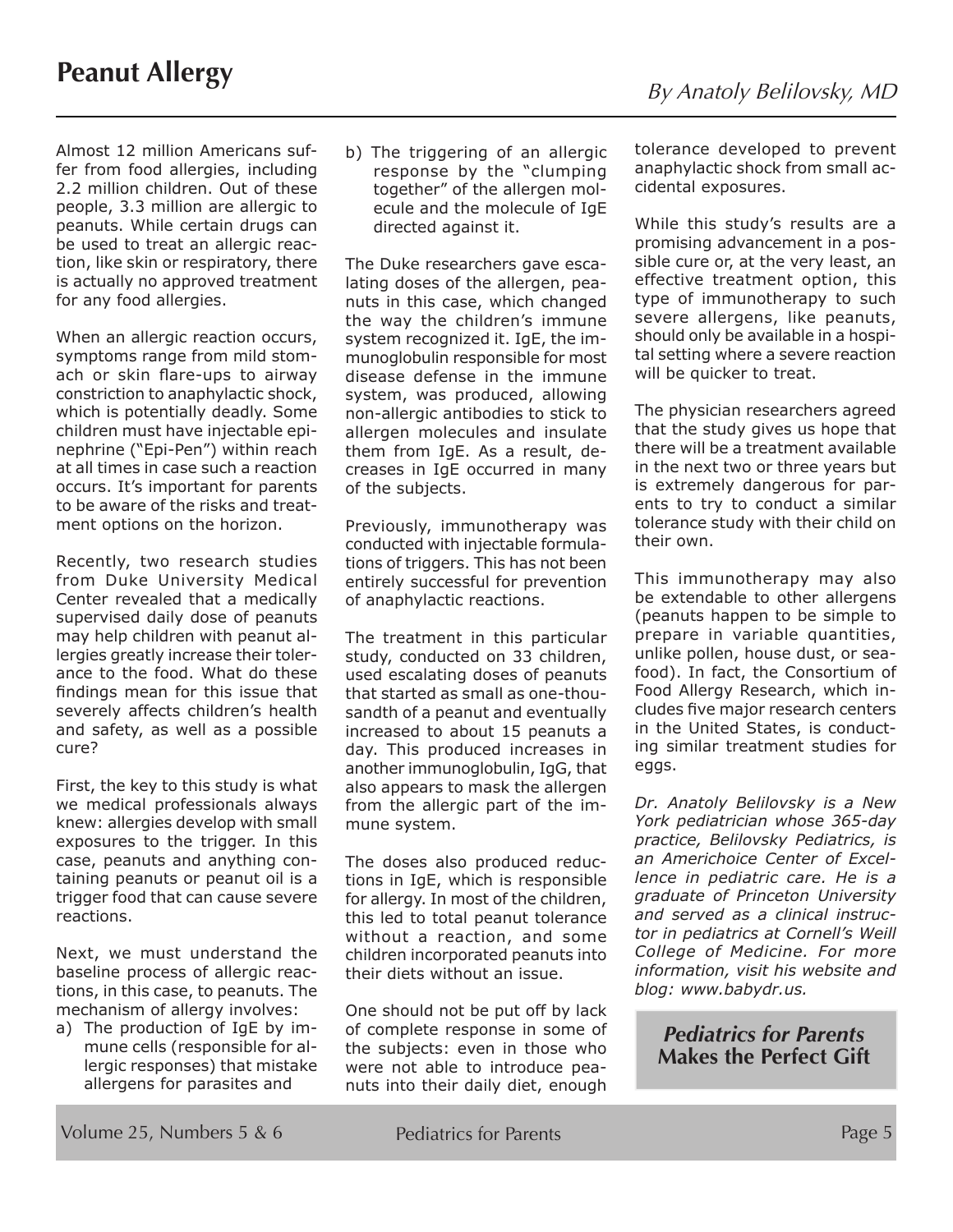

# Children in Hospitals

By John E. Monaco, MD

### **Respecting the Spleen**

It is not often in pediatrics

that we pay much attention to the spleen. It is one of those mysterious organs that we know is important, but most folks would have a difficult time describing what it actually does, or even where it is! I had two cases recently that illustrated the importance of this often neglected organ. Even more, these cases point up the problems that can arise when this organ becomes injured or infected.

Amber is a 14-year-old competitive cheerleader who had been sick for a week when her doctor checked a "monospot" (the quick test for infectious mononucleosis) and found it to be positive. Amber had many of the classic symptoms… fever, malaise, terribly sore throat and swollen glands. But what worried her parents, and the doctor, was when she developed jaundice (yellowing of her skin and eyes) and began to complain of abdominal pain, mainly on the left side.

When she examined Amber, her doctor noticed her spleen to be quite enlarged. Ordinarily, it is difficult to feel the spleen when you examine someone's abdomen. It sits up under the rib cage on the left, protected by the same bony structures that protect the lungs. When it becomes inflamed, as it does sometimes in mono, the spleen will descend below its protective pocket behind the ribs and be palpable.

Why does the spleen become en-

larged in mono? To explain this, let me explain a little about the disease itself. Mono is caused by a virus known as EBV, or the Epstein-Barr Virus. This virus initially infects the tissue of the upper respiratory tract, which is the reason for the intense sore throat and swollen lymph nodes. Occasionally tonsils become so swollen that they cause obstruction of the upper airway.

As the virus infects these cells, it also begins to replicate, rapidly infecting lymphocytes (a type of white blood cell) as well as the liver and spleen. Infection of the liver is what led to Amber's jaundice, and infection of the spleen can cause massive enlargement of this usually hidden organ. Most of the time, kids with mono are only modestly ill and can be treated quite effectively at home.

Amber needed to be in the hospital for two reasons: One, her very large tonsils not only risked obstructing her airway, but also they also made it difficult for her to take fluids, setting her up for dehydration. Secondly, her spleen was dangerously large. A CT scan revealed that her spleen was so large that it was sitting just above her pelvis. She was at high risk for rupture. It turns out that the mortality rate for mono is quite low, but when individuals die from the disease it is most often from ruptured spleen.

Epstein-Barr virus causes mono, so there is no specific treatment. All we can due is support the patient by treating the effects of the virus. Corticosteroids have long been thought to be of benefit, particularly when the tonsils and/or the spleen are dangerously enlarged. As with steroid in many illnesses, there continues to be great debate in the literature about their benefit. Based on my experience in this clinical scenario and after reviewing the latest literature once again, I decided to give steroids a try in Amber's case. I discussed this approach with her parents who, like many parents today, had already done their own research on the Internet. They agreed that steroids seemed like a reasonable option. Sometimes it can be a great pleasure dealing with families who educate themselves and take part in the decisions for care of their loved ones—especially when they agree with me!

So Amber was started on IV Solu-Medrol and the results were nothing short of miraculous. Within 24 hours her tonsils had shrunken to the point that she could eat and drink, her spleen shrunk down to a third of its size on admission, and her abdominal pain resolved. Amber, her parents and I were exceedingly happy with this result. After a couple more days she was discharged home, and she was expected to return to school in about a week.

The second case was also a teenager, but his spleen was injured as a result of trauma. Years ago, when someone's spleen was torn or ruptured as a result of some sort of abdominal trauma—car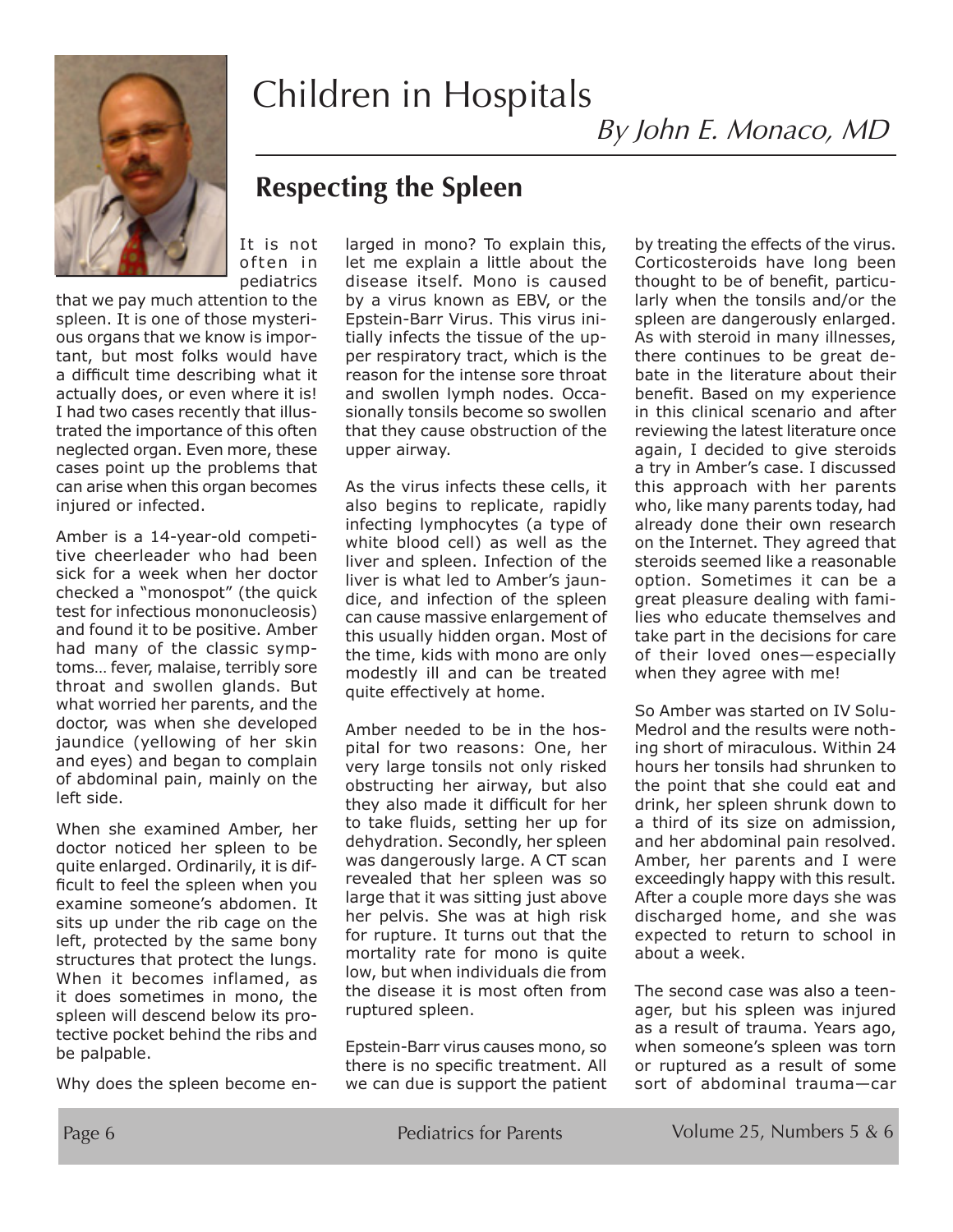accidents usually—it needed to be removed surgically. In the last twenty years or so, we have learned a couple of key facts about the spleen. First, the spleen has definite immunologic function and acts as a filter for damaged red blood cells. Without the spleen we are much more prone to infections with organisms such as Streptococcus pneumoniae. We have also learned that unless the spleen is actively hemorrhaging or completely pulverized, it will usually heal on its own after a period of bed rest and inactivity.

Chuck is a well-regarded pitcher for the local high school. At a lean, 6'3", he has a fast ball that tops out at nearly 90 miles per hour. One day during batting practice, he was walking across the outfield, not paying attention to balls being hit in his general direction. One hit him on the left side, pegging one of his lower ribs. He had twinge of pain that seemed to quickly resolve. He really didn't think much of it. But the next day, the pain seemed to worsen and take on a different characteristic. It had migrated more to his abdomen and he felt nauseous. By the second day he was feeling dizzy and his mother noted he was pale. She took him to the ER where a CT revealed an actively bleeding spleen. Chuck was nearly in shock when they took him to the operating room to remove his spleen.

This was the only case that I could remember in many years that a splenectomy was required as a result of trauma. But for Chuck it was a life-saving measure. He would not have survived through the night had surgeons not removed his ruptured, bleeding spleen.

The mechanism of injury was fascinating. The surgeon postulated that the baseball must have hit one of the lower two ribs on the left side of Chuck's chest. None of his ribs were fractured, but the last two ribs are more "free" because they are not attached to the sternum. They are mobile enough to be pushed in, poke the spleen causing it to rupture, and then return to their position. This is probably what occurred in Chuck's case.

I recount these two cases to remind parents of the importance of this often forgotten organ. Like many such structures in the body, we only become aware of the spleen when it becomes damaged or sick. When this happens, however, prompt action may be necessary. At the very least close observation by those who understand the subtleties of caring for this unique organ is an absolute necessity.

*John E. Monaco, MD, is board certified in both pediatrics and pediatric critical care. His latest book,* Moondance to Eternity*, is now available. He lives and works in Tampa, Florida. He welcomes your comments, suggestions, and thoughts on his observations.*

### **Time of Conception and Birth Defects**

Season of conception may be related to the birth defect rate. When looking at 30.1 million U.S. births between 1996 and 2002, researchers from Indiana University School of Medicine and University of Cinncinnati found a strong relationship between birth defects and time of conception (last menstrual period) between April and July. Also highest during those four months are the water levels of nitrates, atrazine, and other pesticides. Many of these chemicals, which are suspected to be harmful to the developing embryo, are banned in Europe but permitted in this country. The relationship between month of conception and risk of birth defect was true for 11 of the 22 birth defect categories studied.

According to Paul Winchester, MD, Indiana University School of Medicine professor of clinical pediatrics, the lead author of the study, "Elevated concentrations of pesticides and other agrichemicals in surface water during April through July coincided with significantly higher risk of birth defects in live births conceived by women whose last menstrual period began in the same months. While our study didn't prove a cause and effect link, the fact that birth defects and pesticides in surface water peak during the same four months makes us suspect that the two are related."

*Acta Paediatrica*, 4/09

### **Flu Deaths**

According to the Centers for Disease Control and Prevention (CDC), there have been 35 pediatric deaths from influenza this flu season, which continues through May. The number is less than the same time in the flu season last year. There have been another 35 deaths from H1N1 (Swine) flu.

Health experts recommend vaccinating children against the flu because they are a large reservoir of the flu virus. The more unvaccinated children, the greater the size of the reservoir, and the greater the chances of adults becoming ill with the flu.

The best step to help keep your kids safe from the flu is to vaccinate them. Remember to have your child vaccinated this fall.

*IAC Express*, 3/23/09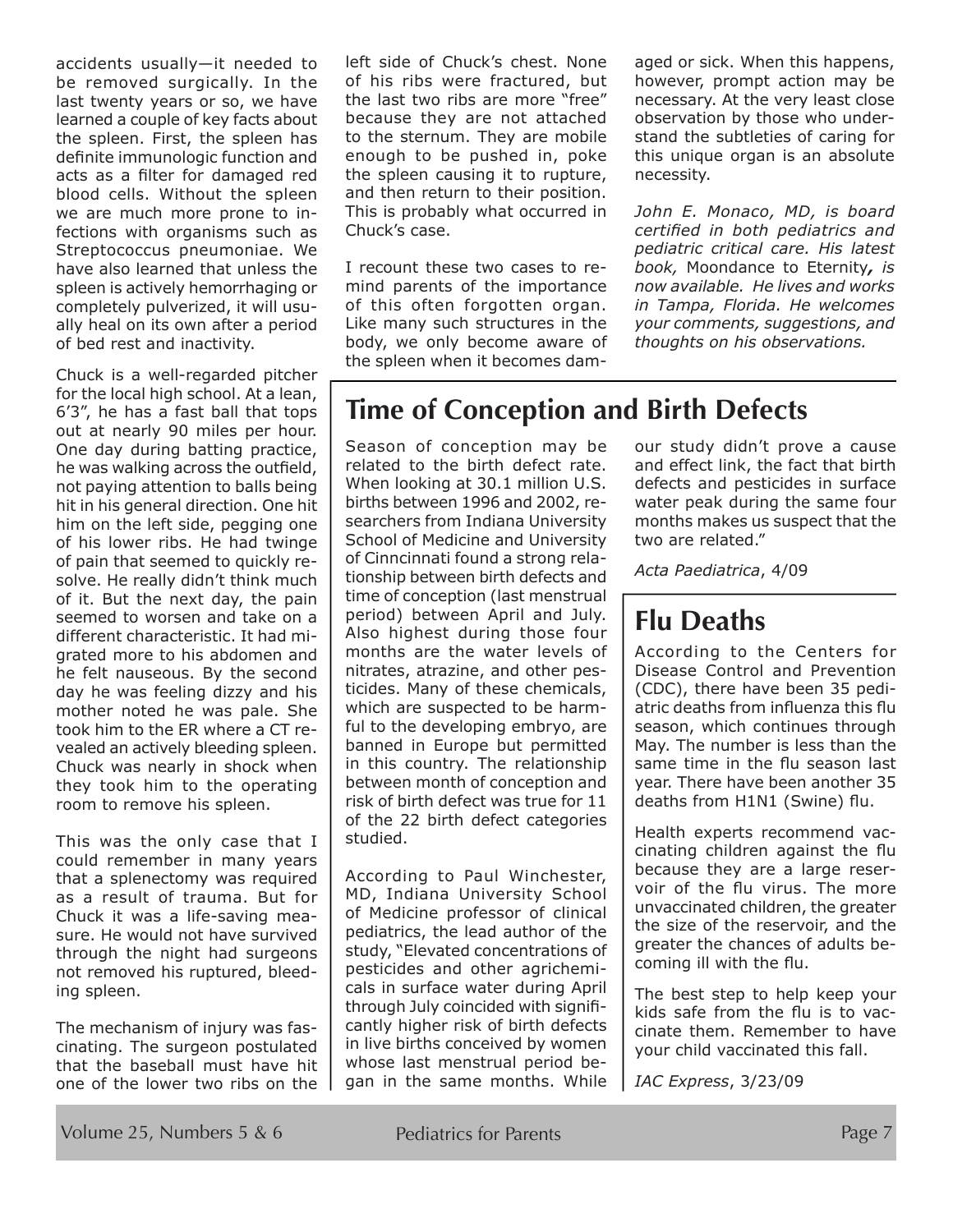

# Perspectives on Parenting By Michael K. Meyerhoff, EdD

### **Stress-Reduction Strategies**

M a k i n g good judgments is

definitely something parents should work on doing for themselves. They also should keep in mind that their children will learn how to make such decisions by watching them.

As they grow, kids will stress over all sorts of things, from broken toys to broken hearts. To the extent that they have been taught to pick their battles wisely—letting the little things go and dealing with the bigger things in a sane fashion—their lives will contain a lot more enjoyment and a lot less misery. Here are some stress-reduction strategies to help children and parents lead more enjoyable lives.

Let's say you are driving along the highway and another driver suddenly cuts you off. Is this something you have to react to, or can you just let it slide? If you just let it slide, no stress. But maybe you decide that you have to do something about it. You've got options. You can honk your horn and make an obscene gesture. You can speed up and cut him off. Or you can take an even more drastic, violent measure that I won't describe here. Which option you choose obviously will determine how much stress you will experience.

### **Appraisal**

In assessing a potentially stressful situation such as the one described above, there is primary appraisal and secondary appraisal. Primary appraisal is deciding whether or

not something constitutes a threat or a challenge that must be dealt with in some way (the driver cuts you off). If you decide that it really doesn't constitute a threat or a challenge and you can just let it go, then there will be no stress. If you decide that it does, then you move to secondary appraisal, which is deciding what you are going to do about it. There usually are several options available, and the amount of stress you subsequently experience is going to depend on which of those options you select.

#### **Escape**

Escape can be achieved either physically or mentally. If there is something or someone that is generating substantial stress for you, get away from whatever or whoever it is. Preferably, that means just walking away. But if you can't walk away, at least you can take your mind someplace else more pleasant and let it hang out there for a while.

Let's say your boss is berating you in front of your co-workers for something that was not your fault. You feel the pressure building up inside yourself to the point where you are getting ready to explode. What can you do? You can quit. Tell him to take the job and shove it. No more stress. Of course, you may not be able to do that if you have no other prospects for immediate employment and have bills to pay. In that case, you may have to stand there and take it. But in your mind you can go off to your "happy place." Imagine yourself soaking up

the sun on a beautiful white sand beach with the clear blue surf gently rolling to the shore and the palm trees swaying softly in the breeze. All of a sudden, a lot of the stress fades away.

Parents can help their children learn to just "walk away" when appropriate through modeling as well as through suggestion. And parents might have a lot of fun assisting their little ones in choosing or creating a "happy place." This process usually provides some wonderful insight regarding what a child feels is exciting or comforting, or both. And it is often fascinating to see how the "happy place" typically tends to change as the child grows.

### **Coping**

Finally, as a corollary to physical and mental escape, there is problem-focused coping and emotion-focused coping. If there is a situation that generates significant stress in your life, it clearly makes sense to change the situation so that it will no longer generate so much stress. That is problemfocused coping. Unfortunately, changing the situation is not always practical and may even be impossible. Under those circumstances, you have to do something to yourself or for yourself so that even though the situation regrettably remains unchanged, you are no longer getting so stressed by it. That is emotion-focused coping.

Let's say a young single mother is stuck home all day long with her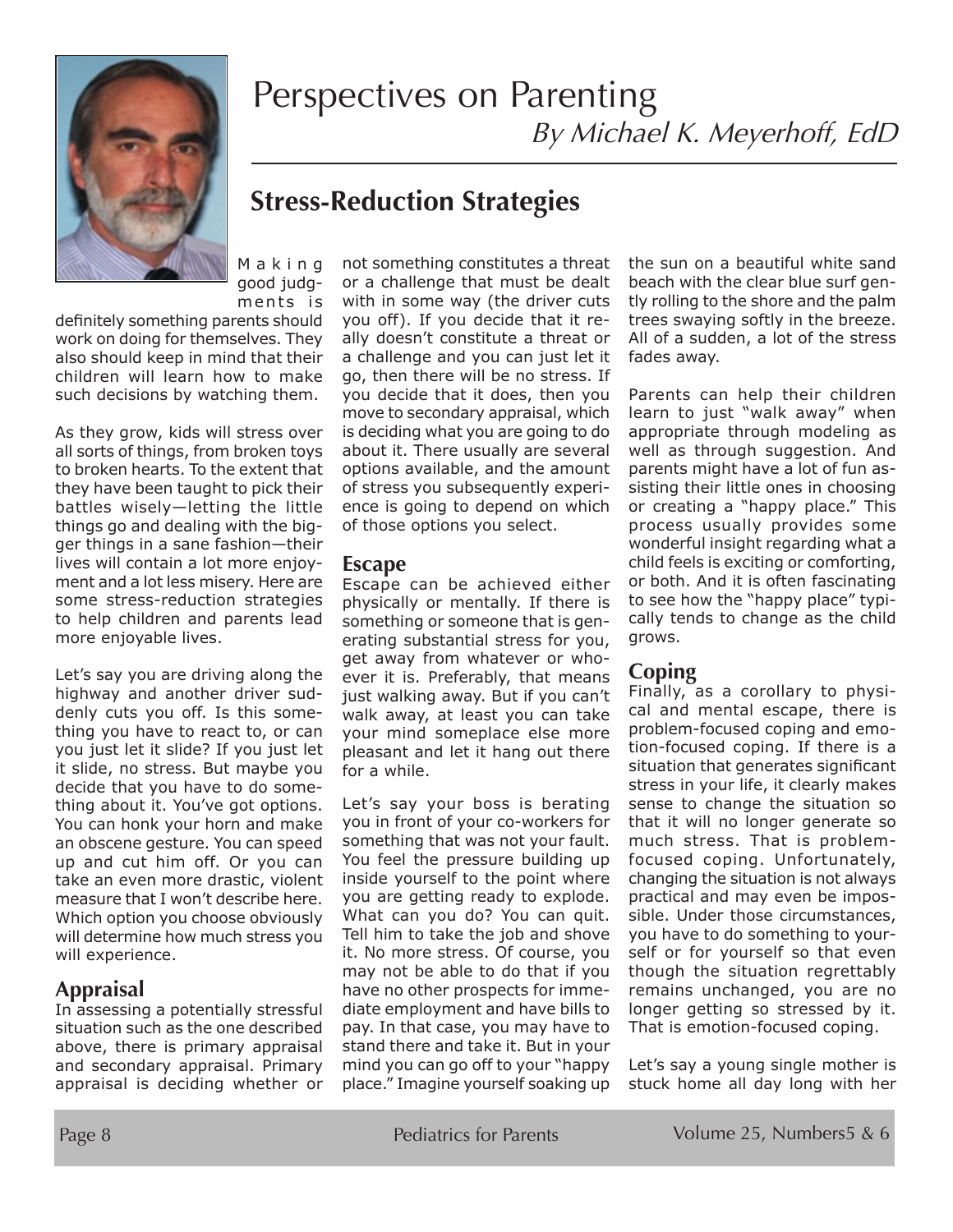obnoxious three-year-old child. He is driving her crazy and she is getting ready to strangle him. What can she do that would be an example of problem-focused coping? Well, she could be kid-free for a few hours a day by leaving him at Grandma's house or enrolling him in preschool. That would eliminate a lot of the stress. But let's say Grandma is not available or the mother can't afford to send her child to preschool. What can she do that would be an example of emotion-focused coping? Well, she could start practicing meditation, she could join a support group of other single mothers, she could engage in a regular course of rigorous exercise, she could educate herself about developmental "phases," etc. These practices might not completely eliminate the stress, but they certainly would help minimize it.

Rather than simply putting up with and complaining about sources of stress in their lives, parents can focus on finding solutions. Again, not only will this alleviate their own suffering, but also they will serve as suitable models for their children. And they can supplement this by supplying advice and guidance as appropriate.

Although their kids may insist that no one else has ever gone through what they're going through and no one can possibly understand how they feel, parents usually have been there and possess a wealth of experience that can be quite useful. It may take the persistent use of subtle suggestions rather than one set of insistent instructions, but hopefully some good stuff will eventually get through.

Ironically, I think if you ask parents what the biggest source of stress in their lives is, they probably will say their children. And if you ask the kids what the biggest source of stress in their lives is, they probably will say their parents. However, while this may be true, if they all work together on practicing, perfecting, and implementing stress-reduction strategies such as these, they may be pleasantly surprised to find themselves getting on each other's nerves a lot less, dealing with the rest of the world more effectively and enjoyably, and becoming a lot happier and healthier in the long run.

*Michael K. Meyerhoff, EdD, is executive director of The Epicenter Inc., "The Education for Parenthood Information Center," a family advisory and advocacy agency located in Lindenhurst, Illinois. He may be contacted via e-mail at epicntrinc@aol.com.*

### **Can Peanut-Allergic Children Develop Peanut Tolerance?**

At the March 2009 American Academy of Allergy and Immunology conference, Dr. Wesley Burks of Duke University presented ongoing results from a joint Duke University and Arkansas Children's Hospital study that has found that certain peanut-allergic children are able to develop an immunologic tolerance to peanut protein, rendering them non allergic.

Five years ago, Burks and his research colleagues started to enroll children who had an IgE protein level of greater than 25 kU/L but were not so peanut sensitive that they had had anaphylaxis reactions, and slowly exposed them to increasing amounts of peanut flour, starting with 1 mg (equal to 1/1000 of a peanut). After 8-10 months of gradually increased exposure, the children were able to tolerate 15 peanuts per day. The children in the ongoing study continue to receive that amount and are periodically tested to confirm that they are still able to tolerate peanuts.

Nine of the 33 children have been on the immunotherapy for at least 2.5 years, and five of those passed oral challenge tests. Their IgE levels are so low (less than 2 kU/L) that they are able to eat peanuts daily without any reaction.

Burks acknowledged that ideal dosing and duration of treatment must still be researched but is hopeful that clinical oral immunotherapy for peanut-allergic children will be available within a few years.

*Medpagetoday.com*

### **Stool Color**

What's a "normal stool" for a baby? To answer this question, researchers at the University of Bristol in the United Kingdom sent surveys to the parents of 12,984 children ages one to 42 months.

At four weeks of age the average number of stools per day was three, which declined to 1.3 times per day by age 42 months. Most babies had soft stools with half having watery or curdy stools, although 14% had hard stools. For these babies, yellow was the most common stool color. By six months the stool color was brown. At all ages, black stool was rare.

*Archives of Disease in Childhood*, 3/09

Check out the *Pediatrics for Parents* podcast on iTunes and www.pedsforparents.libsyn.com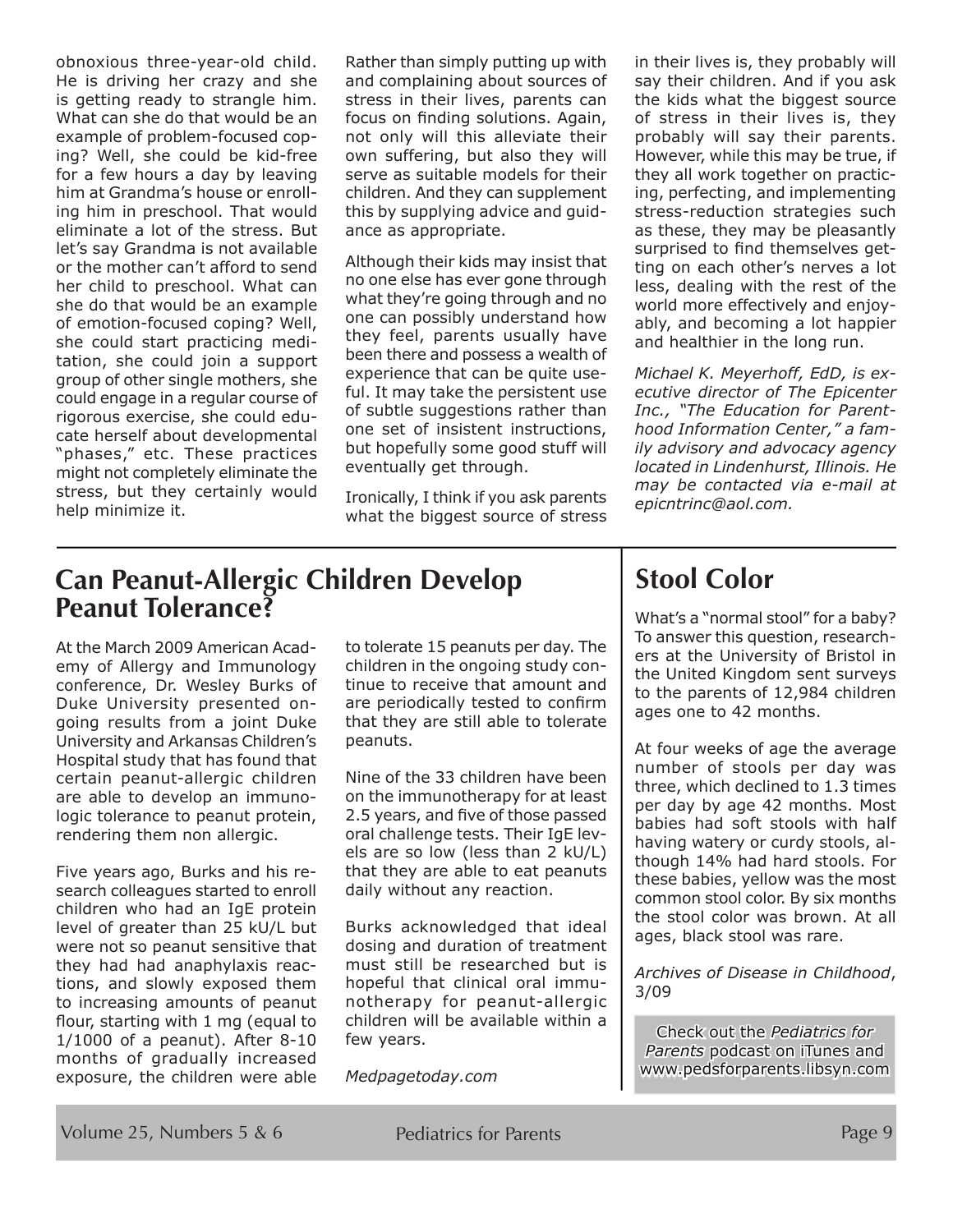# **How Teen Behavior Influences Their Driving: National Young Driver Survey** By Vikki Sloviter

Though teen vehicle fatalities have declined considerably since 1975 (when there were 8,748 teenage motor vehicle crash deaths), teens are still at risk for injury or death while driving or riding as a passenger. Teens may drive less than older drivers, but the crash rate per mile for a teen is four times greater than that for older drivers.

According to the Insurance Institute for Highway Safety, 5,156 teenagers age 13-19 died in a motor vehicle accident in the United States in 2006, which represented 12% of all motor vehicle accident fatalities. Yet, teens comprised only 10% of the population that year.

While parents and researchers alike may cite general immaturity and driving inexperience as primary factors that contribute to crashes involving teen drivers, what do teens themselves think are the greatest hazards? Do they think teen drinking and driving is a concern, or do they think texting with one hand while driving with the other is more dangerous?

Kenneth R. Ginsburg, MD, MSEd and his colleagues from the Center for Injury Research and Prevention at Children's Hospital of Philadelphia developed the National Young Driver Survey to find out.

The NYDS used the teen-centered method—a research technique that used teens' own perceptions of risk and safety, both as driver and passenger—to gain better insight into teens' viewpoints on driving and the factors that contribute to their safety.

In stages 1 and 2 of the study, 443 teens answered the question "What makes a difference in whether teens are safe in cars?" This broad question yielded more than 100 items that were ultimately whittled down to the 32 highest-ranking safety-related issues.

In the third stage of the study, 5,665 ninth, tenth and eleventh graders drawn from 120 national public secondary schools and whose responses were extrapolated to represent the general U.S. teen population, were asked to rank 25 items in order of "how much of a difference it made in driver safety" and were also asked to rank the 32 items in order of how often they witnessed them. The researchers pointed out that the rankings were a reflection of each item's relative importance to another item, not necessarily its overall importance.

What did the study find? The topfive ranked items that both male and female teens perceived to make "a lot of difference" in driving safety were:

- Driver drinking alcohol before driving (87% of teens ranked this first)
- Driver using a handheld device while driving (including text messaging or playing a video game)
- Driver racing other cars
- Driver smoking marijuana before driving
- Driver experiencing road rage.

The top-five ranked items that both genders reported that they witnessed "often or always" with other teen drivers were: other

teens in the car with the driver, driver speeding, driver talking on cell phone, driver selecting music while driving and driver in a hurry. The researchers also examined subpopulations (gender, race and grade level), to determine how teen perceptions of risk and exposure to behaviors differed between groups.

What do these results mean? Foremost, the fact that teens believed drinking and driving was the greatest risk to driving safety yet that behavior was not witnessed as often as others may be testament to the success of public education and laws enacted to help reduce substance abuse-related motor vehicle accidents.

But, the fact that teens ranked witnessing a driver talking on cell phone, talking with friends in the car and selecting music while driving more often than other behaviors—yet they ranked those same behaviors among the lowest as risks to driving safety—reveals that teens may underestimate the frequency with which their peers are distracted while driving.

Among other things, the survey underscored the importance of first trying to understand a group before trying to change its behavior. Hopefully studies like these will help save more lives.

*Vikki Sloviter received her BA in History of Science and Medicine from Yale University. She lives in Bucks County, Pennsylvania with her husband and three young children. She also proofreads, copy edits, researches and writes for*  Pediatrics for Parent*s and Needy-Meds.org.*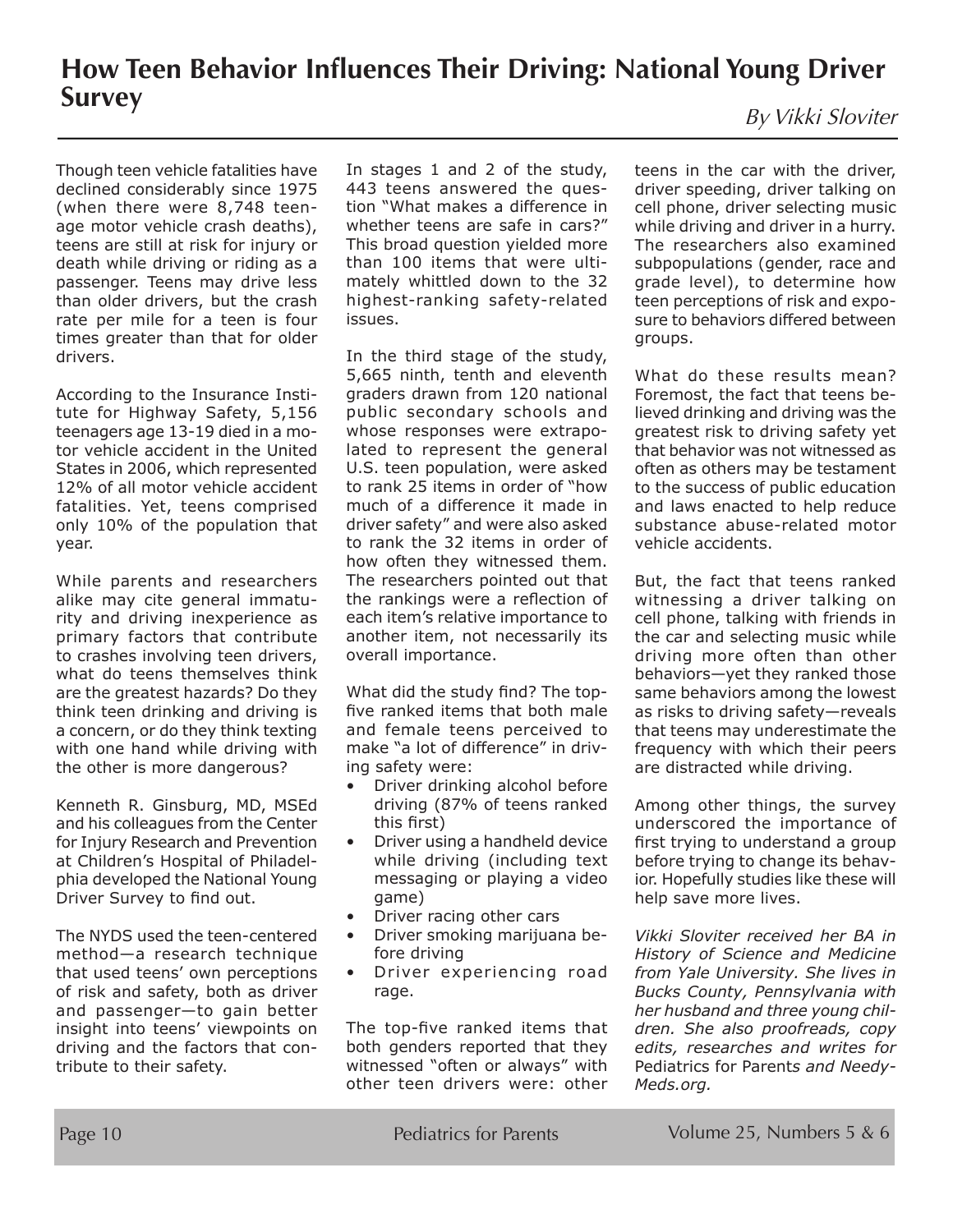# Pediatric Points



C o r d b l o o d used to be dis -

carded as medical waste. After delivery, placentas and their attached umbilical cords made their way to incinerators along with blood-soaked bandages and used syringes. No more. Doctors have discovered gold in that rubbish pile. It turns out umbilical cord blood is rich in stem cells, those early so-called "progenitor" cells that are so remarkably adaptable, they can evolve into different kinds of specialized cells. Now doctors use cord blood to treat a variety of ailments and experiment with dozens of future uses as well.

Stem cells have traditionally been harvested from bone marrow. Bone marrow registries enlist volunteers who give blood samples that are then categorized according to their human leukocyte antigen (HLA) type. HLA markers are an important part of our immune system. A bone marrow donor's HLA type must be a pretty exact match with a particular patient's HLA type in order for transplantation to proceed. If a patient in need of a stem cell transplant is matched to a potential bone marrow donor, then that original donor must be tracked down, retested, and then undergo minor surgery under anesthesia.

With the advent of cord blood banking, things got easier for patients in need of transplant. For one thing, HLA matching of cord blood does not need to be as strict as with bone marrow for the

### **Cord Blood Banking**

transplant to be successful. Also, with computerized searches and over 150,000 units of cord blood frozen in storage and ready to go, matches can be made faster. Transplantation itself often happens faster as well since there is no living donor involved. There is also less "graft vs. host" disease where the recipient's immune system reacts to the donated cord blood as a foreign body.

The major disadvantage of cord blood stem cells concerns what is called cell dose. The number of stem cells in a typical cord blood donation is about one tenth of what is obtained from an adult bone marrow donor. Thus cord blood from single donors is generally limited to treating small children.

The first successful cord blood transplant occurred in 1988 in a six-year-old boy with bone marrow failure. Since then over 6,000 successful transplants have been performed for a variety of illnesses including cancers, blood disorders and immune deficiencies. In 1991, The New York Blood Center started the first public, unrelated cord blood banking program in America. It operates much like the Red Cross does. Trained professionals obtain informed consent from mothers. A thorough medical and family history is obtained. Maternal and cord blood testing is performed to identify any infectious or genetic abnormality which would preclude its use in transplantation. At delivery, cord blood is collected, processed and frozen, then stored in units accessible to all transplant hospitals in need of stem cells for treatment of ill children.

By Carolyn Roy-Bornstein, MD

But as with so many other medical discoveries, big business has also discovered the miracles of this scientific breakthrough and ethical concerns are being raised. Private cord blood registries have popped up all over the world and encourage new mothers to bank their own baby's cord blood at birth. But this strategy ignores certain limitations to autologous transplantation (that is, transplantation of one's own stem cells). The most common indication for cord blood transplantation is acute lymphocytic leukemia (ALL). However, transplant doctors are reluctant to consider using a baby's own banked cord blood to treat this condition because the genetic markers of leukemia may be present at birth in a child who later goes on to develop the disease. Genetic disorders also cannot be treated with one's own banked blood as it obviously shares the same DNA with the affected child.

Private cord blood registries advertise "peace of mind" to new mothers by giving their baby "every advantage for a healthy future." But what are the chances that your child will develop a disorder that is amenable to stem cell transplant? Those numbers are hard to come by, but the American Academy of Pediatrics (AAP) puts the figure somewhere between one in 1,000 to one in 200,000. Private cord blood registries quote parents ratios of one in three.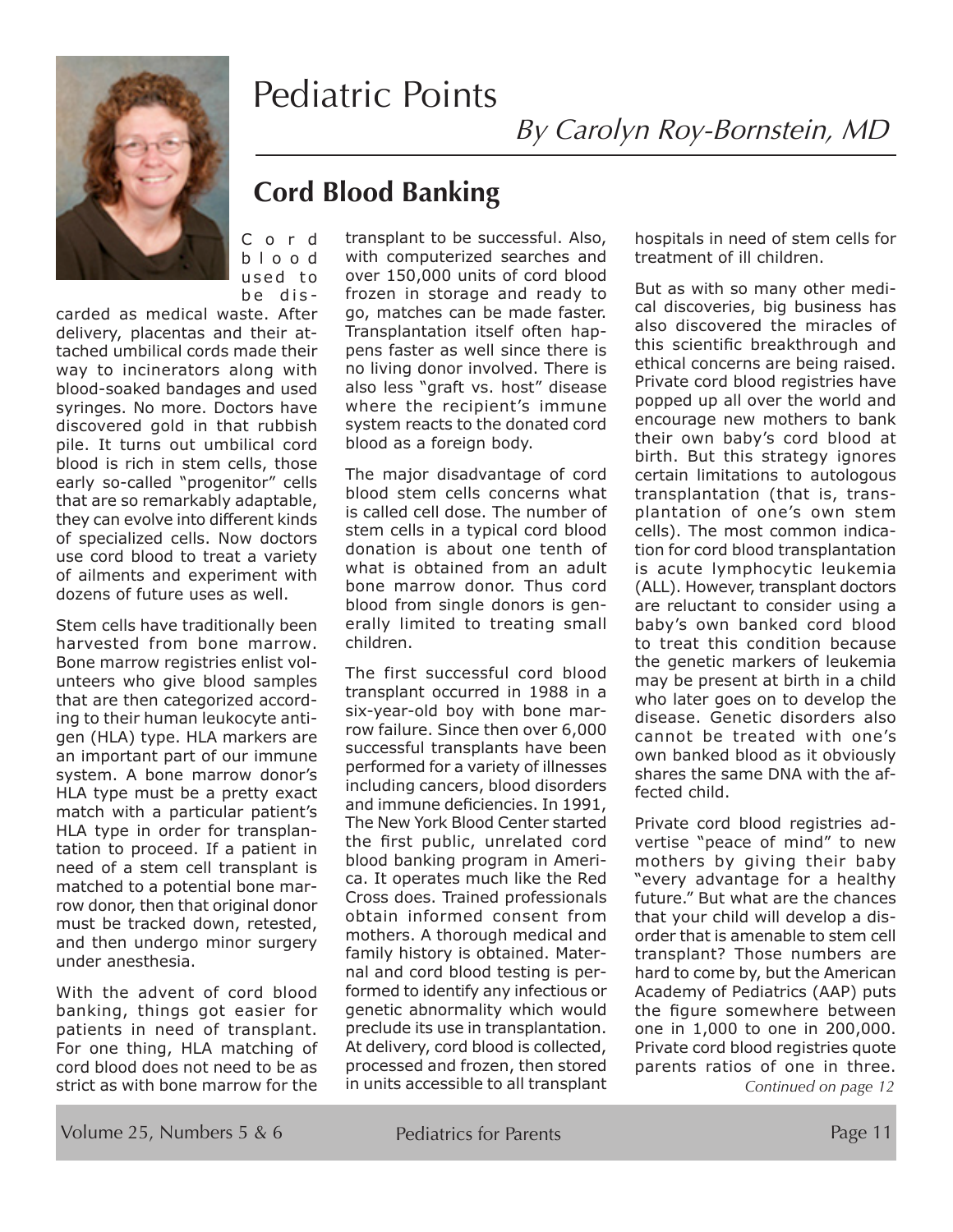#### *Cord Blood—Continued from page 11*

That's because they use illnesses like head trauma for which a stem cell transplant has never been done in their statistics. The AAP also accuses private bankers of exploiting new parents and making promises they cannot keep. Private registries deny the charge. But when I was researching this subject from a computer with no firewall while on vacation, I started getting pop-ups from Cord Blood Registry with flashing stars inviting me to enter a sweepstakes to win free cord blood banking and promising peace of mind (on a payment plan no less). Sounds like exploitation to me.

There are other ethical issues involved. Private cord blood banking is expensive, costing \$1,500 to \$2,000 to collect and process the umbilical cord blood, then an additional \$100 to \$200 a year to store it, making it out of reach for most families. In fact certain minority children such as blacks and Asians have a harder time finding matched donor stem cells in part because there aren't enough minority donors, but also because their HLA types are generally more diverse. And if we're saving cord blood privately for a child who may never need it, that's cord blood that's unavailable for a sick child who may need it today.

The American College of Obstetricians and Gynecologists cautions against promoting private cord blood banks to parents "without a realistic assessment of their likelihood of return on their investment." The AAP states that "private storage of cord blood as 'biological insurance' should be discouraged."

Scientific research is making incredible things possible nowadays including cures for diseases once thought of as death sentences. Public cord blood banking can make these cures available to many more children than private banks can.

*Carolyn Roy-Bornstein is a boardcertified pediatrician in private practice in Haverhill, MA.*

### **Swim Diapers Not Sufficient**

With swimming season here, it's time to think about water safety, especially at public pools. Even though drowning is the leading cause of injury death for children ages 1-4, it is not the only risk toddlers face when they go swimming. Recreational water illness (RWI), diseases spread by water-borne germs, can also pose a real threat to children and adults alike.

Common sense dictates that children who are sick with diarrhea should not be allowed to go swimming lest they have an accident and contaminate the pool. But swim diapers and other diaper protectors seem to give parents a false sense of protection if they think such swim accessories will contain a diarrhea accident within

the swim diaper. Anyone who has a toddler that has had a fecal accident in a pool knows, however, that the swim diaper did not necessarily contain the poop. Even when fecal accidents involve solid bowel movements, all swimmers must exit the pool and the pool must be scrubbed down. With solid fecal matter accidents, the poop is relatively easy to see and remove, though there is always the likelihood that smaller germs escaped. A recent study conducted by James Aubrey, PhD of University of North Carolina-Charlotte, and his colleagues, found that swim diapers, plastic pants, and swim trunks do not protect against the spread of RWIs, especially and including diarrhea.

Diarrhea is an insidious risk since the *Cryptosporidium* parasites are so small. Crypto is invisible to the naked eye and resistant to chlorine disinfectants used in pools. Aubrey and his colleagues wanted to determine how effective three popular types of toddler swimwear are in preventing the spread of Crypto. They measured the amount of microspheres (in this case, plastic particles that were the same size as Crypto) that escaped from swim trunks, disposable diapers and reusable diapers (with and without plastic covers). Not surprisingly, regular swim trunks were the least effective in containing the microspheres almost 90% of the microspheres were released within one minute. With the swim diapers, about 50% of the microspheres were released within a minute, and vinyl diaper covers over a swim diaper were only slightly more effective.

Given that it takes only about 10 Crypto spores to become infected, and "hundreds of millions of [spores] get into the water within minutes," diarrhea accidents in a pool pose a real health risk. If your sick toddler begs to go swimming, hold off and wait until he fully recovers. Don't put other swimmers at risk. Other parental pool advice from the national Swimming Pool Foundation includes:

- Thoroughly wash your child's body (especially his rear-end area) before going into a pool since there is always invisible fecal matter present.
- Check diapers often and ask your child frequently if he has to go to the bathroom (waiting until "I have to go!" may be too late).
- Change diapers in the bathroom or designated diaperchanging area, not poolside.

*National Swimming Pool Foundation*, 5/09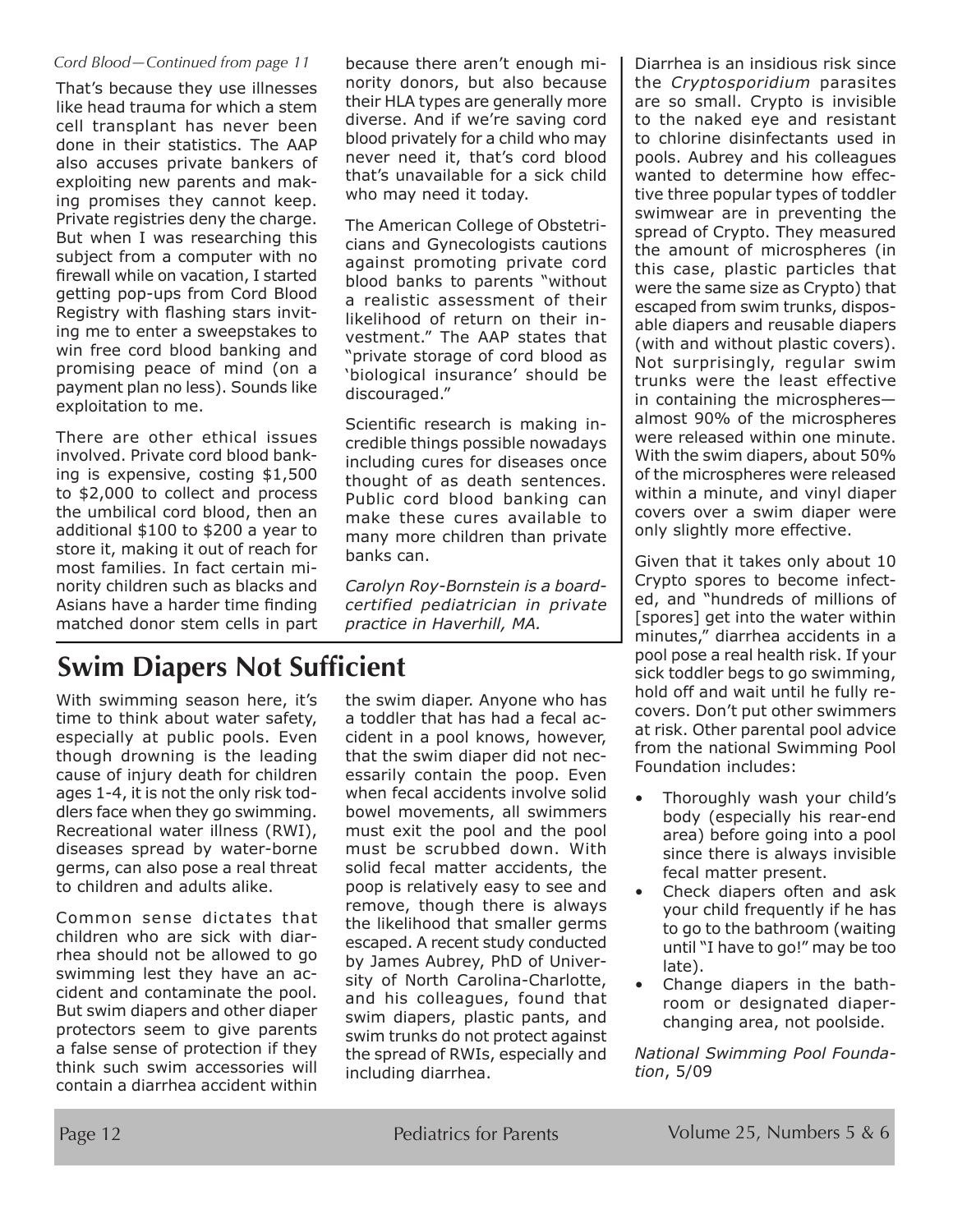### **Alternative Therapies**

According to a recent study from the National Center for Complementary and Alternative Medicine, in 2007 12% of children and 33% of adults reportedly used complementary or alternative therapies. The survey gathered information on 23,393 adults who reported on 9,417 children.

Complementary and alternative medicine (CAM) use is greater among:

- Children whose parents used CAM (23.9%)
- $\bullet$  Adolescents aged 12-17 (16.4%), compared to younger children
- White children (12.8%), compared to Hispanic children (7.9%) and black children (5.9%)
- Children whose parents had higher education levels (more than high school: 14.7%)
- Children with six or more health conditions (23.8%)
- Children whose families delayed conventional care because of cost (16.9%)

The ten most-common therapies were:

- Natural products (3.9% of all children)
- Chiropractic and osteopathic manipulation (2.8%)
- Deep breathing (2.2%)
- Yoga  $(2.1\%)$
- Homeopathic treatment (1.3%)
- Traditional healers (1.1%)
- Massage  $(1.0\%)$
- Meditation (1.0%)
- Diet-based therapies (0.8%)
- Progressive relaxation  $(0.5\%)$

Echinacea was the most used natural product (37%) followed by fish oil/omega 3 (31%), combination herbal pills (18%), and flaxseed oil/pills (17%).

Conditions most commonly treated were back/neck pain (6.7%), head or chest cold (6.6%), anxiety/ stress (4.8%), other musculoskeletal (4.3%), ADHD (2.5%), and insomnia (1.8%).

*http://nccam.nih.gov/news/camstats.htm*

### **Frosted Mini-Wheats' False Claim**

In a recent blow to Kellog Company, the Federal Trade Commission (FTC) charged the popular breakfast cereal brand with misleading advertising.

Kellog had advertised that children who ate a bowl of Frosted Mini-Wheats increased their attentiveness by nearly 20%. But the clinical study on which Kellog had based its advertisement revealed that only half the children who ate a bowl of the cereal showed any improvement in attentiveness after three hours, one in seven children showed increased improvement of about 17% and only one in nine children showed 20% or greater improvement.

The FTC also charged Kellog with false advertising because Kellog had claimed that compared with children who did not eat breakfast at all, children who ate Frosted Mini-Wheats increased their attentiveness by 20% when in fact less than 10% of the study children increased their attentiveness. The FTC believes this was false advertising that violated the FTC Act.

Even if your family doesn't eat Frosted Mini-Wheats, rulings like this serve as a reminder that parents shouldn't always believe what they see or hear, especially when claims are made by national advertisers.

*http://www.ftc.gov/opa/2009/04/ kellogg.shtm*

### **Bacterial Protection Against Asthma**

*Helicobacter pylori* (*H. pylori*) is best know as the bacterium that causes gastric ulcers. But research indicates it may be protective against asthma.

This bacterium has a commensal relationship with humans, where one organism (*H. pylori*) benefits from another (humans) without helping or hurting it. For at least 58,000 years humans have had this organism living inside them. Most humans become positive for *H. pylori* during the first year of life and remain positive unless treated with antibiotics for a condition worsened by it.

Since the beginning of the last century, the rate of *H. pylori* positivity has declined. For American children, the positivity rate is now less than 10%. How can this be bad?

In a 2007 study published in *The Archives of Internal Medicine*, Drs. Yu Chen, PhD, MPH and Martin Blaser, MD of New York University School of Medicine found a significant inverse relationship between H. pylori positivity and a history of ever having had asthma, allergic rhinitis, allergy symptoms or skin sensitizations.

Specifically, Chen and Blaser found that *H. pylori* positivity was inversely associated with onset of asthma and allergic rhinitis at age 15 or earlier, but not at later ages.

This finding supports the idea that increased incidence of childhood asthma and allergy is a result of less exposure to bacteria (the "hygiene hypothesis").

*Family Practice News*, 10/15/08

Volume 25, Numbers 5 & 6 Pediatrics for Parents Page 13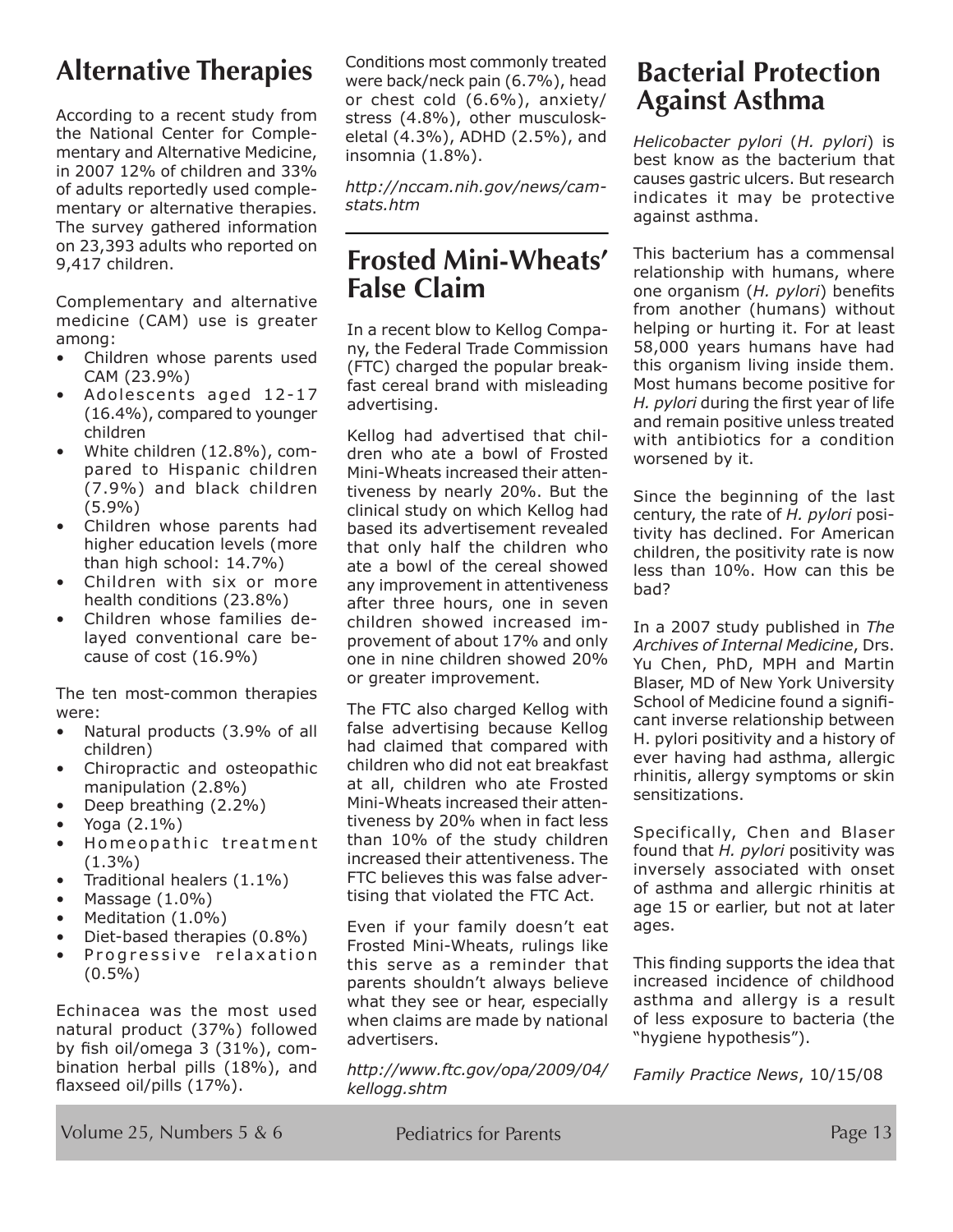

# Pediatric Insider

### **Fever: Fear Not**

**Parents** d o n ' t

need to fear fevers. Under most circumstances, even a high fever doesn't mean anything is seriously wrong. Fever itself doesn't do any harm unless accompanied by heat stroke and dehydration. Nonetheless, fever remains a great source of worry for many of the parents in my practice. It's time to put that fear to rest.

The normal human body temperature is thought to average about 98.6˚F. That number is based on about a million measurements averaged by Carl Wunderlich in the 1800s—and it turns out that his thermometers weren't calibrated very well, and were probably off by one or two degrees.

More recent research pegs the average temperature at 98.2˚F, but even this measurement varies at least one degree between individuals, and varies at least one degree based on the time of day (normal temperatures are lowest first thing in the morning, unless you're ovulating.) There is also evidence that carefully measured temperature averages vary between human races. Though it's not technically correct, 98.6˚F  $(37<sup>°</sup>C)$  still remains widely accepted as the "normal" human body temperature.

If 98.6˚F is the traditional (though inexact) definition of "normal," then what's a fever? There isn't a universal definition. Most doctors consider a rectal temperature above 100.4˚F to be a fever; in adults, the number 100 is more often used, usually referring to an oral temperature (though in the elderly, normal "resting" temperatures may considerably lower than 98.2˚F). Measuring rectal temperature becomes more difficult past a few months of life, so often an armpit, oral, or forehead temperature is measured. To be clear in communicating with your

Send your questions to QandA@ pedsforparents.com or *Pediatrics for Parents*, PO Box 219, Gloucester, MA 01931. Please keep them general in nature as we can't give specific advice nor suggest treatment for your child. All such questions should be asked of your child's doctor.

child's doctor, say the number that the device recorded, followed by the method you took it: "Junior was 100.8˚F degrees measured orally." Don't add or subtract degrees to "correct" the temperature, just tell us what the number is. In most cases outside of the newborn period, the exact number is not actually very important, but we do like to have a general idea of how high the fever was.

Fever occurs in children most commonly from infections, but can be a result of many other, rarer problems (such as adverse reactions to medicines, inflammatory arthritis, cancer, and thyroid disease). Fever can also occur as

part of "heat stroke," when dehydration combined with exposure to heat overwhelms the body's capacity to control its temperature. Victims of heat stroke feel warm and dry—not sweaty—and are often delirious or sleepy. This is a true medical emergency that can lead to kidney failure, brain damage, and death. It's the only health condition where fever itself is contributing to harm.

Worry about fever is one of the most common reasons for an urgent call or visit to a pediatrician. Parents may worry about fevers both because it makes their child look and feel ill, but also because they're concerned that the fever means there is a very serious medical problem going on, or that the fever is going to harm their child.

Historically, fever probably did once mean that something terrible was going on. One of the most common causes of fever worldwide—malaria—is no longer seen in the developed world thanks to improved mosquito control. Likewise, many other serious fever illnesses (e.g. typhoid fever, plague) have become rarities thanks to improved sanitation . Vaccinations now protect against most of the more serious bacterial infections (including meningitis and blood poisoning), as well as many viral infections that had been so devastating in the past (e.g. polio, measles). Other potentially serious infections have now become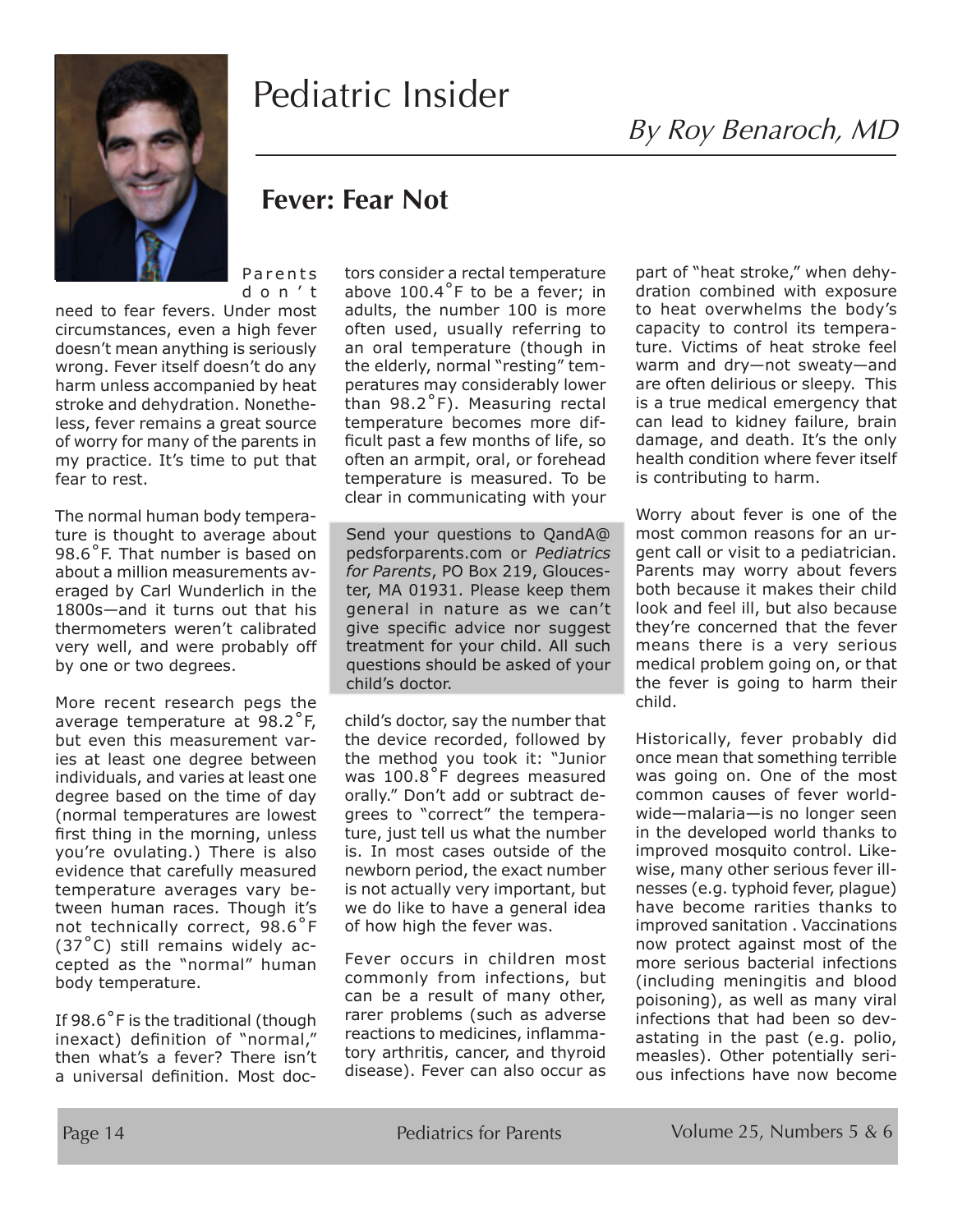easy to identify and treat (e.g. scarlet fever, pneumonia, kidney infections.) Compared to a century ago, we are far more able to access reliable health care that can accurately diagnose and treat almost any illness. So while it made sense for parents 100 years ago to worry that a fever could mean the death of their child, this fear is not justified today.

In the past, a general rule was that the height of the fever predicted how serious the underlying problem was. A fever of 105˚F was far more of a worry than 101˚F. But in a fully vaccinated, otherwise healthy child, this correspondence has become less reliable. In today's developed world, even a 105°F fever in a healthy child is quite unlikely to be from any serious condition. The best way to determine how likely it is for a child to have a serious medical issue causing a fever is to see how the child acts when the fever goes back towards normal.

Here's a fever "action plan" to help parents keep their child safe and comfortable during a fever, while avoiding unnecessary emergency room trips:

### **What To Do If Your Child Feels Like He Has a Fever**

1. If your child looks very ill he's unresponsive, having trouble breathing, or has a blue or gray color—call 911 or bring him to the nearest emergency room.

2. If the child is three months old or less, measure the fever with a thermometer, rectally. If the number is 100.4˚ F or higher, call your child's pediatrician for instructions. Fevers in very young babies are far more likely to be caused by a serious problem, and usually need to be evaluated right away. Even if the measured temperature doesn't show that your baby has a fever, call your pediatrician if your child seems unwell. None of us want to take chances with little babies.

3. If your child has a poor or abnormal immune system, or has a disease that you've been told predisposes to serious infections, call your physician. You should also contact your physician if your child has a fever and has not been immunized—these kids are at much higher risk for serious bacterial infections that may need urgent evaluation and therapy.

The remainder of this action plan is only for normal, otherwise healthy and immunized children.

4. (Optional) Measure the temperature in an appropriate way with a thermometer. There is no reason to check a rectal temperature on an older child. An axillary (armpit) temperature is a good enough estimate. If you don't have a thermometer handy, it is not essential to measure the temperature; but it can be handy for monitoring to keep track of the temperature trend, especially if the fever lasts more than a day.

5. If you child feels ill (achy, or just "blah"), give a dose of feverreducing medicine such as acetaminophen or ibuprofen. You're giving the medicine to help your child feel better—not necessarily to reduce the fever—but it will probably help the fever drop, too.

6. After the fever decreases, see how your child feels. If he's still feeling ill, contact your physician for instructions or bring him to the doctor. If he's looking and feeling better, see how he's doing in the morning and call your pediatrician for a non-emergency appointment within a few days for evaluation if the fever or other symptoms persist.

Fever itself can be an unpleasant symptom, often accompanied by chills and aches. Parents should treat fever with medicine not because the fever itself is harmful, but to help the child feel better. Even if the fever medicine doesn't reduce the temperature back to normal, it will help how your child feels. It's also easier and more accurate to judge just how sick a child is after the fever has been brought down.

During a fever, you'll also want to offer your child extra fluids. It doesn't matter what Junior drinks, as long as it's wet. Milk and other dairy products are fine during a fever (even an extremely high fever isn't nearly warm enough to "curdle" milk.) Jello, applesauce, pudding, ice cream, and Popsicles are all also good choices. For little babies, encourage frequent nursing or offer an extra bottle. If your child doesn't feel like eating, that's OK—as long as he's drinking, he won't get dehydrated.

"Fever phobia" is an unwarranted fear that fever is really going to harm your child. In the past, fevers could often have been a harbinger of a truly devastating illness. Nowadays, almost all of the serious fever illness are easily prevented with vaccines and simple hygiene. The few serious fever illnesses that still occur are far more easily recognized and managed. Though fever ought to be treated if it makes your child feel bad, it's nothing to be afraid of. It's time to say goodbye to fever phobia.

*Roy Benaroch, MD, FAAP is an associate clinical professor of Pediatrics with Emory University, and is in private practice with Pediatric Physicians, PC in Atlanta. His first book,* A Guide to Getting the Best Health Care for Your Children*, is now available.*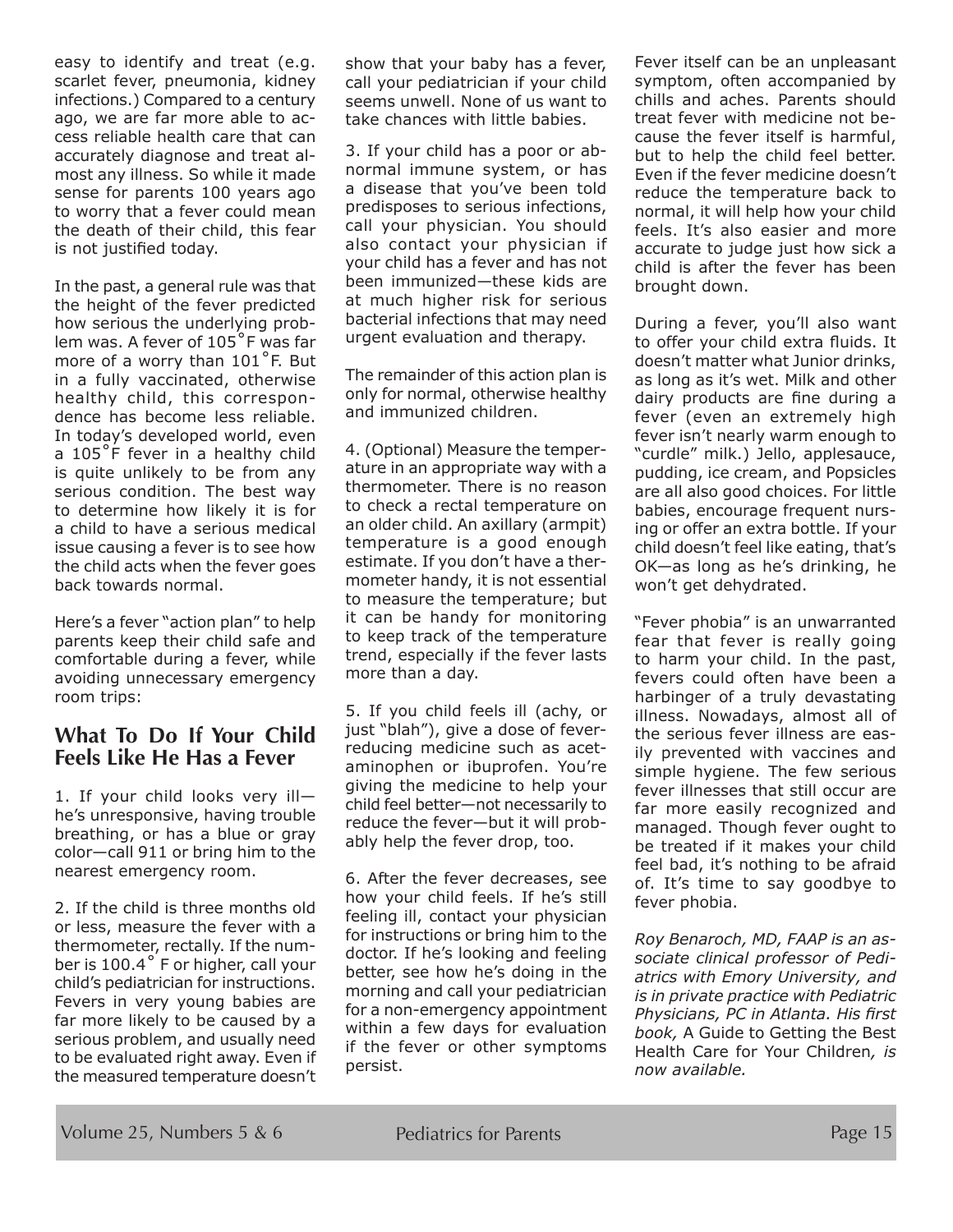### **Smiley Children and Successful Marriages**

Do happy children make happy, married adults? DePauw University psychologist Matthew Hertenstein, PhD led a team of researchers that found that the intensity of smiles in childhood was a strong predictor of divorce years later. Based on previous research that had examined if and how emotional dispositions directly or indirectly affect life's consequences, such as divorce, the researchers found that smile intensity in childhood photos and college yearbook photos was directly correlated with subjects' likelihood to divorce later in life.

Hertenstein, who runs the Touch and Emotion Lab at DePauw, and his colleagues conducted two studies. In the first, they looked at the relationship between smile intensity in college yearbook photos and likelihood of divorce later in life. They found that the less intense a subject smiled in her yearbook photo, the more likely she was to be divorced later.

The second study expanded upon the first and included photographs of subjects over age 55 that were taken when they were between ages five and 22 from a variety of life events, not just yearbook photos. The results from the second study were similar to those in the first: the less someone smiled in a photograph, the greater chance she divorced. Interestingly, this correlation was only evident among female subjects; there were too few male subjects to be able to find a statistical correlation.

This study supports the prevailing theory that people's emotional tendencies influence their social, cognitive, biological and behavioral processes, and that even a glimpse of people's emotional

state as evident in something as fleeting as a snapshot, may in fact be a peephole into the future of their ability to maintain interpersonal relationships.

*Motivation and Emotion* (DOI 10.1007/s11031-009-9124-6)

### **Tobacco Exposure in Three-Year-Olds**

There's no question that exposing young children to tobacco smoke is bad for their health. The same is true of intrauterine exposure to tobacco smoke. Additional support comes from a recent Swedish study of 8,850 three-year-olds.

The children were divided into four groups based upon their tobacco smoke exposure history: 7,019 had no prenatal exposure or during their first three years of life, 149 had prenatal exposure only, 895 had postnatal exposure only, and 595 had both pre- and postnatal exposure.

The children with both pre- and postnatal exposure had 15% more wheezing, 16% more rhinitis, 7% more use of cough medicine, 8% more use of bronchodilators, and suffered from 30% more crying and 27% more irritability than children with no tobacco exposure.

Children with only postnatal exposure had 24% more rhinitis, 14% more use of cough medicine, and suffered from 26% more poor sleep than children with no exposure. The children with only prenatal exposure had 45% more bronchodilator use and sleep problems.

This study supports what we already know: tobacco smoke exposure at any age is bad for kids.

*Acta Paediatrica, 3/08*

### **ADHD and Head Injury—Which Comes First?**

Some studies have suggested that a moderate-to-severe head injury in a school-age child can result in Attention-Deficit/Hyperactivity Disorder (ADHD). To check this out, Heather T. Keenan, an associate professor at University of Utah, and her colleagues looked at 62,088 children from 308 primary care practices in the United Kingdom from 1988 to 2003. The children were divided into three groups: children with early head injury (4.5% of the children), children with an early burn or scald injury (1.8%), and children with neither injury. All the injuries occurred before the child was two years old.

They found that children with an early head injury were 90% more likely to be diagnosed with ADHD by age ten than children who didn't have a head injury. The children who suffered a scald injury were 70% more likely to have the diagnosis when compared to the no-injury group.

According to Keenan, "The head injury did not appear to cause the ADHD." Rather, she believes early injury is an indication that the child may already exhibit behavioral traits of ADHD.

This study demonstrates that early head injury does not necessarily cause ADHD, but rather early ADHD behaviors may increase the risk the child will sustain a significant injury. It's more plausible that young children yet to be diagnosed with ADHD display increased risk-taking behaviors by age two and thus are more likely to be seriously injured.

*British Medical Journal*, 11/22/08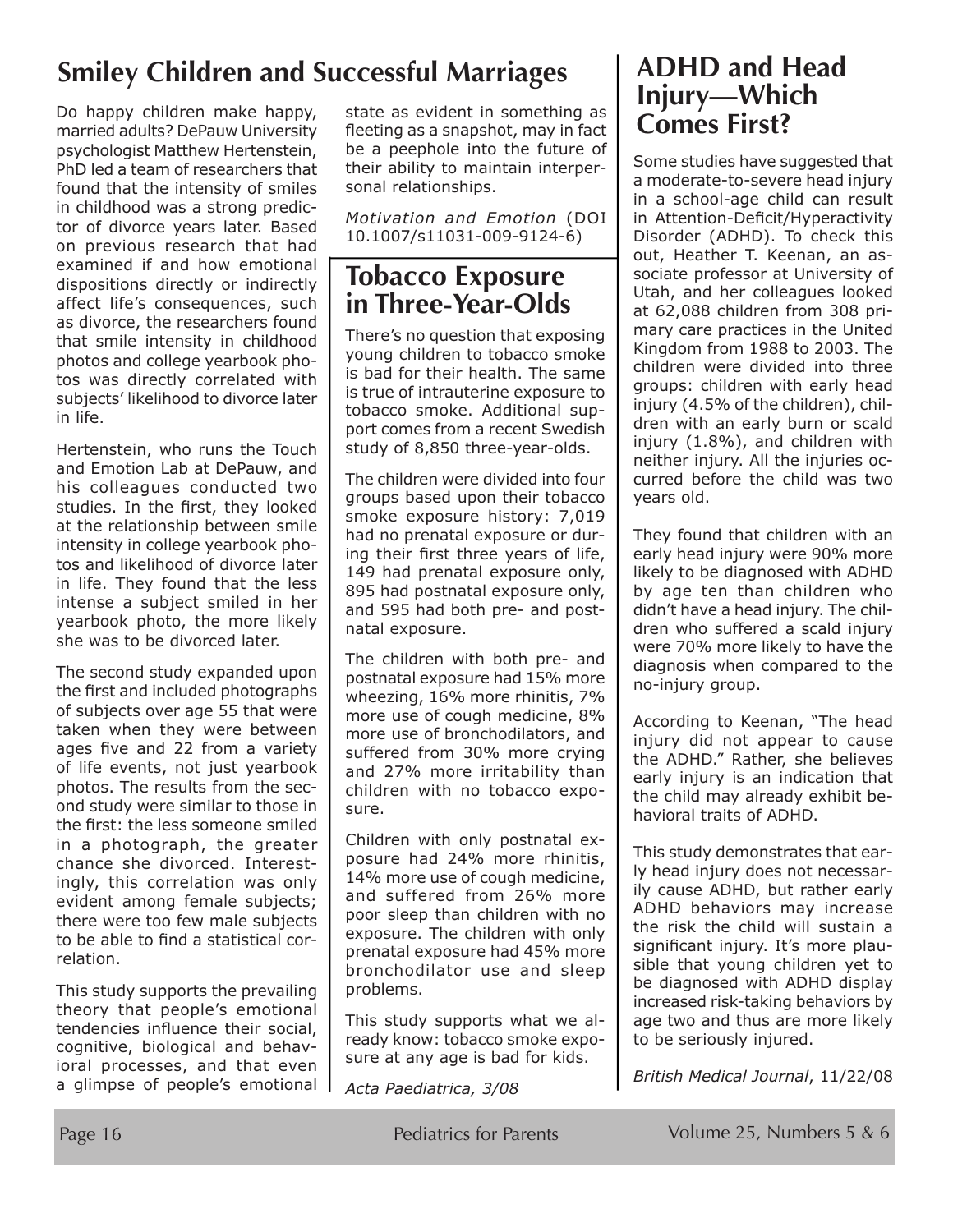

# "Baby Doc" Eden Explains

By Alvin N. Eden, MD

### **Recurrent Abdominal Pain in Children**

*"Dr. Eden, my 8-year-*

*old always complains about a stomach ache. Her doctor cannot find anything wrong with her. What should I do?"*

This type of question comes up frequently in my office—the problem of recurrent abdominal pain. Let me begin by stating that recurrent abdominal pain in children is a common complaint and is often troublesome and upsetting, both for the child and his parents. In most cases, it turns out not to be serious.

When should you contact your child's doctor in such a situation? It depends. It depends on the severity of the pain and any associated signs or symptoms. For example, if, besides the abdominal pain, your child is vomiting, has diarrhea, blood in the stool or fever, he may well have an emergent medical condition and your doctor must be called.

If, along with the abdominal pain and vomiting your child's abdomen is distended, this may be a true emergency and require a trip to the emergency room as soon as possible. Thankfully, the majority of cases of abdominal pain (not a single, sudden episode) turn out to be false alarms and are seldom an urgent problem.

#### **Common Causes**

By far the most common cause of recurrent abdominal pain in young children is constipation. Usually, there is no problem making this diagnosis. In my experience, laxatives are not effective until the child is properly cleaned out, either by suppository or enema or sometimes only after your child's doctor has done a rectal examination. Your child's doctor should be consulted as to treatment and prevention. A simple change in diet—adding more fiber, raisins and prunes and eliminating rice and bananas—can be effective.

Recurrent abdominal pain can be caused by other different conditions, such as inflammatory bowel disease, ulcerative colitis, Crohn's disease, peptic ulcer or acute pancreatitis. But besides the abdominal pain, these conditions have associated alarming features such as gastrointestinal bleeding, unexplained fever, weight loss, persistent vomiting or diarrhea. If this is the case with your child, his doctor must examine him. However, the majority of cases of recurrent abdominal pain do not fit this category.

### **FGIDs**

Rather, they belong to a group of four disorders called "functional gastrointestinal disorders" (FGIDs), which, until recently, have been poorly understood or diagnosed. All of these FGIDs have recurrent abdominal pain in common. (Recurrent is defined as pain being present at least once per week and lasting at least two months.)

Just a few years ago, any child that presented with recurrent abdominal pain without any other associated signs or symptoms and with normal laboratory tests and x-rays was usually diagnosed with idiopathic abdominal pain, or the child was thought to be faking the pain to gain attention. Some cases were diagnosed as psychogenic.

Nowadays, we have a much better understanding of this entity— FGIDs. We are now able to differentiate and diagnose these four specific conditions and can now develop more effective treatments for each.

FGIDs have no inflammatory, metabolic or neoplastic process to explain the recurrent abdominal pain; nothing specific can be found on physical examination or laboratory and X-ray work-up. We are left with the concept of abnormal function of the gastrointestinal tract that causes the pain. The pain in FGIDs is just as real and hurts just as much as the organic abdominal pain of acute appendicitis, for example.

There are many causes for the dysfunction, including stress, psychological state and allergy, but often no cause can be found.

The four FGIDs have recurrent abdominal pain as the presenting symptom, but each has different associated signs or symptoms:

*Continued on page 18, bottom.*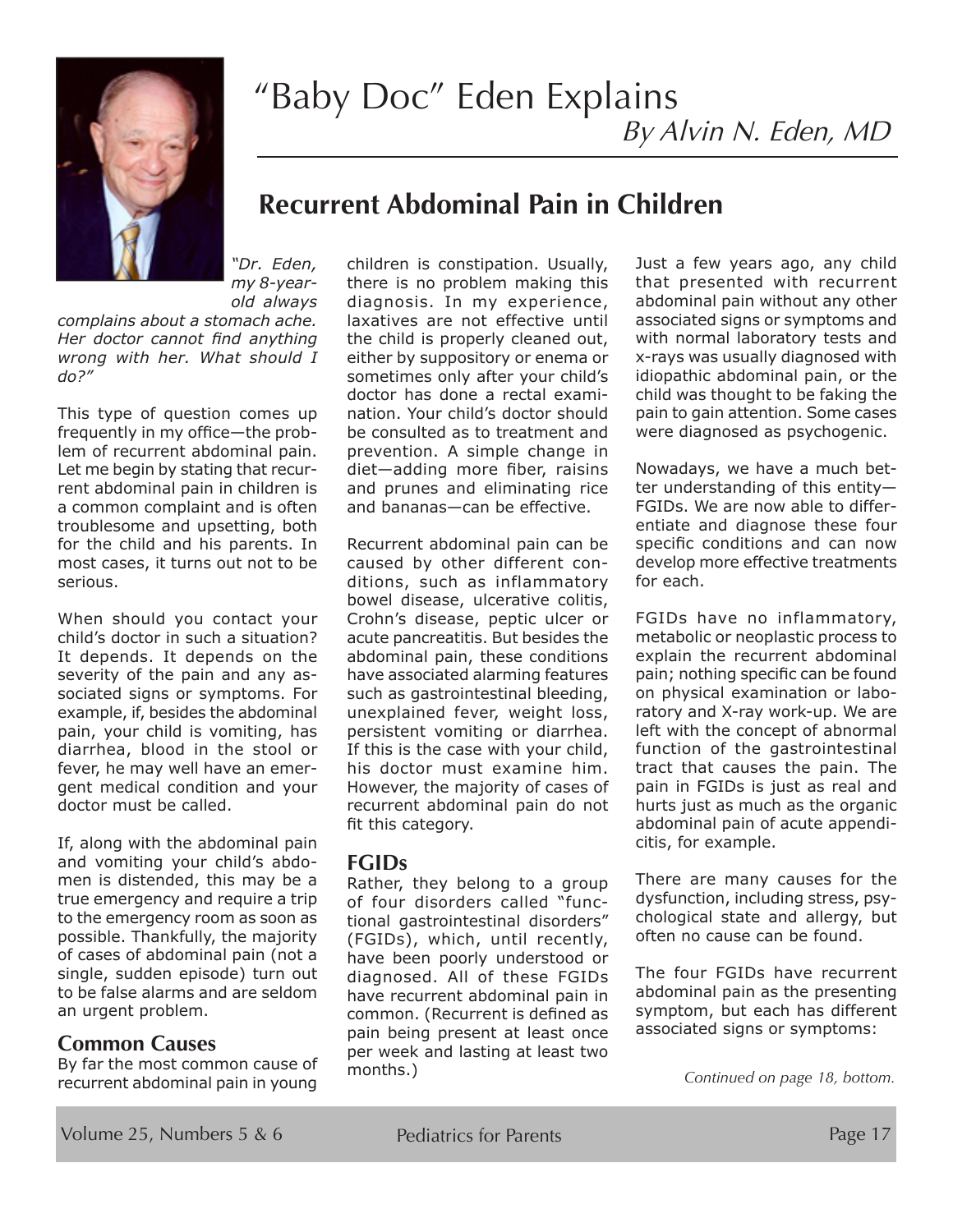Adolescence can be an awkward time. Acne can magnify this and compromise social confidence. NIH (National Institutes Health) estimates that 80% of people between the ages of 11 and 30 experience an acne outbreak at some point. So what is acne, and how can it be treated? And more importantly, when is your child's acne bad enough to see a doctor?

Popular belief notwithstanding, acne is not caused by eating too much chocolate. According to the National Institute of Arthritis and Musculoskeletal and Skin Diseases (NIAMS), hormonal changes and genetics may play a role. Greasy makeup and some types of medicine can also cause acne.

While stress does not cause acne, it can make it worse. Here's how it works: pores connect to oil glands under the skin by a canal called a follicle. These glands make an oily substance called sebum. Inside the follicles, oil carries dead skin cells to the surface of the skin. Pimples form when hair follicles under the skin clog up.

A good skin care regimen is a great start to preventing and treating acne. According to the American Association of Dermatology (AAD), these seven recommendations can help:

- 1. Do not pop, squeeze, or pick at acne.
- 2. Gently wash the face twice daily with a mild cleanser and pat dry.
- 3. Look for the label "noncomedogenic" on cosmetics and toiletries.
- 4. Avoid clothing, equipment, and products whose close contact

can aggravate acne.

- 5. Allow 6-8 weeks for an acne treatment product to have an effect.
- 6. Always use medications according to directions.
- 7. Avoid excess exposure to the sun or to sun lamps.

When looking for an over-thecounter product to treat acne, some active ingredients to try, according to the Mayo Clinic, include:

- benzyl peroxide
- salicylic acid
- sulfur and resorcinol
- alcohol and acetone

When choosing among these products, it may help to understand how they work. Benzyl peroxide attacks the bacteria and removes excess oil and dead skin cells. Side effects may include drying and reddening of the skin. Salicylic acid slows the shedding of skin cells and can sting. Sulfur and resorcinol are usually used together to remove dead cells and excess oils. They may cause redness and peeling. Alcohol or acetone can be used to remove oil and dirt, and they may cause a burning or stinging sensation. To minimize these side effects, start with the lowest-strength product available. If you are unsure if your child is too young for one of these products, ask your pediatrician or pharmacist.

When skin does not respond to any of these treatments, it may be time to contact your doctor or talk to a dermatologist. With your health care professional you can discuss other options that might be right for you. According to the American Association of Family Physicians (AAFP), your doctor may discuss prescription antibiotic creams, retinoid products, or isotretinoin.

Encourage your child to continue to gently cleanse her face; rough scrubbing may further irritate breakouts. Remember that treatments might take several weeks to have an effect. Be candid with the doctor. Together with your health professional, an effective acne treatment plan can be made.

*Ms. Alderman-Oler is a certified parenting educator and director of the Parents As Teachers program, where she has been employed for 12 years by the Center School District in Kansas City, MO. She also delivers home-based services and school-based presentations.*

#### *Abdominal Pain Continued from page 17*

- 1. Functional abdominal pain
- 2. Functional Dyspepsia
- 3. Irritable Bowel Syndrome
- 4. Abdominal Epilepsy

If your child suffers with a FGID, his doctor will establish the specific diagnosis based on an accurate history and physical examination. Sometimes, the help of a pediatric gastroenterologist may be needed. Treatment is based on the particular FGID diagnosed.

*Dr. Eden is the chairman of the Department of Pediatrics, Wyckoff Heights Medical Center, Brooklyn, New York and a clinical professor of pediatrics, Weill Cornell Medical Center, New York, NY. His practices in Forest Hills, NY. He is the past chairman of the Section on Pediatrics, New York Academy of Medicine.*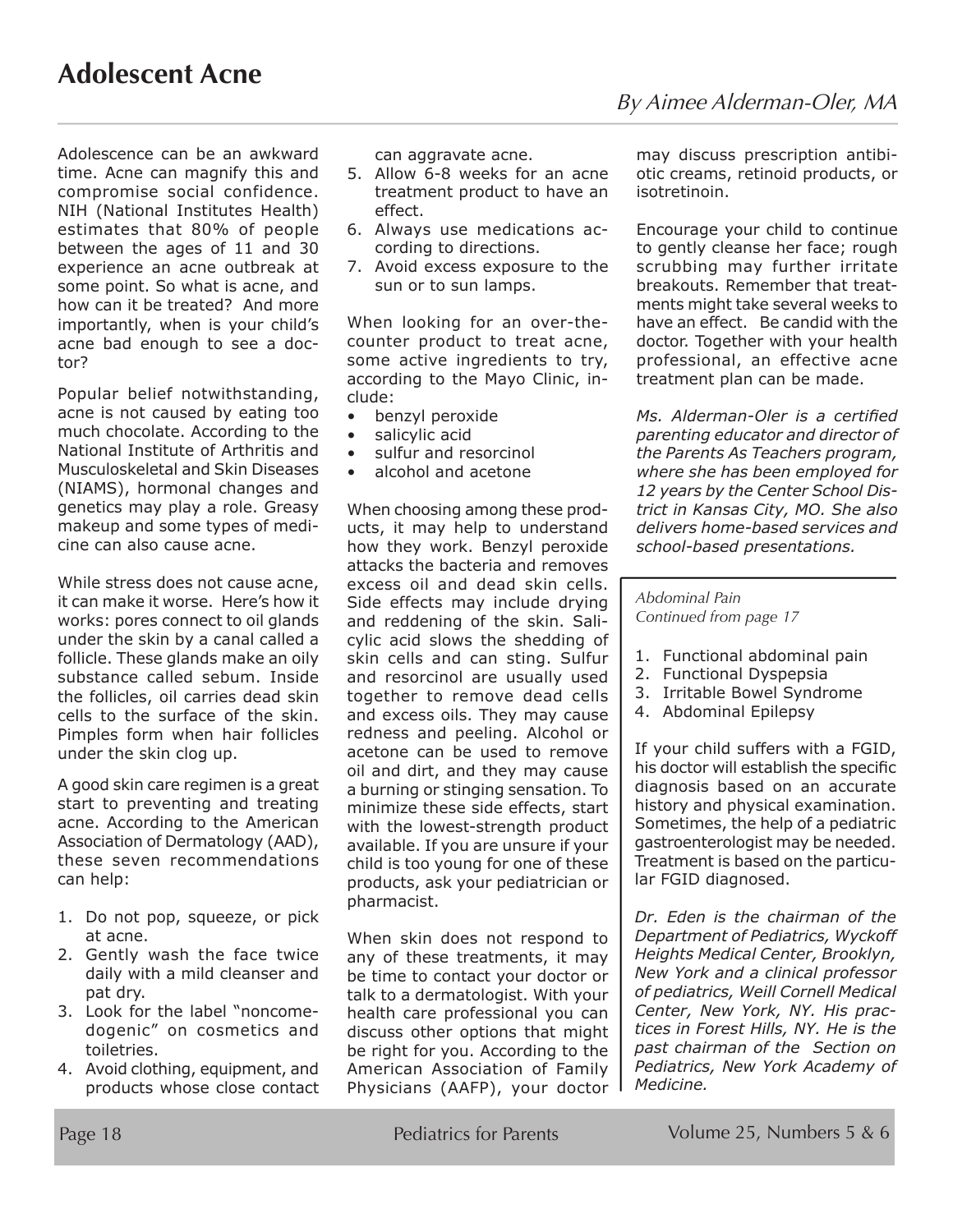Of the recorded births each year, approximately four hundred thousand (one in 10) newborns will be diagnosed with a vascular birthmark. Experts agree that 90% of these birthmarks will disappear by the time the child is two years of age. However, the remaining 10% will have a vascular birthmark so significant that it will require the opinion of a medical specialist.

These lesions can deform facial features, block the airway, compromise vision, or ulcerate and cause pain for the affected baby, as well as stress for the entire family. Therefore it is crucial that parents understand the diagnosis and treatment options so that they can make educated decisions.

### **Vascular Birthmarks**

First, parents and physicians need to know how to recognize vascular birthmarks, which can be flat or raised. Nearly 85% occur in the head and neck area, primarily the face. They can appear anywhere on the infant and some can even be internal. Excess blood in vessels and the depth determine if the lesion will appear blue, pink, or red. Deeper-involved vessels appear blue and more superficial vessels appear red, purple, or pink.

The diagnosis and treatment of vascular birthmarks continue to be a source of anxiety and confusion for both the families of the affected children and their healthcare providers. Currently, there is no one, single medical specialty dedicated to the diagnosis and treatment of vascular birthmarks.

In addition, this topic is barely covered in medical schools, and there are no uniform standards of care. This makes the search for the right doctor to evaluate and treat this condition extremely challenging.

Parents wander from doctor to doctor only to find that they will have vastly different diagnoses and treatment plans. These conflicting protocols heighten parents' anxiety as they discover they will need to learn an entirely new language to try to understand what is happening to their infant. Understanding the language—the differences between the types of lesions, as well as treatment options—will enable parents to make more informed decisions.

In the past, the term "hemangioma" was used to describe all vascular lesions. However, it is important to understand that hemangiomas are vascular, but all vascular lesions are not hemangiomas. Most experts recognize two groups of vascular lesions: hemangiomas and vascular malformations. These two subtypes behave differently from each other. It is critical to understand that a hemangioma is different from a vascular malformation. They may look alike, and both are vascular, but they are quite different.

#### **Hemangiomas**

The first, and most common, is the hemangioma. These can appear at or shortly after birth. The typical "infantile hemangioma" will appear flat and will grow rapidly for the first four or five months and then will continue to grow slowly for up to one year. There are exceptions, since some will stop growing before nine months

and some will continue to grow beyond one year.

Hemangiomas grow for up to one year and then will regress over a period of 10 years. This regression is not to be confused with "disappearing" or "going away." Over 70% will leave an aesthetic deformity, similar to a person who weighs 300 pounds and loses 150 pounds and leaves sagging, redundant tissue. Many medical experts consider these lesions to have "gone away" when, in fact, the hemangioma has regressed but a deformity remains.

Hemangiomas can be singular or multiple. More than three lesions, especially three large lesions, should alert the physician to do an ultrasound to determine if there are any internal lesions. Some internal lesions require treatment and some do not. Lesions that cover a large area, especially a large area of the face, are often referred to as segmental and can indicate other problems.

Large hemangiomas need special evaluation for underlying or combination problems. An eye specialist, heart specialist, hematologist, and other pediatric specialists may need to be involved in evaluation for possible syndromes such as PHACE (a syndrome with posterior fossa (brain) abnormalities, hemangiomas, arterial abnormalities, cardiac problems, and eye abnormalities) or Kassabach Merritt. These syndromes can be dangerous and even fatal. Infants who fail to thrive or do not reach milestones should be evaluated for these syndromes if they have multiple, large, or combination lesions.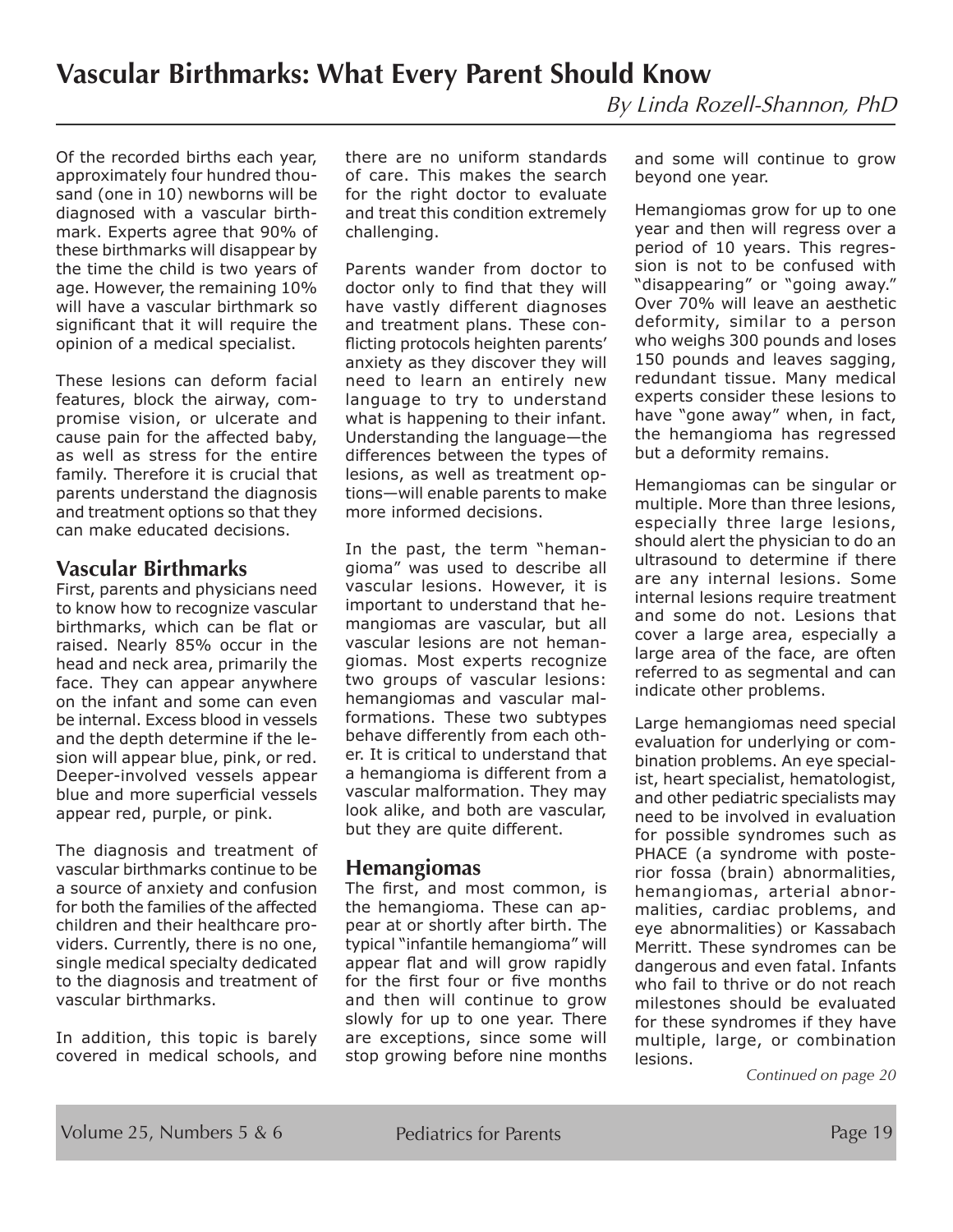#### *Birthmarks—Continued from page 19*

There is also a subtype of hemangiomas that is fully formed at birth. These lesions are either a NICH (non-involuting congential hemangioma) or a RICH (rapidly involuting congential hemangioma). Imaging studies will confirm if the lesion is a NICH or RICH.

If it is a NICH, it will have to be removed, typically by surgery, because it will never regress. On the other hand, a RICH will regress rapidly, usually by age two, and can be left alone. Imaging studies and a biopsy evaluation can determine the difference.

Most focal, singular, hemangiomas can be removed by surgery. Drug therapy such as beta blockers, steroids, or chemotherapy drugs can be used to shrink large and complicated lesions. Lasers can also be used on early lesions that are still somewhat flat.

Once the hemangioma has bulk, surgery or drug therapy is usually the only course of treatment. Most hemangiomas start out as small, flat lesions and no one knows which ones will become large or problematic.

### **Vascular Malformations**

Malformations are completely different from infantile hemangiomas. They can appear at birth fully formed, or they can appear at any time in life and grow rapidly or slowly throughout life. Most are hormone sensitive and therefore have growth spurts around puberty, pregnancy, and menopause. Malformations never "go away" though some may "flatten" or lay dormant for years and then recur.

Malformations are defined by the vessels involved. They are lymphatic (often called cystic hygroma or lymphangiomas), venular (venous malformations), arteriovenous (AVMs), or capillary (port wine stain). All can be singular or multiple. The most complicated of these lesions that is seen at birth is the lymphatic malformation, often still referred to as a cystic hygroma.

Cystic hygromas appear on sonogram during pregnancy. At one time, these lesions were very difficult to treat and the prognosis was not good. However, there are multidisciplinary treatment centers and experts who are having great success with combinations of drug and/or surgical treatment. These lesions need immediate intervention because they are hypervascular and can cause bone overgrowth if left alone.

Venular malformations usually appear as a bluish mass and favor the mouth area but can appear anywhere, and arteriovenous are dark bluish/purple lesions that can be flat or raised. These typically appear later in life in the skin but can appear internally, especially in the brain area, in infants.

Lastly, capillary malformations are also known as port wine stains. These lesions are flat and pink or red at birth. Many physicians tell parents to "wait and see" but this approach can cause the lesion to thicken and become problematic. Current philosophy is to treat infants with port wine stains early because the vessels are thinner and respond better to laser treatments. Port wine stains never truly "go away" though they can be lasered to a point where they are not easily seen.

#### **Treatment**

Treatment for most malformations includes some drug therapies, embollization (plugging feeder vessels so that blood no longer can

pool in the area), sclerotherapy (alcohol is injected to dry up the blood) and combinations of drugs, surgery, and even some lasers such as the NdYag. And treatment can be singular or multiple. The key is that the outcome should be the best restorative approach so that the skin that has been deformed by the lesion is restored to its originally intended state. This brings up the point of insurance coverage.

Most insurance companies deny treatment of hemangiomas and some malformations. They consider treatment to be "cosmetic," "elective," and "not a medical necessity." Nothing could be farther from the truth. Cosmetic procedures enhance an existing function but reconstructive surgery restores a feature to its intended appearance. Treatment of vascular birthmarks is restorative and reconstructive, not cosmetic.

Medical associations need to adopt uniform standards for vascular malformation and hemangioma diagnosis and treatment. The Vascular Birthmarks Foundation (VBF) has proposed such guidelines referred to as "Babies with Birthmarks," which suggest that pediatricians should refer an infant to a vascular birthmark specialist if at the four-week well-baby check up there is a problematic or a potentially problematic birthmark so that treatment can begin early.

Hemangiomas can be kept from growing if the infant is started on drug therapy or laser therapy during the first few weeks of growth and malformations that are removed early leave a small chance of recurrence. Additionally, port wine stains can be "cleared" if laser therapy starts in infancy.

Parents can find supportive information at the VBF website (www. birthmark.org) if their insurance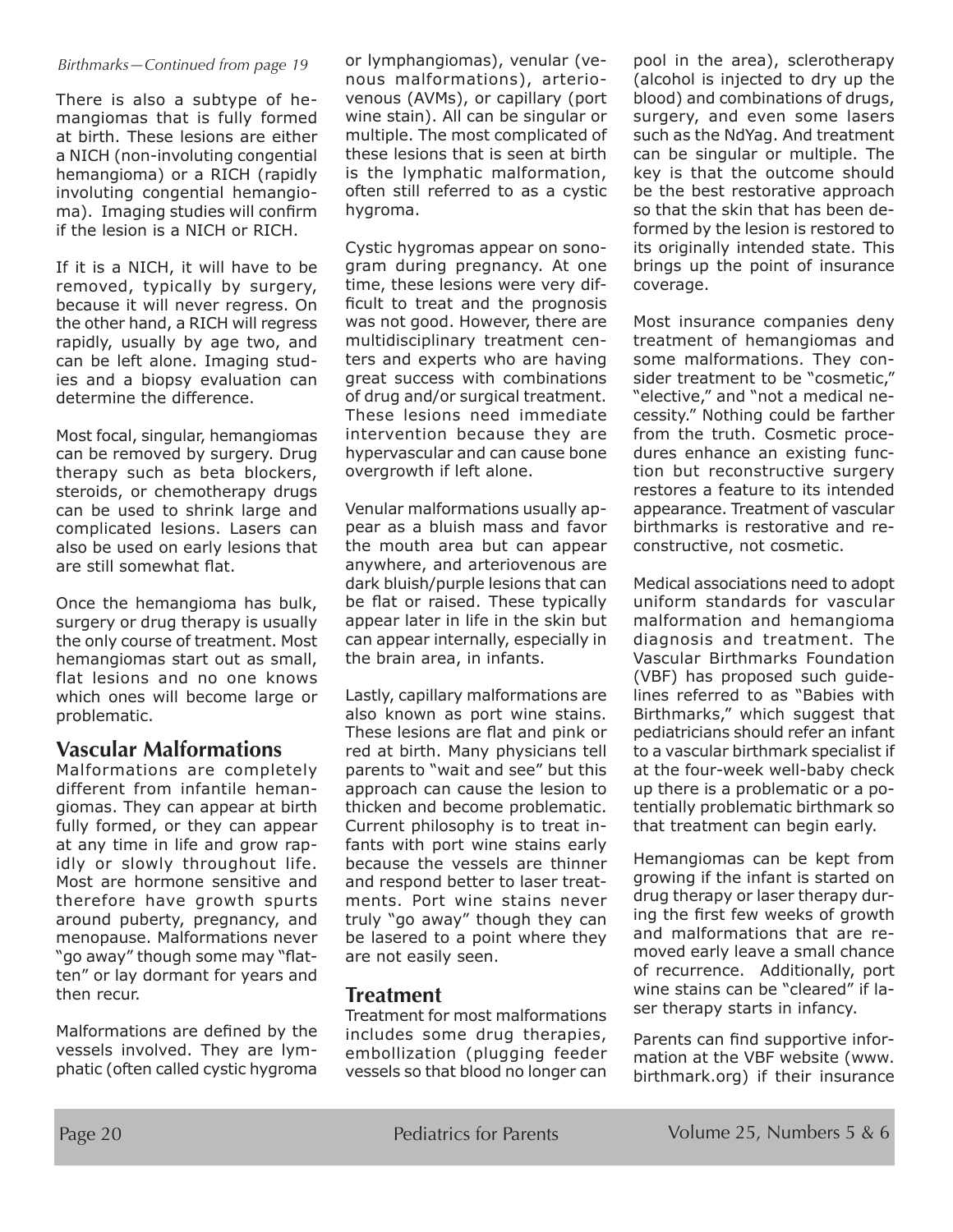company denies treatment. In addition, the website contains a worldwide list of physicians who understand how to diagnose and treat these lesions. Parent resources are also available for education and support. Parents have the right to accurate information regarding the diagnosis and treatment of their infant's vascular birthmark.

*Linda Rozell-Shannon is the President and Founder of the Vascular Birthmarks Foundation, the leading not-for-profit in the world for families afflicted with vascular birthmarks, tumors or syndromes.*  *She has been a freelance writer and analyst for over 25 years and is the co-author of* Birthmarks: A Guide to Hemangiomas and Vascular Malformations *(Women's Health Publishing, 1997). Rozell-Shannon holds a PhD in Education.*

### **How to Understand Medical Research**

By Elizabeth A Pector, MD

In casual reading about health issues, you can usually rely on the skills of health writers in parenting magazines or newspapers. However, when it comes down to important choices about your child's health, there are times that you'll want to understand some of the detailed facts behind the headlines.

This article will first help you better understand how tests are interpreted if a screening test, such as for thyroid, anemia, lead, development or autism, comes out "abnormal" on your child. You can ask your doctor how "normal" is defined for the test. You can also ask about the test's accuracy how "sensitive" is it at detecting real cases and how "specific" is it at ruling out the condition in a normal person? Your doctor probably won't have test accuracy data readily available, but he or she can give you a rough idea of whether "Abnormal" means "Panic," "We need more tests to know for sure," or "It's probably a false alarm."

Even more importantly, if your child develops a serious illness like cancer, cystic fibrosis, or diabetes, you may want to read and understand information from original research sources. This article goes on to explain some basic statistics and quality issues that doctors consider when they read research in medical journals.

### **Screening and Health Tests**

An ideal screening test is safe, finds trouble in a person who has no symptoms, and finds trouble in time to treat and prevent suffering or death.

No test is 100% accurate. Potential downfalls of medical tests include:

- False positives (diagnosis of a disease that you don't have)
- False negatives (failure to detect a disease that you really have)
- Complications of the test (e.g. colon perforation in colonoscopy)
- Diagnosis too late to make a difference

Normal ranges for most blood tests are the central 95% of a bellshaped curve of a set of people who took the test. An "abnormal" value may just lie outside this arbitrary range (top 2.5% or bottom 2.5%), but doesn't necessarily mean you have a disease.

Other "normal" ranges are set as desirable values for good health, such as blood sugar (under 100 is "normal") or cholesterol.

Doctors interpret a test based on the probability that the patient has a condition, plus the reliability of the test. For example, a positive Lyme antibody test is likely to be a true positive in a Boy Scout who

had a tick bite at camp in New England and now has a rash. It may be falsely positive in a longterm nursing home resident in a state with low incidence of Lyme disease.

Also keep in mind that tests to find rare conditions in young children, such as newborn hearing and blood tests, are often very sensitive, but not very specific. (They have a high false positive rate).

The detection "bar" (threshold) is purposely set very low to minimize a "missed" diagnosis. Case in point: an abnormal hearing screen or thyroid test in a newborn is more likely to be a false positive than a true positive. Abnormal followup tests, or an abnormal test in a child with known risk for a disorder, increases concern for a true positive.

Developmental screening tests are usually standardized to identify children who are reaching milestones more slowly than normal and may need closer followup or expert evaluation. An abnormal screen doesn't necessarily mean anything is wrong, but a referral to early intervention, a therapist or specialist may be indicated if your child has abnormal results, especially if they are at higher risk of a problem due to perinatal complications or family history of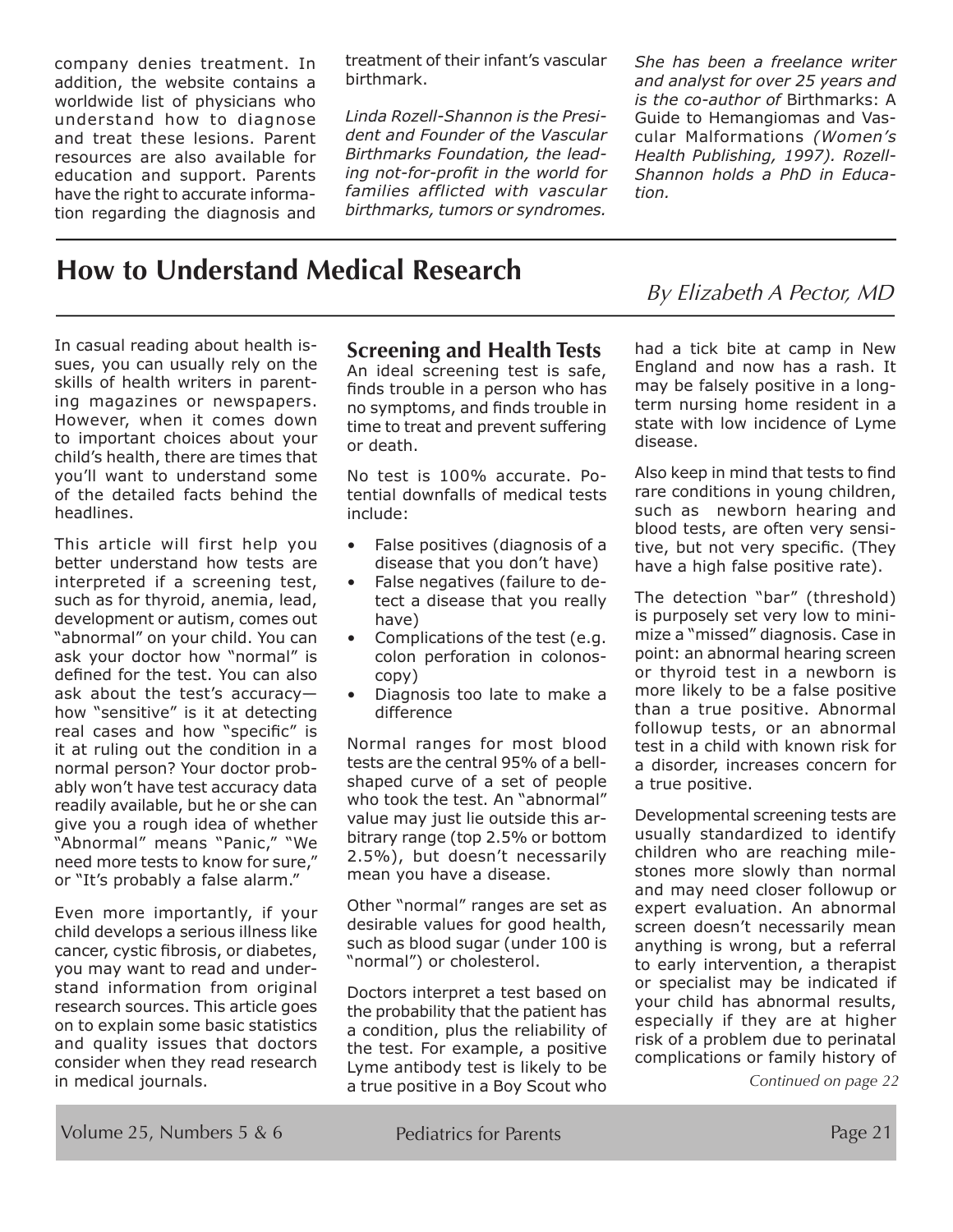*Research—Continued from page 21*

a suspected disorder.

### **Evaluating Research Reports**

All people are NOT equal biologically. The most meaningful research studies have participants similar to the patient in age, sex, race, and disease severity.

"Statistically significant results" in a medical study just means the findings likely didn't happen by chance. The practical significance —whether the results are worth acting on—is quite different. A statistically significant herbal treatment for influenza might reduce symptom duration by only half a day.

Remember the difference between "absolute risk" vs. "relative risk." Change in absolute risk of a problem is the most helpful criteria for making decisions. You need to know your baseline risk to judge the importance of a relative change in risk.

For example, a drug might lower relative risk of cancer by 50%. It may not be worth lowering two-ina-million risk to one in a million, but the drug might save your life if it reduced your risk from 20% to 10%. Another example: A vaccine increases risk of fever from 1% to 2%. You still have a 98% chance of not getting a fever. The absolute risk of fever rises 1%, but the relative risk goes up 100%!

Quality ranking of doctors or hospitals needs to be taken with a grain of salt. Great doctors at university hospitals may see the sickest patients. Rates of complication for their patients may be worse than the chance of problems in patients at your community hospital. Health plan ratings of a doctor's care that are based on billing records or

patient feedback don't include all the information from the medical record. Moreover, some authorities are concerned that "quality" in a health plan's eyes may mean "This doctor doesn't spend much money on patient care, so she's good for business."

Doctors and patients need to make decisions together by balancing the "pros" against the "cons" of a given treatment. No treatment is 100% effective with no side effects... but if you believe the benefit is worth the risk, then the side effects may seem more tolerable.

### **Statistics 101**

An example illustrates statistics that are often discussed in medical studies.

**Statistical significance** The chance that the study's results are just coincidence. If a study has P<0.05, for example, this means there's less than 5% chance that the study's results are coincidence, and more than 95% chance that results are truly related to the experimental intervention.

**Absolute risk reduction or rise (ARR)** The actual rate of improvement or worsening caused by an experimental intervention. Formula: Percent of patients who respond to control minus percent of patients who respond to experiment.

**Number needed to treat (NNT) or harm (NNH)** The number of patients that must be treated for one patient to benefit or suffer. Formula: 1 divided by ARR (written as a decimal).

**Relative risk reduction (RRR)** The percent change between the treated group and the control group. Formula: Absolute risk reduction (ARR) divided by control response rate, as a percent.

**A hypothetical study** Does an apple a day keep the doctor away?

Dr. John Appleseed randomly divides 2000, disease-free school children from Your Town, USA into two groups. One thousand eat a Red Delicious apple daily while the 1000, control participants avoid apples. Over three months, two apple eaters and ten apple-free controls see a doctor. However, ten apple eaters and five controls develop mild diarrhea, which they manage at home.

Statistics:

P=0.01 for apple eaters making fewer trips to the doctor. There is only a 1% chance that this is coincidence.

P<0.10 that eating apples is associated with diarrhea. There is a 10% chance that this is coincidence. This is not "statistically significant" (not less than 5% chance of coincidence), but there is some reason to suspect apples as a culprit for diarrhea, and a larger study might show this better.

Absolute risk reduction (ARR) for doctor visits in apple eaters: 10/1000 (controls who saw a doctor/all controls) minus 2/1000 (apple eaters who saw a doctor/total number apple eaters)  $= 8/1000$ , which is the same as 0.008 or 0.8%. There was less than 1% drop in risk of seeing a doctor.

NNT (Number needed to treat) is  $1/ARR = 1/0.008 = 125$ , meaning 125 people have to eat apples for one person to avoid a doctor visit.

ARR (absolute risk rise) for diarrhea in apple eaters: 10/1000 (apple-eaters who had diarrhea) minus 5/1000 (controls who had diarrhea) =  $5/1000 = 0.005 =$ 0.5%. Thus, compared to con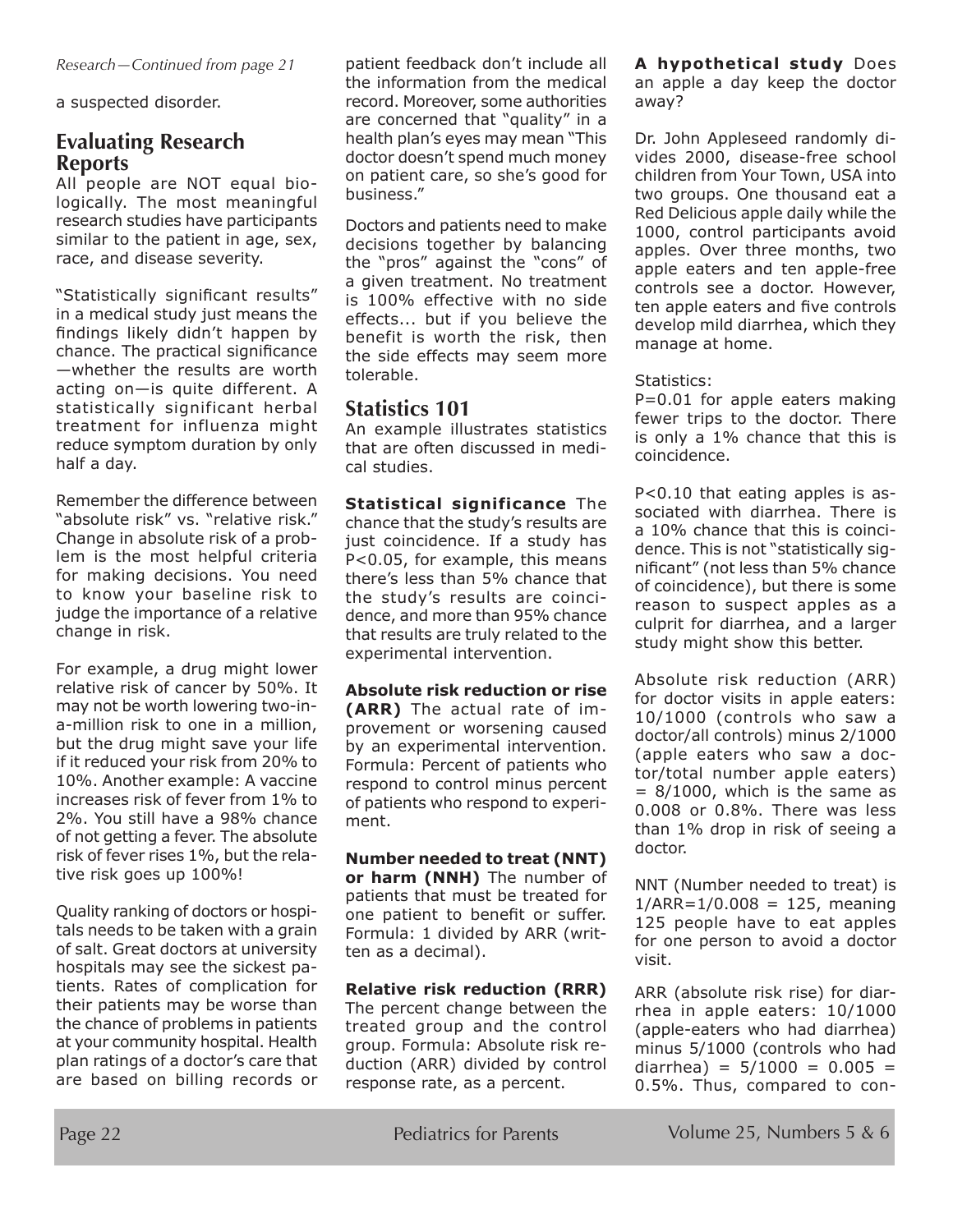trols, five more apple eaters per thousand children developed diarrhea.

Number needed to harm (NNH) is  $1/0.005 = 200$ : 200 people have to eat apples for one to get applerelated diarrhea.

Conclusion: A small benefit outweighs the smaller risk.

Note that the relative risk of seeing a doctor is reduced by 90%.  $RRR = ARR/control event rate =$  $(0.009/0.01) = 0.9 = 90\%$ . Relative risk reduction is often quoted by reporters since it makes small results seem more dramatic.

Also note that there are limits to the conclusions you can draw from this hypothetical study. It wouldn't apply to a child with severe asthma who takes three inhalers and sees her doctor every month, and may not apply to children who live in other towns or who eat Jonathan or Gala apples.

The study also could be biased if the apple eaters tended to get more fresh air and exercise and were less likely to be overweight than the control group. And in the real world, you'd end up with some kids skipping their daily apple in the apple-eater group, and some in the apple-avoider group sneaking their favorite fruit.

Questions to ask about health research:

- 1. Why was the study done? What did researchers already know?
- 2. Who were the subjects, researchers, and sponsors? (Are subjects similar to you? Do researchers have credible credentials? Who funded the study? Could conflicts of interest cause biased reporting?)
- 3. How was the study done? (See Levels of Evidence to judge study's quality.)
- 4. How many people were in the study? There's strength in numbers.
- 5. Where were they studied? Primary care offices, or university clinics? Patients at teaching hospitals often have more severe cases than local hospitals.
- 6. What was studied? POEMs (Patient-Oriented Evidence that Matters) focus on health outcomes: rates of chicken pox disease in children who received the chicken pox vaccine, or neurologic condition of children after treatment for lead poisoning. Other research looks at test results: antibody levels against chicken pox, or percent reduction in lead levels. Test results can be important, but they are weaker evidence than changes in health status.
- 7. When was the study done? And for how long? Was the study long enough to find a difference? Cholesterol levels can change in three months, but you may need three years to detect a change in heart attack rate.

### **Levels of Evidence (Best to Worst)**

- 1. "Meta-analysis" or "systematic review" of many similar research studies: These reviews combine information from smaller studies to create a pool of hundreds or thousands of patients' data. Conclusions from a multi-study review are usually much stronger than conclusions from one small study.
- 2. A single randomized controlled trial: (RCT) Researchers randomly divide patients into two similar groups. The experimental group receives a new treatment. The control (comparison) group receives traditional care, or an inactive

treatment that mimics the experiment. Both groups are followed over time. The larger the difference, the stronger the evidence.

- 3. A cohort study: A large group of people are followed for years to see how often a condition develops, and to discover the factors that affect the condition's behavior. Examples of cohorts: all children in Ohio with a birth weight under 1,500 grams; all children hospitalized with asthma in three cities in 2001.
- 4. Case-control studies: These retrospective (look-back) studies compare cases (people with disease) to controls (people without disease), seeking differences between the groups.
- 5. Cross-sectional studies (surveys): look at a population at one point in time.
- 6. Small case studies: describe several patients with a disease.
- 7. Expert opinion: This is only as good as the evidence it is based on. Often, expert advice is from a "BOGSAT"—"a Bunch Of Guys/Gals Sitting Around Talking."
- 8. Single cases or testimonials: Don't trust the claim "It worked for me, it'll work for you, too!"

### **On the Web—Good Sites for Good Health**

I often refer parents to Medlineplus.gov, familydoctor.org, mayoclinic.com, intelihealth.com, kidshealth.org, kidsgrowth.org, specialty societies and non-profit organization websites. For specific needs, check the sites in the grey box, or ask your doctor or a librarian to help you find understandable, reliable information about your condition.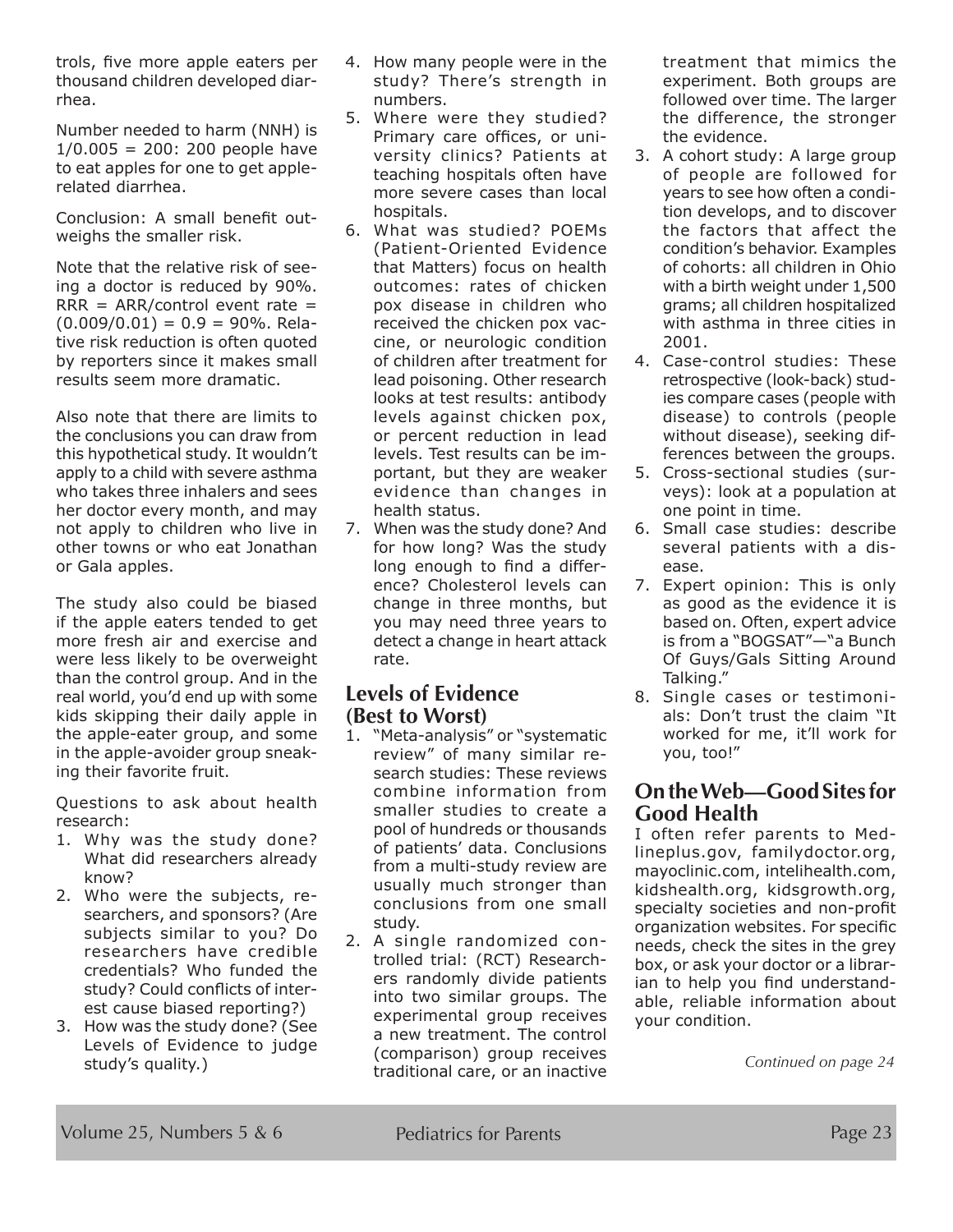#### **Finding quality information online**

www.nlm.nih.gov/medlineplus/ healthywebsurfing.html

#### **General**

Medlineplus.gov Medical specialty societies www.ama-assn.org/ama/pub/ category/7634.html National Organization of Rare **Disorders** www.rarediseases.org Genetic disorders www.genome.gov/19016930

#### **Labs, radiology tests, drug information**

Lab tests www.labtestsonline.org Radiology (x-ray) tests www.radiologyinfo.org/ Drug info & interactions www.drugdigest.org

#### **Research**

National Library of Medicine Public Portal

www.nlm.nih.gov/portals/public. html www.cochrane.org www.medem.com

#### **Complementary and alternative medicine**

National Center for Complementary and Alternative Medicine nccam.nih.gov Intelihealth.com

### **Experimental clinical trials**

www.clinicaltrials.gov

#### **Pregnancy and reproductive**

American College of OB/GYN www.acog.org/publications/patient\_education/patientPage.cfm www.Obgyn.net www.Otispregnancy.org www.Perinatology.com

### **Pediatric, prematurity**

American Academy of Pediatrics www.aap.org www.Marchofdimes.com

www.neonatology.org/ www.Preemie-l.org www.Prematurity.org

#### **Mental health**:

American Psychiatric Association www.psych.org American Psychological Association www.apa.org www.Psychcentral.com

*Dr. Pector is a family physician, freelance medical writer and founder of Spectrum Family Medicine in Naperville, IL. She is married and the mother of two living sons. Following the premature birth of her second son, a surviving twin, she became involved in advocacy and support for parents coping with prematurity, bereavement, or multiple births. She is on the Board of Directors for National Perinatal Association and serves on the medical advisory board of Mothers of SuperTwins.*

# **Liquid Medication Dental Dangers** By Lee Weinstein, DDS

Children with seizures, congenital heart disease or recurrent infections may be given large quantities of liquid medicines that are usually sweetened with 30% to 50% sugar. Physicians may have no choice but to prescribe such medicines to very small children. Sugar-free versions of medicines such as penicillin, digoxin, and phenobarbital are not available. Furthermore, these children may be unable to swallow pills.

A Canadian study found that children having medical problems during the early years were more likely to have severe decay of the primary teeth.

Researchers found that parents often give the liquid medicine to their children just before nap time. Teeth were not brushed frequently because the children were often sickly or cranky, or the parents were too busy dealing with the management of the children's medical problems. Dentists and physicians should make parents aware of this problem.

Here are a few suggestions:

- If your child has a medical problem that requires periodic use of liquid medications, then consult a pediatric dentist immediately so a preventive program can be initiated. This should begin as soon as the first tooth erupts.
- If your child is on a liquid medication now, check the upper incisor teeth for any discoloration. If you see any then your child needs an urgent evaluation by a pediatric dentist.

- Try to arrange drug doses for a time when the child is awake. Try to eliminate the practice of squeezing liquid medication into the mouth of a sleeping child. The sugar-laden medicine will not be diluted since normal saliva flow is decreased during sleep.
- Write the pharmaceutical companies that supply your child's medications and ask them to supply you with a sugar-free version.

*Dr. Lee Weinstein, a pediatric dentist, runs Dental Associates for Kids Only, Scottdale, AZ. He served seven years as Director of Pediatric Dentistry at Nassau County Hospital and 15 years as attending dentist at the Schneider Children's Hospital (Long Island Jewish Medical Center).*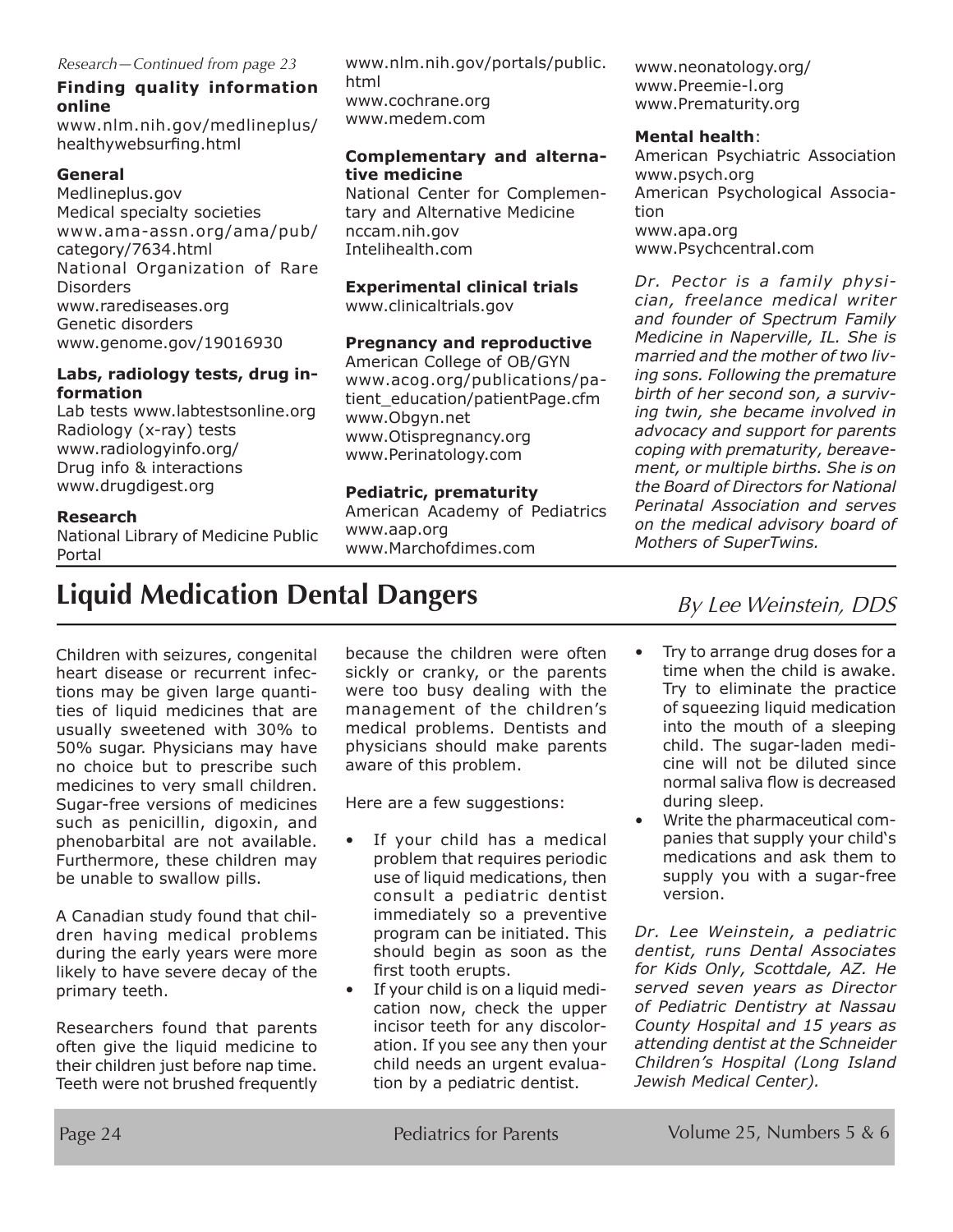My children often try to convince me to buy white bread, but I just cannot do it. Why? Two simple reasons, no really three reasons.

First, I am a "dietitian mom" and my conscience prevents me from buying white bread. My youngest daughter, with much drama, recently told me that it was unfair that she had a "dietitian mom" because she was the only kid at her lunch table with brown bread!"

The second reason I refuse to buy refined, white bread, is that whole grains simply taste better. If you still equate whole grains with fiber or what you grandmother called "roughage," then read on as there is more to whole grains than just fiber. If you believe that whole grains cannot possibly taste good, then you have not visited a Great Harvest Bread store. The aroma alone will cause you to rethink the notion that whole grains are unpalatable. And one bite of a sample will convince you to abandon your refined, white bread!

The third reason to choose wholegrain foods is for their amazing health benefits. It's difficult to eat healthy in a fast-food world, but choosing whole grains in place of refined grains is easy.

There is overwhelming evidence that a diet rich in whole grains reduces the risk of obesity, heart disease, certain cancers, and diabetes, which are no longer the chronic diseases of adulthood! Unfortunately, children today are being screened and diagnosed with these diseases at an alarming rate. The 2005 My Pyramid advocated eating at least three servings of whole grains daily (www. mypyramid.gov). Yet, despite the delicious, wholesome, and nutty taste and health benefits of whole grains, 80% of Americans eat less than one serving per day. Even more disconcerting is the fact that many parents and children are confused about what constitutes a whole grain.

### **Whole Grains Defined**

Whole grains, often referred to as cereals, are the seeds or kernels of different grasses. A whole grain kernel consists of three layers: the germ, endosperm, and bran. The germ, or embryo, is the smallest innermost part that is rich in vitamins E and K, essential oils, and other minerals and protein.

The endosperm, which is the largest part, is the center or starchy part. The outer layer is the bran, which consists of fiber, some protein, B-complex vitamins, minerals, and phytochemicals. The health benefits of whole grains are due to their nutritional profile and phytochemical content. Phytochemicals are substances in plant foods that "go beyond nutrition" and promote wellness and prevent diseases, including heart disease and cancer.

The typical American diet consists mostly of the major grains, which are wheat, corn and rice. Unfortunately, we consume more refined grains than whole grains. The minor, or ancient, grains, which include amaranth, barley, buckwheat, faro, kamut, millet, quinoa, sorghum, spelt and triticale, are making a comeback and can be found in most supermarkets. Boxed mixes, complete with

cooking instructions and seasoning packets, are available and an easy way to introduce your family to more unique whole grains.

Refined grains have had the bran and germ removed, resulting in a loss of nutrients, phytochemicals, and fiber. However, after processing, refined grains are enriched with B vitamins (thiamin, riboflavin, niacin, folic acid, and iron), but the fiber is not added back.

Whole-grain, whole-wheat, stoneground, cracked, crushed, bulgur, and graham flour are terms that can be used interchangeably to describe whole grains. Wheat or white flour has had the bran and germ removed. Bleached or white flour has undergone a chemical process that speeds up the natural lightening and maturing of flour. Unbleached flour is naturally bleached by the oxygen in the air and is golden in color and usually more expensive, but is preferred for yeast bread because bleaching weakens gluten, a protein found in wheat, oats, rye, and barley that is responsible for providing structure in breads.

### **Gluten-Free Grains**

There are an increasing number of children and adults that are gluten intolerant and must avoid glutencontaining grains and foods. However, there are many gluten-free whole grains, including:

- Amaranth
- Buckwheat
- Corn
- Millet
- Quinoa
- Rice
- Sorghum • Wild Rice

*Continued on page 26*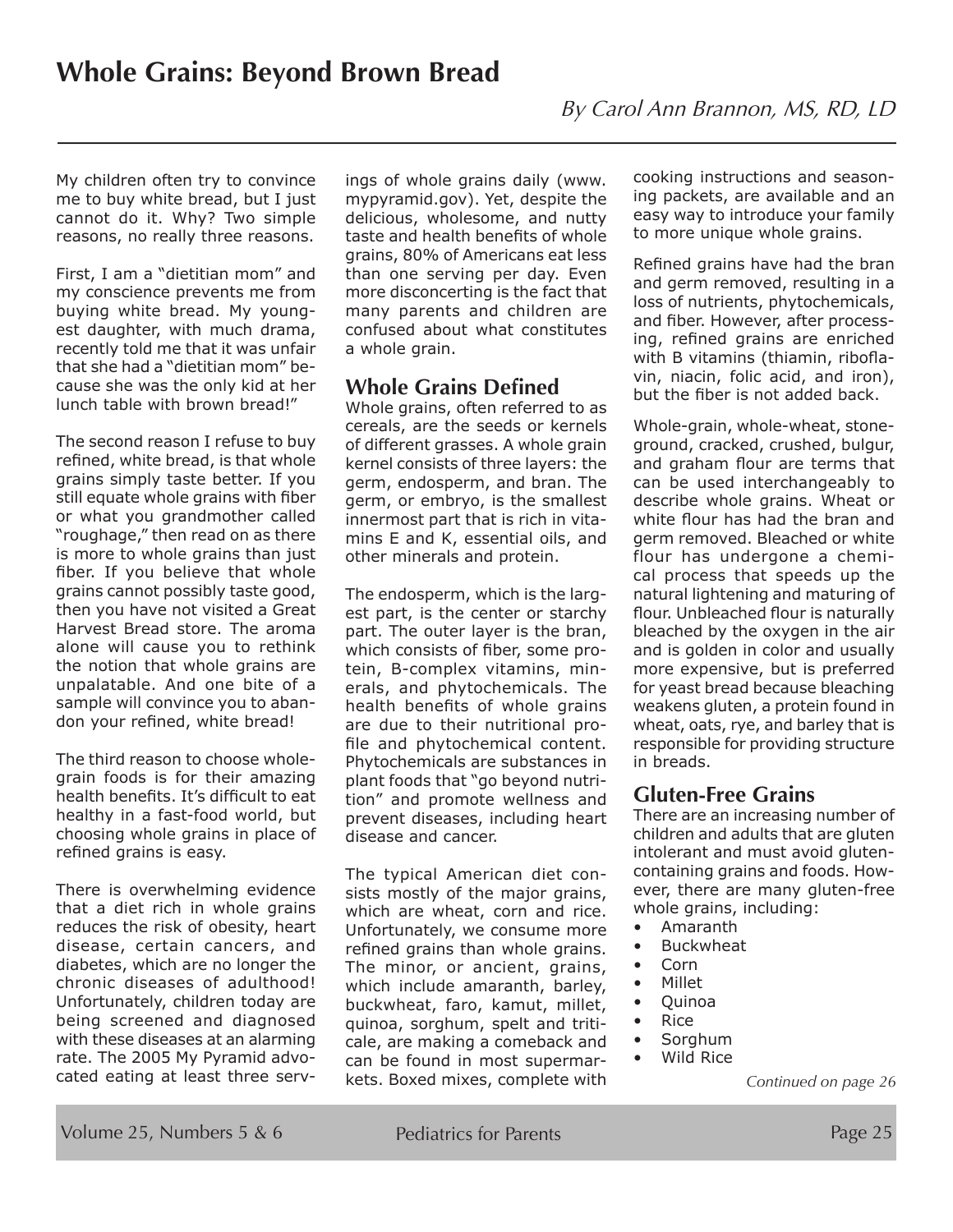### **Making the Switch to Whole Grains**

Encourage and teach your children to be whole-grain detectives. Let them search for the word "whole" in the list of ingredients on food labels. Get them to search out a cereal that has at least three to five grams of fiber per serving. I generally recommend that parents begin with bread. Make the change to whole-grain bread. Next transition to whole-grain breakfast cereals, waffles, and pancakes. The next step is to switch from refined rice and pastas to brown rice and whole-grain pasta. After making these changes, you should be feeling adventurous, so try a new grain, like quinoa.

### **Helpful Tips**

1. Read food labels and look for "whole grain" and "whole wheat" in the list of ingredients. Do not be mislead; the color brown alone does not ensure a food is primarily whole grain. See the chart below.

- 2. Be adventurous and try a recipe that includes the "new" ancient whole grains such as bulgur, kasha, barley, buckwheat, whole wheat couscous.
- 3. Choose whole grain cereals that have at least five grams of fiber per serving and breads that have at least two grams of fiber per slice.
- 4. Shop at a farmer's market or non-traditional grocery store for more variety and choices.
- 5. Plan vegetarian entrees that incorporate whole grains at least two or three times a week.
- 6. Substitute whole-wheat flour for a portion of the white flour in recipes.
- 7. Add oatmeal, unprocessed bran, wheat germ, ground flaxseed, and/or whole grain cereals to cookies, pancakes, quick breads, even meatballs or meatloaf.

Improving the health of you and your family could be as easy as eating three servings of whole grains daily. For more information and delicious whole grain recipes and menu ideas visit www. wholegrainscouncil.org.

*Carol Ann Brannon, MS, RD/LD is a registered dietitian and nutrition expert with over 20 years experience in healthcare, education, individual counseling, and corporate wellness. She has private nutrition therapy practice in the metro Atlanta area.* 

*In addition to her private practice, Carol is an instructor in the Culinary Arts Program at the Art Institute of Atlanta and author of numerous home-study courses (www.nutritiondimension.com) for health care professionals, a frequent contributor to* Today's Dietitian *(www.todaysdietitian. com), as well as other magazines and newspapers. Webpage: www. kidscreektherapy.com/brannon/ index.html; email:atcabnutrition@ bellsouth.net.*

| <b>Grain or Grain-Like Food</b> | <b>Whole-Grain Version</b>                                 | <b>Refined or Processed Version</b> |  |
|---------------------------------|------------------------------------------------------------|-------------------------------------|--|
| Wheat                           | Crushed, Cracked, Graham, or<br>Whole Grain or Whole Wheat | White Flour, Wheat Flour, Bleached  |  |
| Rice                            | Brown, Wild Rice                                           | White                               |  |
| Oats                            | Whole oats, oat bran, oatmeal                              | Instant oatmeal                     |  |
| <b>Barley</b>                   | Whole, Hulled barley,                                      |                                     |  |
| Scotch barley                   | Pearled barley                                             |                                     |  |
| Pasta                           | Whole-wheat pasta                                          | Semolina flour-based                |  |
| Couscous                        | Whole-wheat                                                | Semolina flour-based                |  |
| Corn                            | Whole cornmeal                                             | Refined cornmeal                    |  |

### **Guide for Selecting Whole Grains and Grain-Like Foods**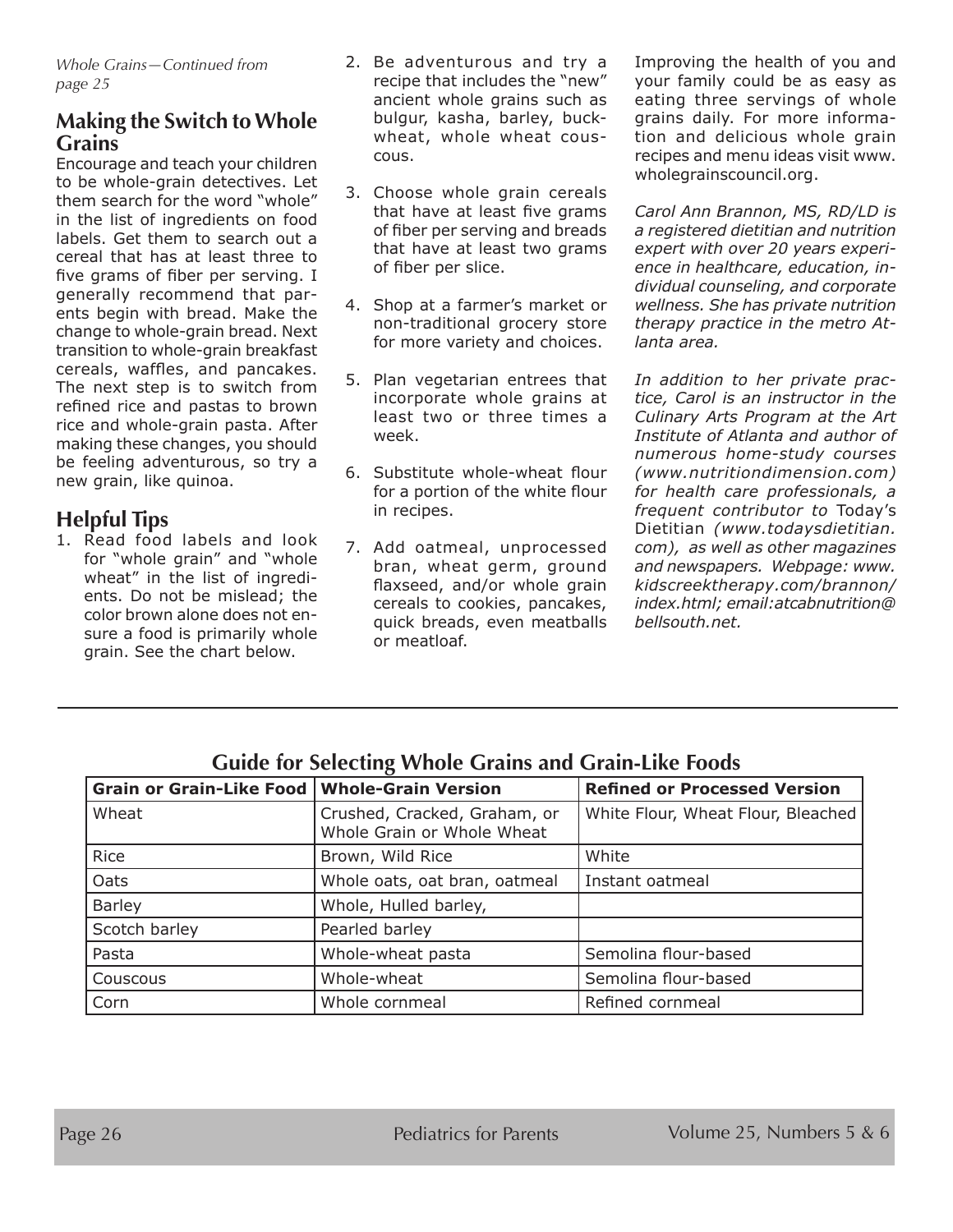In July 2005, the economist Steven Levitt and writer Stephen Dubner—co-authors of the bestseller *Freakonomics*—published an article in *The New York Times Magazine* that ruffled some parental and pediatric feathers when they stated that crash test data indicates that the death rate for children over age two is not much greater for children who were restrained (in a properly or improperly installed car seat or by the vehicle seat belt) than for those who were not restrained at all.

Shortly after the article was published, Levitt and Dubner received scathing criticism from two Children's Hospital of Philadelphia (CHOP) pediatricians who said their data was misleading because it was based on only one set of data. That data, which was culled from FARS, the Fatality Analysis Reporting System, is an online database of fatal crash test statistics, sponsored by the National Highway Transportation Safety Administration (NHTSA).

The CHOP pediatricians wrote that they are involved in the "world's largest study of children in crashes" (the Partners for Passenger Safety, a joint collaboration between CHOP, University of Pennsylvania and State Farm Insurance that collects crash information from State Farm policy holders who consent to have their claim information used for the study), which has shown that child safety seats are, in fact, lifesavers, and that Levitt and Dubner's misinformation might compel parents not to use car seats for their children.

If economists tell us that our children are just as safe in a properly used vehicle seat belt as in a \$200 carseat, but pediatricians and others tell us that car seats save lives,

whom are we to believe? And what should parents do?

#### **What the Data Says**

Economists are not pediatricians; they are statisticians that make cost-benefit analyses. They evaluate data and tell policy makers and sometimes the public what the data says to help determine if the benefit of something is worth the cost. They do not—at least they should not—have any one interest group at heart. They are merely messengers. The 2005 FARS data, for example, tells us that 72% of children age five through nine who were wearing some type of restraint survived a fatal crash compared to 22% of same-age children who wore no restraint.

And when Levitt's number crunching revealed that data, taken from actual crash sites, indicates that children between the ages five and nine who used child safety seats or vehicle safety restraints die at almost the same rate as those who didn't (49% to 43%, respectively), he is not telling us this to piss off car seat manufacturers or pediatricians. He is telling us this because it is a cost-benefit analysis. So, the data tells us that being restrained saves lives, not necessarily being restrained by a car seat or booster.

In fact, FARS actually categorizes all types of car restraints (car seats and seat belts alike, and whether or not they were used properly or improperly) as "restraint used" because there is no statistical significance among the types of restraints used in fatal crashes. The difference is in using a restraint or not using one at all. Since federal law has mandated that children under age eight and eighty pounds be in a child restraint device (infant car seat, convertible seat or booster seat), the number of children being restrained has risen, which helps explain the NHTSA data that shows that car seats seem to be saving lives.

#### **How to Attain Proper Restraint**

If the key to protecting children in the car is their being safely and properly restrained, how do we ensure that it happens? The car seat debate isn't over infants under 20 pounds being restrained. Economists and pediatricians agree that they must be in a rear-facing infant car seat that is securely installed and at a 45° angle in the backseat (preferably the middle of the backseat).

There is a small movement that advocates keeping children rearfacing as long as possible, until a child outgrows the height or length restrictions of the seat, which can be until the child is three or four.

And, the debate isn't really even over children between 20 and 40 pounds, since they are still small enough to reasonably warrant their riding in a car seat and aren't as fidgety as older children.

The head scratcher is what to do with children between 40 and 80 pounds who are mandated by federal law to ride in a booster seat until they are age eight and eighty pounds but who seem too old to ride in such seats.

### **Booster Seat Versus 5-Point Harness Seat**

In theory, a booster seat is a reasonable solution to the child restraint issue. A child sits on the booster (usually a backless booster) and uses the vehicle's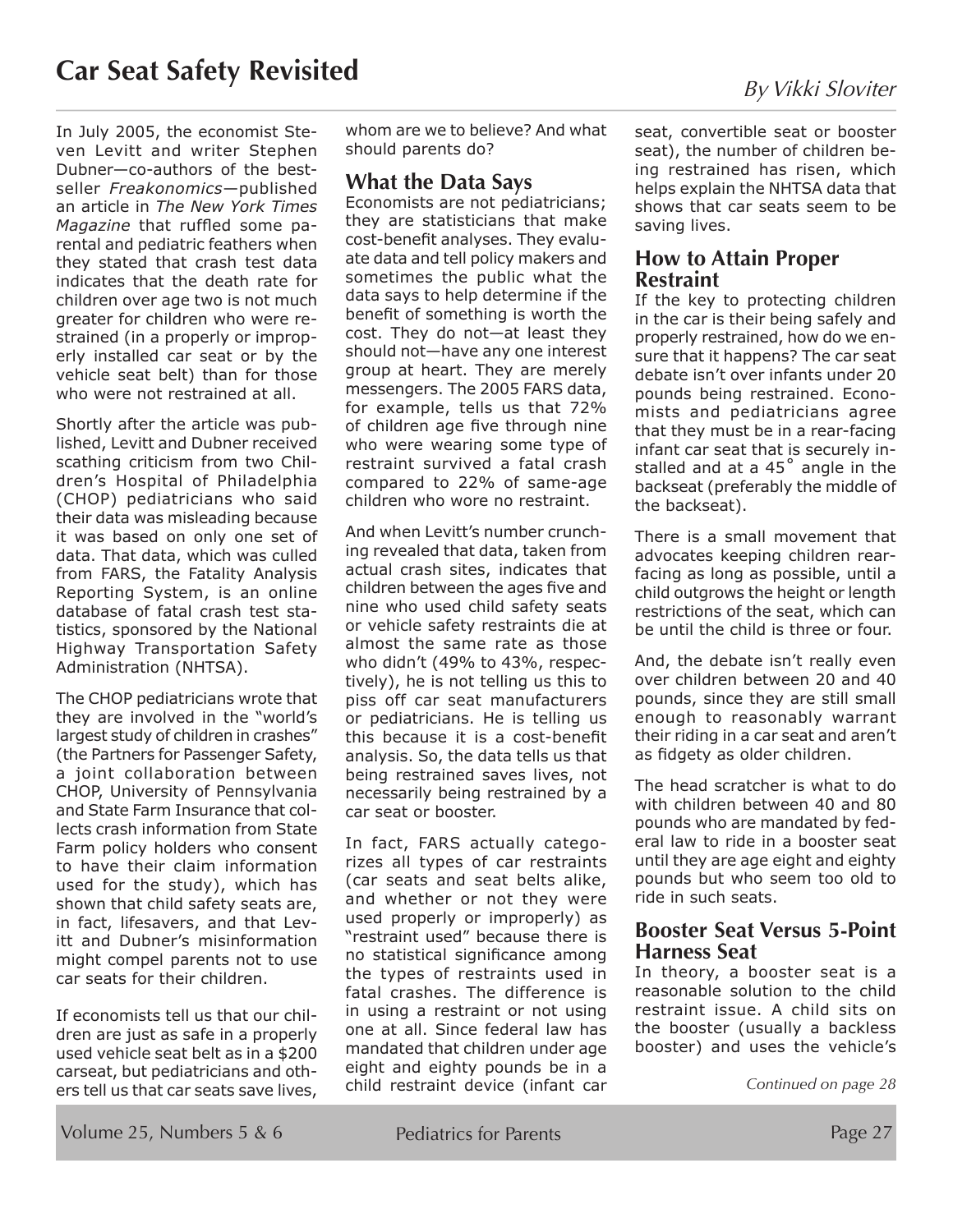#### *Car Safety—Continued from page 27*

seat belt to keep him restrained. And, a booster usually doesn't cost more than \$30 (compared to a 5-point harness car seat that can cost \$100-\$400).

In practice, however, a booster seat is not used the way it is intended. As Levitt mentions in his article, and as parents can attest, four, five, and six year olds rarely sit in their booster seats properly. Too often they move the shoulder belt to behind their torso because it's uncomfortable, they lean all the way forward and down to pick up toys off the car floor, or they twist to the side to pinch their younger sibling who has harassed them.

In all of those situations, the vehicle's seat belt is no longer in the proper position to safely restrain a child should the vehicle be in an accident. So even if a child sits in a booster, as mandated by law, if the lap or shoulder belt isn't where it should be, then the child might as well not be sitting in a booster or wearing a seat belt at all.

Five-point harness car seats are a solution to the fidgety child syndrome. A child secured in such a car seat can't squirm out of the shoulder belt, and since a child cannot move forward while wearing such a harness, there is minimal impact in an accident.

So why aren't children 40-80 pounds required to ride in 5-point harness restraints or boosters? Two reasons: stigma and cost. Many parents believe their elementary school-aged kid would refuse to ride in what is considered a baby seat. One of the milestones of riding in a car is graduating from an infant, 5-point harness car seat to a youth or booster seat to no extra seat at all. But, if federal law required car seat manufacturers to produce only 5-point harness

child restraints, and children were raised knowing that they would sit in such a seat until they were 80 pounds, then there wouldn't be a stigma. (Not long ago, there was public outcry against seat belt laws).

The second reason is that 5-point harness car seats cost more than booster seats. As it is, parents lament the cost of infant seats. Once their child is no longer required to be in an infant car seat, many parents purchase cheaper child seats. High-end car seats, which usually offer more impact protection, more padding and stronger materials than booster seats, can cost \$250 or more. Many parents simply can't afford that, or they think it's not worth paying that amount of money for something their toddler will use for only a few years. By requiring only a booster seat for children 40-80 pounds, the government kills two birds with one stone. They purport to help save lives my mandating child restraint until a child is large enough to properly fit a lap-andshoulder seat belt while making that requirement affordable for most parents.

### **What's a Parent to Do?**

Levitt's report doesn't support the requirement that all car restraint systems be 5-point harnesses. In fact, his report suggests the opposite: that under ideal seat belt use, children over age two don't need car seats at all, just proper restraint. But, his study readily acknowledges that in the real world, children are not properly restrained, even when using car seats and booster seats. Parents may agree that installing a car seat can be an arduous and confusing task, and as a result, approximately 85% of car seats are improperly installed.

The LATCH system sought to fix that problem by requiring all passenger vehicles made after 2002 to have lower anchors and tethers. Levitt suggests, only half-jokingly, that parents buy a DVD player for the car to help keep children restrained in their seats. Other solutions include built-in 5-point harness seats (some vehicles do offer this feature as an option) and adjustable lap-and-shoulder belts that accommodate a growing child.

Given the current laws and the data, what should a parent do? If parents are unconvinced that no seat belt is as safe as a child safety seat (or their state requires the use of a child safety seat), then use a 5-point harness safety seat for children up to 80 pounds. Several car seat manufacturers make seats that can be used for children 5-80 pounds, theoretically allowing parents to buy only one child restraint seat for the life of their child. That seat can be installed using a car's lower anchors and tether until the child weighs approximately 48 pounds, then using the tether and vehicle seat belt until the child outgrows the seat. For parents who cannot afford these seats for their 40-80 pound child, or who think their child will refuse to ride in such a seat, whatever car seat or booster they choose, they must ensure their child remains safely restrained, even if that means buying or borrowing a DVD player.

Now, if only there were 5-point harness seats for adults…

Visit http://www.statehighwaysafety.org/html/stateinfo/ laws/childsafety\_laws.html for your state's safety restraint laws.

Visit http://cpsafety.com/ to read more on the importance of child restraint systems and to view photos of older children using 5-point harness car seats.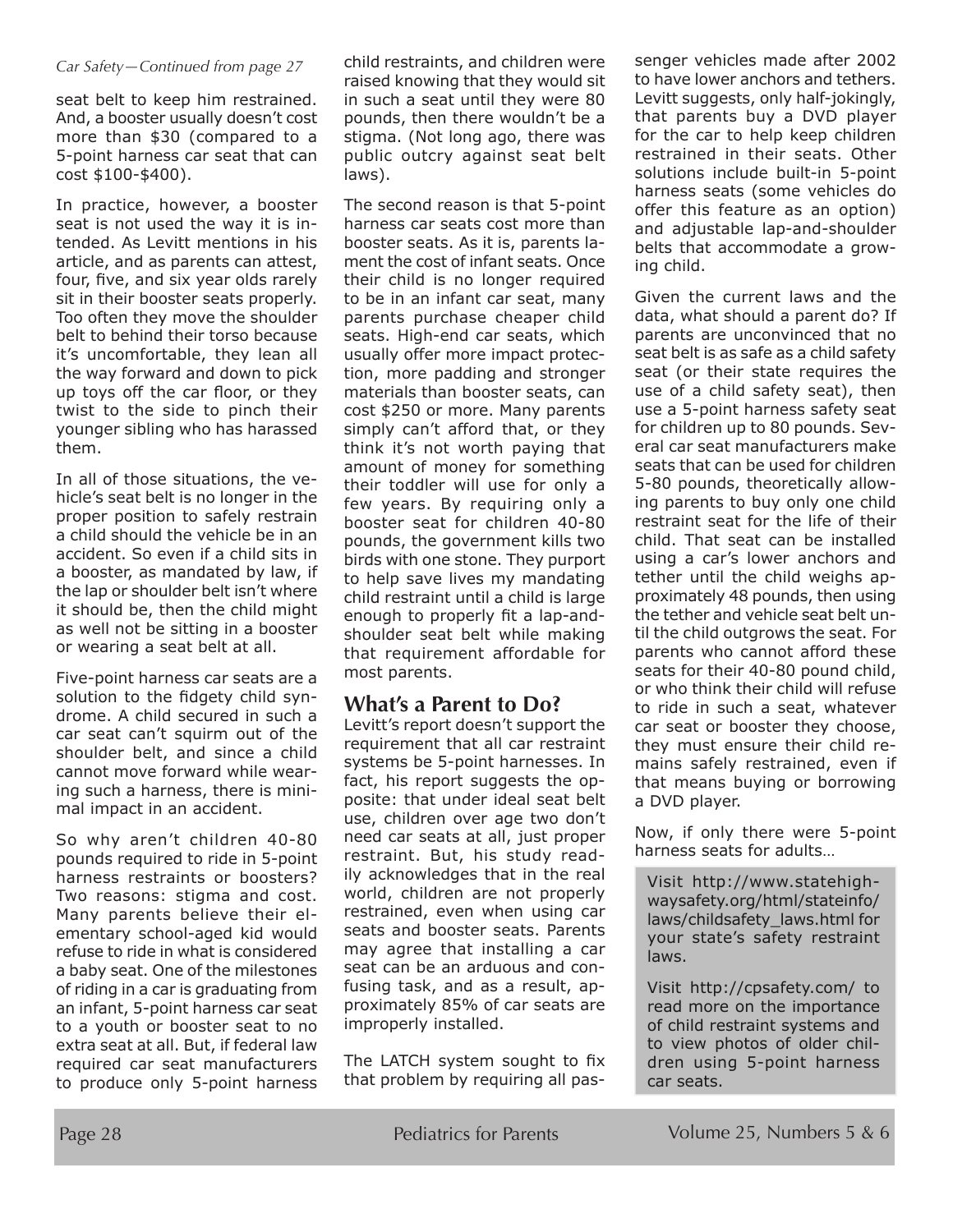### **Managing Type 2 Diabetes in Youth**

More than 13,000 kids and teens in the United States will be diagnosed with diabetes this year. Many of these youths will be diagnosed with a type of diabetes that was once considered an adult disease. Type 2 diabetes, which used to be commonly referred to as "adult-onset diabetes," has increased in youths by 33% over the past 15 years, mirroring the increasing rates of overweight in this population.

The hallmark of diabetes is a high level of blood glucose, or "blood sugar." This may be caused by defects in insulin production, insulin action, or both. Left unmanaged, diabetes can cause serious health complications; however, the risk of complications can be greatly reduced if action is taken to manage the disease. In addition, diabetes may be prevented or delayed if at-risk youth are identified and assisted with making healthy lifestyle changes.

An update on the management of type 2 diabetes in youth was published in the September 1, 2007, issue of the *American Family Physician* journal. This update by the National Diabetes Education Program incorporates recommendations from key health organizations, including the American Diabetes Association. The following information summarizes some of the update's key points for parents and other caregivers of youth.

### **Kids at Risk**

A number of factors, including weight, ethnicity, and family history, can influence a young person's risk of developing diabetes. The American Diabetes Association has created guidelines to identify youths who have diabetes or are at risk of developing it. The ADA guidelines identify weight as one key risk factor to assess; overweight youth are at higher risk for diabetes. Healthcare providers can use growth charts or a measure called the body mass index to assess weight and determine if a child is overweight or at risk of becoming overweight.

If a youth is overweight or at risk of becoming overweight and has more than one other risk factor for diabetes, simple blood tests can be used to screen for diabetes. Parents should talk to their child's healthcare provider about diabetes if their child is overweight and has more than one of these other diabetes risk factors:

- Family history: Type 2 diabetes in a close relative, or gestational diabetes in the child's mother
- Ethnicity: American Indian, black, Hispanic/Latino, Asian American, Pacific Islander
- Conditions associated with insulin resistance: High blood pressure, abnormal cholesterol levels, and/or polycystic ovary syndrome.

### **Diabetes Management Essentials**

When a child or adolescent is diagnosed with type 2 diabetes, an individualized treatment plan should be developed. Treatment will differ from that of adults due to unique considerations and situations of youth such as physical growth, hormonal changes with advancing sexual maturity, and ability to self manage diabetes care tasks (e.g., blood sugar checks and medication management). Whenever possible, a team approach should be used to address medical, educational, nutritional, and behavioral issues. In addition to the patient, family, and physician, other team members might include a diabetes educator, a dietitian, and a social worker or psychologist. Essential discussion topics include healthy eating, daily physical activity, insulin and medication administration, and self-monitoring of blood sugar levels.

### **Blood Glucose Control**

By Kevin Peterson, MD, MPH and Ellen L. Dodds, RD

Although diet and exercise are essential components of diabetes management, most youths with diabetes also need oral medications and/or insulin to control blood sugar levels. The diabetes management team can work to find the treatment regimen that is best for each patient. Although some patients and families may be reluctant to start insulin, in many cases insulin use can provide great flexibility; insulin pumps and/or differing types of insulin can be used, and patients can be taught to adjust insulin based on food intake and exercise.

Youths with diabetes should regularly monitor their blood sugar levels. Good blood sugar control may help prevent complications such as damage to blood vessels. The ADA recommends that blood sugar levels be maintained as close to the normal range as possible. A child's healthcare team can provide the patient and family with specific blood sugar goals for before meals and before bedtime.

### **Body Weight Management**

Body weight management deserves special attention. Weight loss may improve blood sugars in overweight youths with or at risk for diabetes. The increase in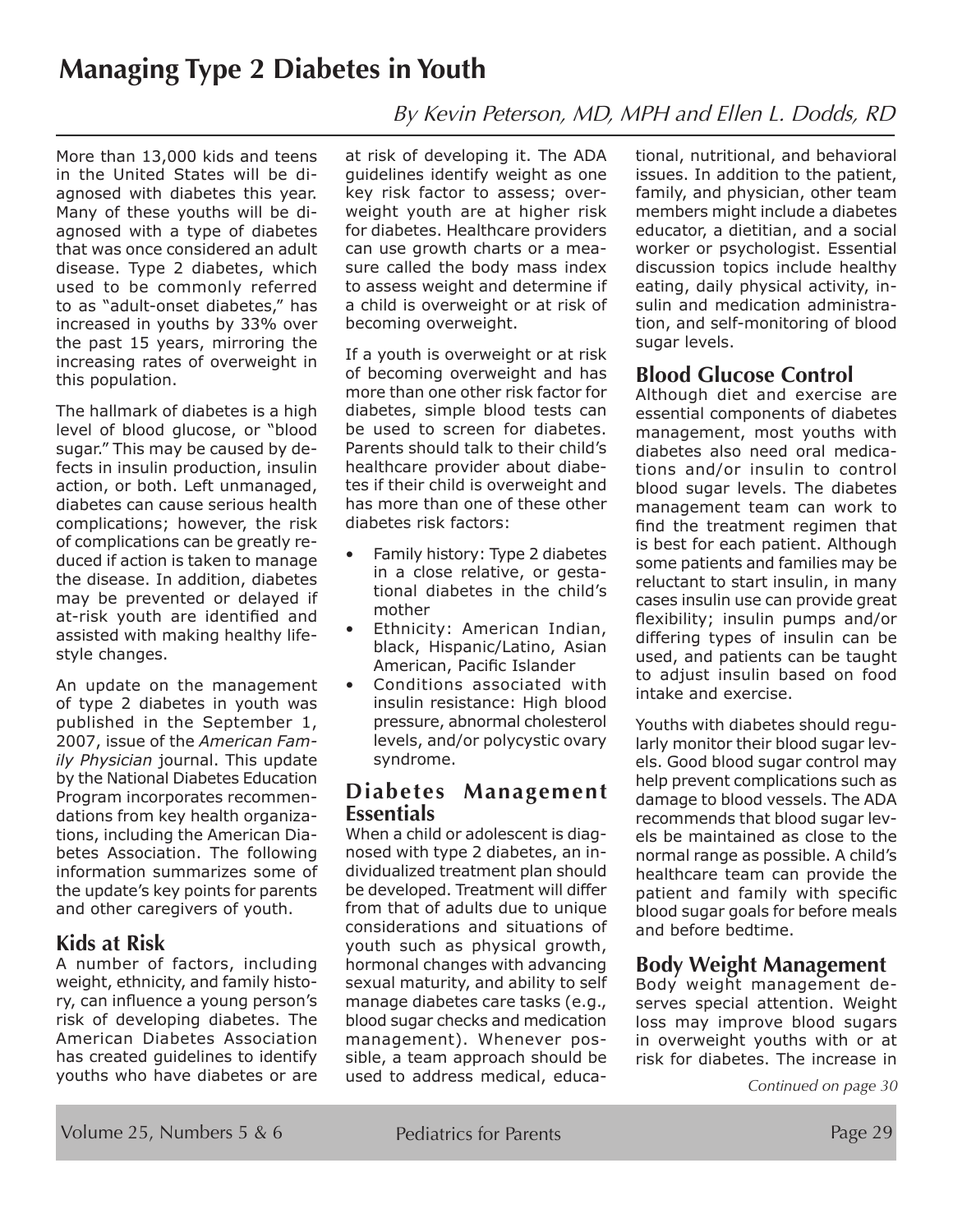#### *Diabetes—Continued from page 29*

overweight in youths has been associated with increased consumption of high-sugar beverages, long hours of TV watching, and reduced physical activity. Children who are overweight or at risk of becoming overweight should be encouraged to be more physically active and to eat a healthy diet to reduce weight gain.

### **Social Issues**

Having diabetes can make kids, especially adolescents, feel different from their peers. Some kids may develop depression or an eating disorder as they struggle to cope. A social worker or psychologist can be an important part of the diabetes management team, helping patients and their families adjust to lifestyle changes. They can also provide resources for health education, financial, social, and mental health services, transportation and home visits.

### **Substance Use**

Parents and caregivers should talk to kids about avoiding tobacco, alcohol, and drugs. Both diabetes and smoking increase the risk of heart disease, so youths who smoke and have diabetes are at greatly increased risk of heart disease and circulatory problems. Alcohol consumption can cause high blood sugars or dangerously low blood sugars. In addition, intoxication with alcohol or other drugs can delay appropriate diagnosis and treatment of abnormal blood sugars because intoxication symptoms often look similar to symptoms of low blood sugars.

### **Diabetes Self-Management**

Youths should self-manage their diabetes as much as appropriate for their age and maturity level. By six or seven years of age, most children can recognize symptoms of low blood sugar, perform blood

sugar measurements, administer insulin injections, and participate in food and nutrition decisions. However, children should be supervised until they can accurately perform management tasks independently.

### **For More Information**

American Association of Diabetes Educators http://www.aadenet.org 800-338-3633

American Diabetes Association http://www.diabetes.org 800-342-2383

American Dietetic Association Website: http://www.eatright. org Telephone: 800-877-1600

American Heart Association http://www.americanheart. org 800-242-8721

CDC Division of Diabetes **Translation** http://www.cdc.gov/diabetes/ 800-232-4636

Juvenile Diabetes Research Foundation International http://www.jdrf.org 800-533-2873

National Diabetes Education Program http://www.ndep.nih.gov/diabetes/youth/youth.htm 800-483-5383

Adolescents usually have the motor and cognitive skills to perform diabetes management tasks; however, peer acceptance is important in adolescence, and risk taking and rebellion are common. For these reasons, diabetes management should still be supervised, and gradual independence should be allowed based on blood sugar control and adherence to the management regimen. Once adolescents start driving, it is critical to stress the importance of checking blood sugars before getting behind the wheel to avoid low blood sugars while driving.

Special planning and accommodations may be necessary to manage diabetes at school and during extracurricular activities. A written outline of the student's diabetes management plan can be helpful for the student and the school staff. A guide for effective diabetes management at school is available at http://www.ndep.nih. gov/diabetes/youth/youth.htm.

### **Ongoing Research**

More research is needed to improve prevention and treatment of type 2 diabetes in youth. Several important studies of youths with diabetes are currently being conducted. The HEALTHY study is working to determine effective ways to lower diabetes risk factors in middle school students; the SEARCH for Diabetes in Youth project will help clarify trends in childhood diabetes and the TODAY study hopes to identify the best treatment for children and adolescents with type 2 diabetes

*Dr. Peterson is a associate professor in the Department of Family Medicine and Community Health at the University of Minnesota Medical School and recent chair of the Health Care Providers Group of the National Diabetes Educational Program (NIH, CDC). After 10 years in clinical practice, Dr. Peterson now primarily focuses on diabetes and primary care practice-based research.* 

*Ellen Dodds is a registered dietitian. She received her MS in Scientific and Technical Communication from the University of Minnesota. She works for the University of Minnesota Medical School in the Department of Family Medicine.*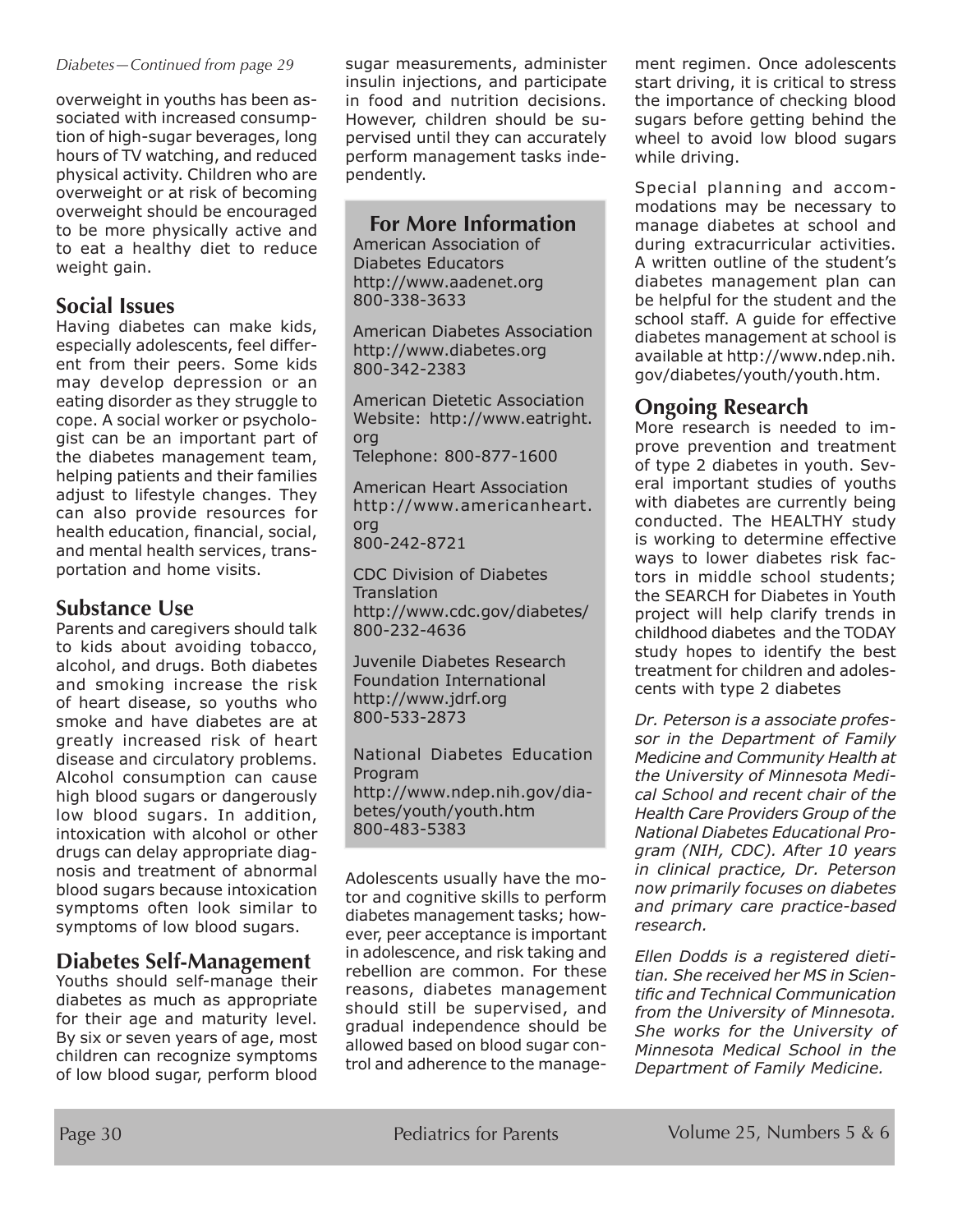"Mom, I need help with my homework." As parents, we often want to help our children learn. Our first instinct might be to tell our child the answer or exactly what to do. However, "teaching by telling" is not always the best way to go.

For example, seven-year-old Daniel Stephens of Nashville, TN was stumped by the homework question, "What two numbers add up to 51, where one of the numbers is five more than the other?" and asked his mom Heather for help.

Heather's first impulse was to tell him how to solve it. But, instead, she asked Daniel how he thought he should approach the question. With a few attempts, he talked his way to the answer: 23 and 28.

Years of research indicate that children and adults benefit from generating their own explanations. When studying, more effective learners try to explain the material to themselves, linking ideas together and trying to make sense of the material as a whole. People vary in how much they generate explanations spontaneously, but simply prompting children to generate explanations while they study leads to better learning.

In our own research, we have also found that children learn the solution to a problem best when they explain it to their mom. We just had the children's mothers listen, without providing any assistance. We found that by simply listening, a mother helps her child learn.

In our study, four- and five-yearold children were shown a series of plastic bugs, and then had to say which bug should come next based on color and type of bug,

a problem that is challenging for young children. The children were told to explain the solution to their moms, to themselves or to simply repeat the answer out loud.

We found that explaining the answer to themselves and to their moms improved the children's ability to solve similar problems later, and that explaining the answer to their moms helped them solve more difficult problems. Having mom there gets children to think more and talk more about the task at hand. In general, when we're asked to articulate ideas to other people, we learn better.

Unfortunately, children are not asked to explain their thinking very often, at least in school. Children spend much of their day at school listening to the teacher or completing worksheets on their own. They are rarely asked to explain their thinking, either to the teacher or to a peer.

It can also be challenging for parents to resist telling their children the answer. "On a problem when it seems so obvious, and you're getting a little impatient, it can be hard to say nothing," Daniel's mother noted. "From experiencing the success of it, it lets me be more patient because I know he's going to be able to figure it out. It's fun to be able to celebrate with them when they see they did it."

This is not to say that adults should leave children on their own to figure things out. In most research studies on the importance of explanation, people are told the correct answer and are asked to explain why it is correct or how it fits together with other material. Numerous studies also

By Bethany Rittle-Johnson, PhD

indicate that people learn best when they are given guidance hints and suggestions to guide them towards a good explanation or solution. People learn less well at either extreme—when they are provided no guidance and must figure it out on their own or when they are told how to do it. People learn best when they integrate new knowledge with their existing knowledge, and prompting people to explain helps accomplish this.

Overall, an important message for parents is that you don't have to know the answers to help your children. If you just say, "How do you think you could solve it?" or "Why do you think it works?" and the listen attentively, then you may help your child figure it out on her own.

*Bethany Rittle-Johnson is an assistant professor of psychology at Vanderbilt University, Nashville, TN. She studies how children learn and how to facilitate their learning, especially in mathematics.*

### *Pediatrics for Parents* **Podcast**

Hear more from our authors on the *Pediatrics for Parents*  podcast available from iTunes, Mevio (www.mevio.com) or Libsyn (www.pedsforparents. libsyn.com).

Recent interviewees include: Randy Chapman Dr. Bryan Burke Dr. Roy Benaroch Dr. Alvin Eden Dr. John Monaco Andi Silverman